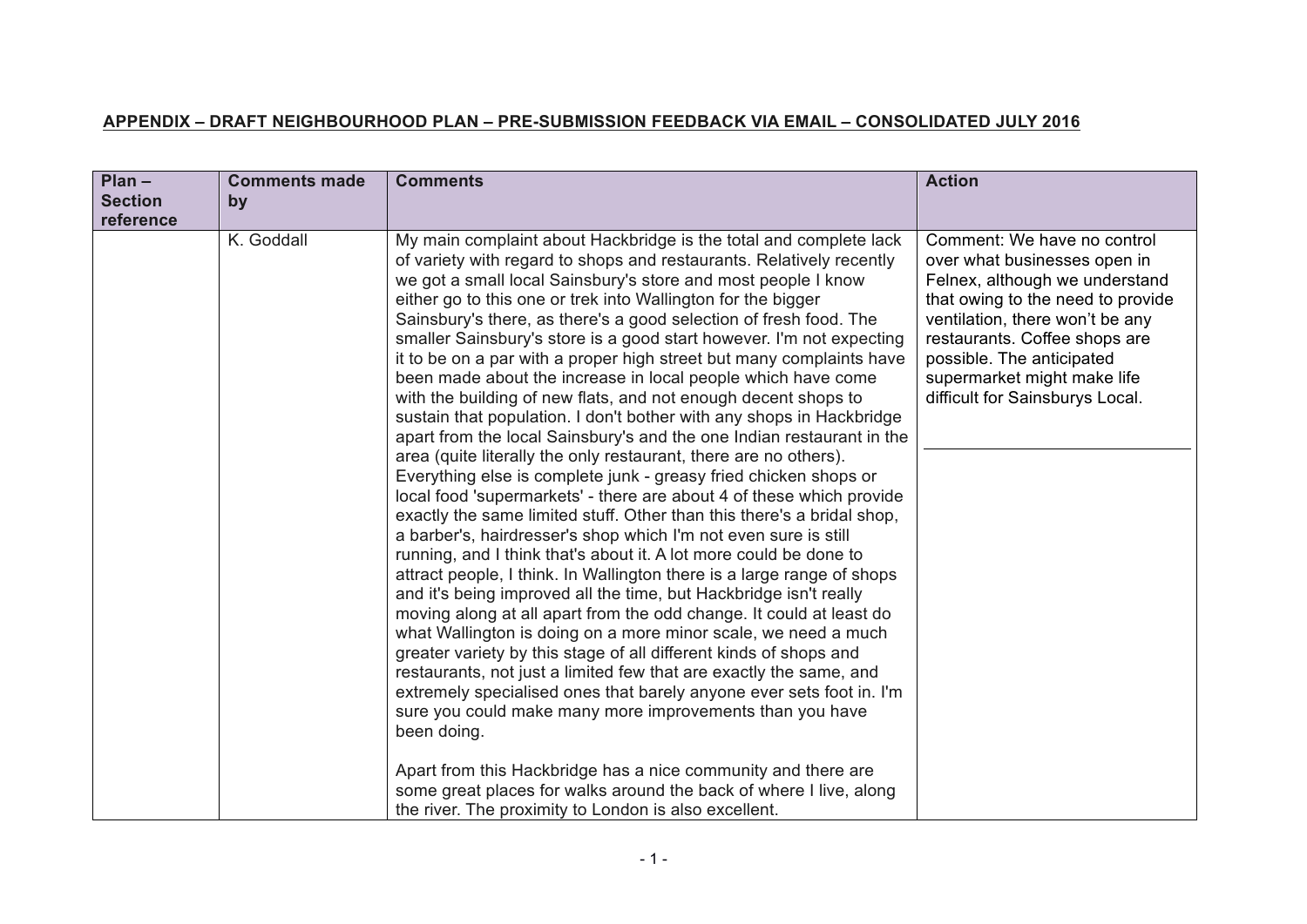| $Plan -$                    | <b>Comments made</b>                   | <b>Comments</b>                                                                                                                                                                                                                                                                                                                                                                                                                                                                                                                                                                                                                                | <b>Action</b>                                                                                                     |
|-----------------------------|----------------------------------------|------------------------------------------------------------------------------------------------------------------------------------------------------------------------------------------------------------------------------------------------------------------------------------------------------------------------------------------------------------------------------------------------------------------------------------------------------------------------------------------------------------------------------------------------------------------------------------------------------------------------------------------------|-------------------------------------------------------------------------------------------------------------------|
| <b>Section</b><br>reference | by                                     |                                                                                                                                                                                                                                                                                                                                                                                                                                                                                                                                                                                                                                                |                                                                                                                   |
| Environment<br>policies     | T. Canning<br>L. White<br>Seymour Road | Following a review of your draft NDG, which contains many<br>welcome policies and suggestions to the local area, we have the<br>following comments and suggestions. We hope that some, if not all,<br>will be reflected in the final submitted version.<br>Visual example of what a green corridor is: Policy EP6 and the<br>map on page 51 suggest creating new green corridors in<br>Hackbridge. It would be useful to see examples of green corridors<br>within the plan and how, if at all, they would impact local residents -<br>who would no doubt embrace them with advance knowledge and<br>involvement on their design and planning. | Further description of green<br>corridors have been added.                                                        |
| Movement                    |                                        | Work with Merton Council to plan wider improvements along<br>London road towards Mitcham Junction. The Hackbridge area<br>naturally ends at the junction with Goat Road and therefore the plan<br>only covers this area. Consideration should be made to partner with<br>Merton Council on suggested improvements along London Road to<br>cover the area up to the roundabout past Mitcham Junction station.<br>This would provide a more all-encompassing approach to planning<br>for the local area and provide residents in both boroughs with<br>improved access to facilities and local services.                                         | The plan highlights the need for<br>councils to work together,<br>especially with the move to shared<br>services. |
|                             |                                        | Make reference to traffic signals outside Felnex estate. The<br>report currently makes no mention of the proposed traffic signals<br>outside the entrance to the Felnex estate, which were a key<br>deliverable and included in the recent local consultation. While not<br>explicitly the remit of the NDG, referencing them would help ensure<br>the council don't backtrack on the promise to install them and also<br>mean local residents are kept aware of the plans.                                                                                                                                                                    | The unfolding New Mill Quarter<br>development will see this realised.                                             |
|                             |                                        | Commitment for better local maps and wayfinding. Hackbridge<br>is a fantastic place for walking, with Beddington Park, Mitcham                                                                                                                                                                                                                                                                                                                                                                                                                                                                                                                 | Comment: The Action Plan<br>proposes a Heritage Trail. There                                                      |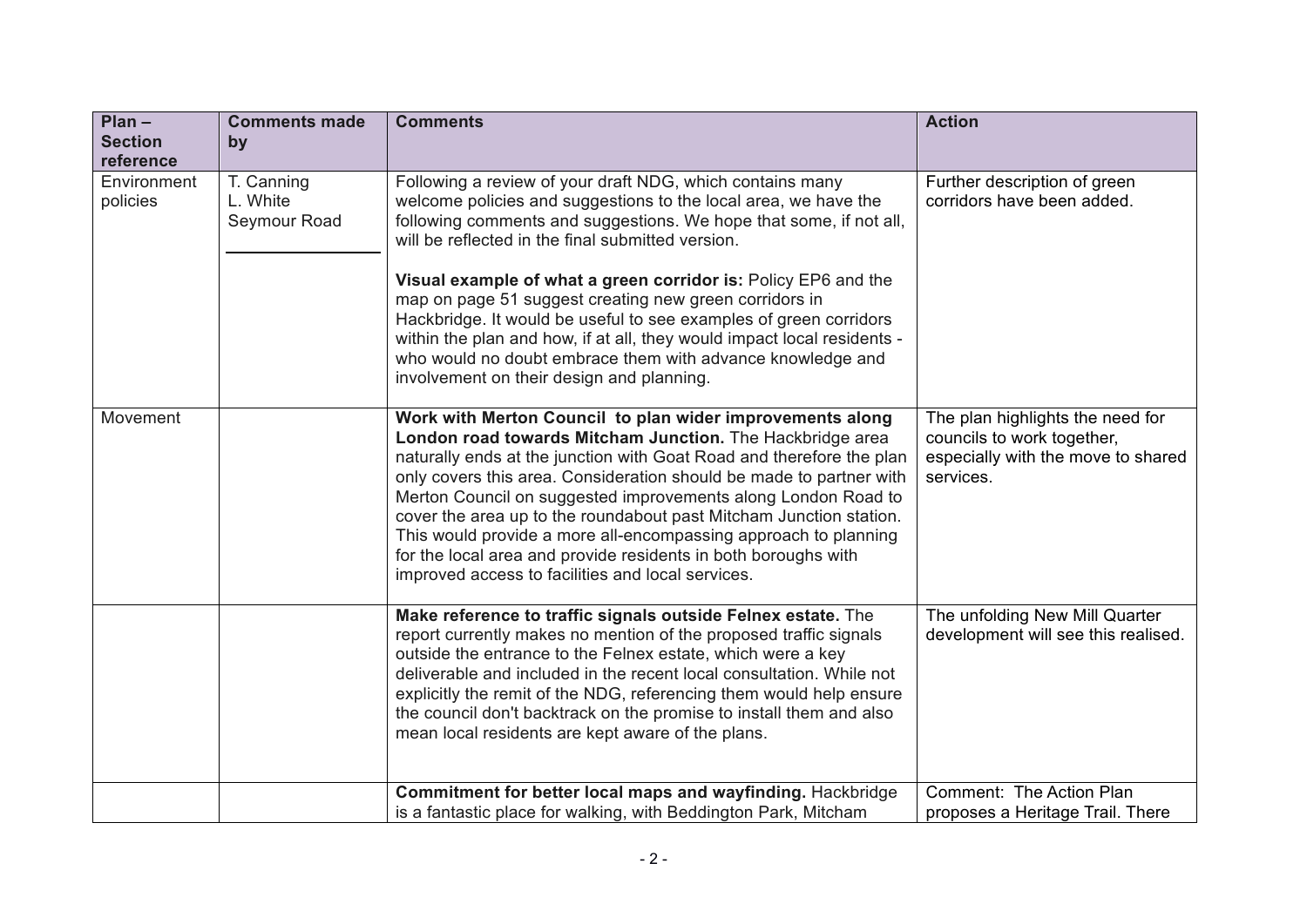| $Plan -$<br><b>Section</b> | <b>Comments made</b> | <b>Comments</b>                                                                                                                                                                                                                                                                                                                                                                                                                                                                                                                                                                                                                 | <b>Action</b>                                                                                                                                                                                                                |
|----------------------------|----------------------|---------------------------------------------------------------------------------------------------------------------------------------------------------------------------------------------------------------------------------------------------------------------------------------------------------------------------------------------------------------------------------------------------------------------------------------------------------------------------------------------------------------------------------------------------------------------------------------------------------------------------------|------------------------------------------------------------------------------------------------------------------------------------------------------------------------------------------------------------------------------|
| reference                  | by                   |                                                                                                                                                                                                                                                                                                                                                                                                                                                                                                                                                                                                                                 |                                                                                                                                                                                                                              |
|                            |                      | Common and the Wandle all within a few minutes walk of<br>Hackbridge station. However, many people are not aware of these<br>places, and equally of how easy it is to walk to local churches,<br>doctors and businesses. Introducing better wayfinding, like the<br>Legible London maps seen in Sutton town centre and across<br>London, could help encourage more short trips by foot and help<br>reduce congestion on roads and nearby residential parking.                                                                                                                                                                   | may be funding for signposting etc<br>from Local Committee. However, it<br>might be better to wait until the<br>station area is finalised before<br>spending money.                                                          |
|                            |                      | Encourage residents to adopt environmental measures: The<br>plan includes references to supporting local residents by<br>encouraging them to incorporate environmental measures already<br>adopted by BedZed. The NDG should also work with the BedZed<br>architects, local residents and council to help fund and facilitate<br>further environmental upgrades to the Felnex estate to ensure that<br>it remains a beacon of environmental good practice. This will help<br>promote the area as well as further emphasise Hackbridges<br>commitment to be an efficient and cleaner area for all within the<br>greener borough. | Comment: Opportunity to raise<br>these issues was during the<br>Felnex consultation. Sutton is<br>officially a "One Planet" borough,<br>but need local architects and<br>others to make their views known<br>to the Council. |
|                            |                      | Push local Borough to support drive for more environmental<br>buses through area. Recently we have seen the first hybrid buses<br>in Hackbridge on the Route 127, which are a welcome edition to the<br>neighbourhood as they can help to reduce pollution. The NDG<br>should, as an association, call on all new (and existing where<br>feasible) bus routes that serve the area to use either Hybrid or<br>electric buses, with special focus on the Route 80 which terminates<br>in Reynolds Close and therefore often waits at the Bus Stand.                                                                               | Comment: We could include<br>something on encouraging hybrid<br>buses, maybe under Pollution.<br>Is this covered in Local Plan<br>2031?                                                                                      |
|                            |                      | Support restoration and regeneration of Culvers Lodge site<br>through phased work and community planning. The recent<br>consultation on the Culvers Lodge site showed the desire to restore<br>the building. The NDG should support this endeavour and also see<br>whether regular community clean-up programmes to the site could                                                                                                                                                                                                                                                                                              | NDG involved in the Steering<br>Group with the Wandle Valley<br>Regional Park Trust in saving the<br>lodge and creating its future.                                                                                          |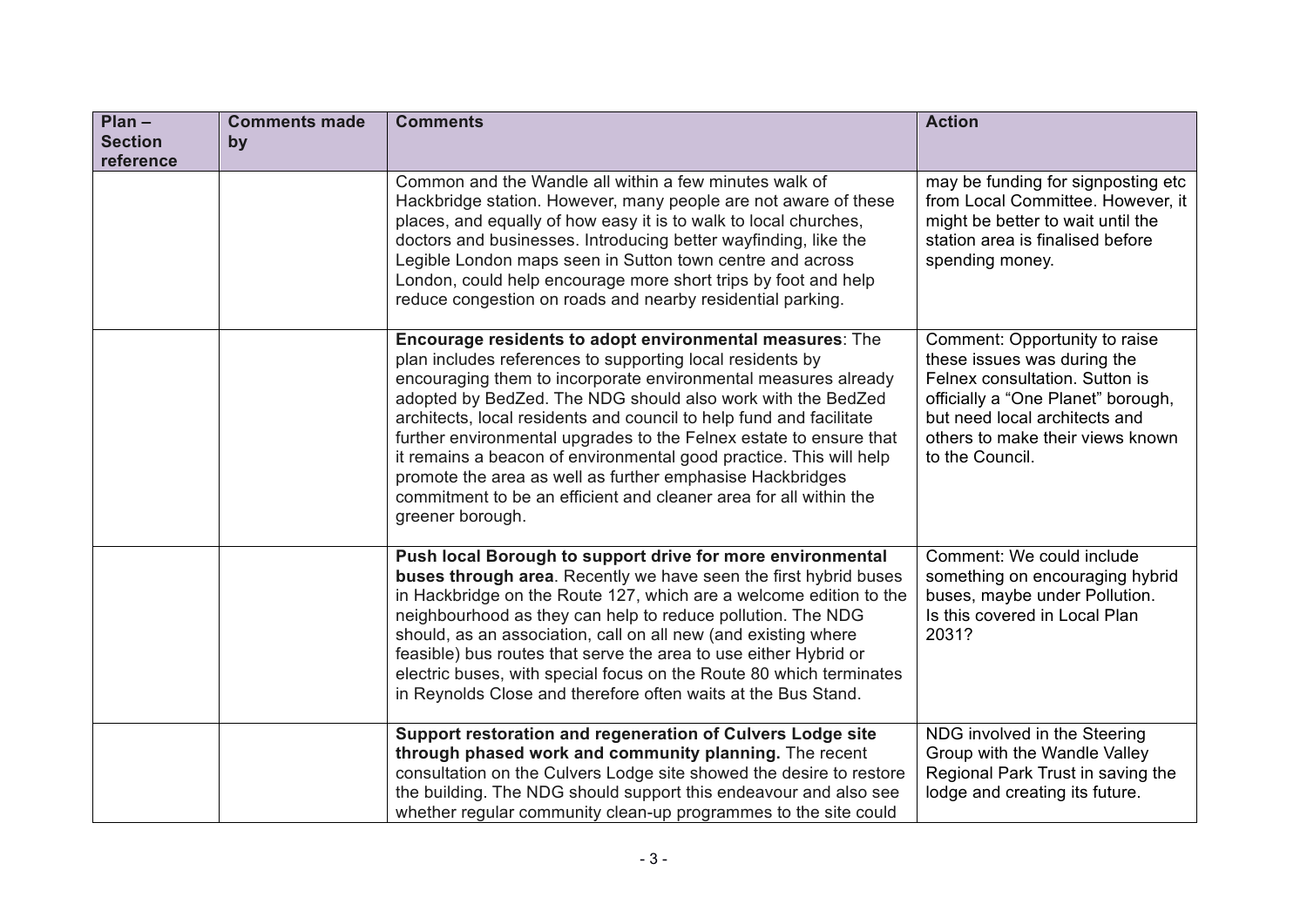| $Plan -$<br><b>Section</b><br>reference | <b>Comments made</b><br>by           | <b>Comments</b>                                                                                                                                                                                                                                                                                                                                                                                                                                                                                                                                                                                                                                                                                                                                               | <b>Action</b>                                                                                                                                                                                                                                                                                                                                                                                                                                                                                                                      |
|-----------------------------------------|--------------------------------------|---------------------------------------------------------------------------------------------------------------------------------------------------------------------------------------------------------------------------------------------------------------------------------------------------------------------------------------------------------------------------------------------------------------------------------------------------------------------------------------------------------------------------------------------------------------------------------------------------------------------------------------------------------------------------------------------------------------------------------------------------------------|------------------------------------------------------------------------------------------------------------------------------------------------------------------------------------------------------------------------------------------------------------------------------------------------------------------------------------------------------------------------------------------------------------------------------------------------------------------------------------------------------------------------------------|
|                                         |                                      | be initiated to start preparing the area for any potential 'pop-<br>up' which could help generate revenue for the restoration.                                                                                                                                                                                                                                                                                                                                                                                                                                                                                                                                                                                                                                |                                                                                                                                                                                                                                                                                                                                                                                                                                                                                                                                    |
|                                         |                                      | Relocate awkwardly positioned lamp posts on<br>pavements along London Road and upgrade to LED and solar<br>to reduce impact to local community. This is a problem stated<br>frequently by local residents and simply relocating the poles to the<br>grass verge or to more convenient locations would greatly improve<br>the area. A specific policy on working with the council to address<br>this would be welcomed. The recent relocation of the speed camera<br>on London Road to the grassed area rather than the pavement<br>shows that such work should be physically possible.                                                                                                                                                                        | Comment: new lights at<br>Hackbridge Corner are LED. The<br>positioning of poorly placed lamp<br>posts has been noted in the plan<br>and Sutton Council should move<br>these.                                                                                                                                                                                                                                                                                                                                                      |
|                                         |                                      | Encourage Network Rail to maintain Hundred Acre Bridge and<br>Irrigation Bridge: It was welcoming to see the recent news that the<br>bridges will stay - but that is only half the battle. The NDG should<br>continue to engage with local stakeholders and Network Rail about<br>securing the rights to the bridges for future use. Equally - the NDG<br>should work with Network Rail and Southern Railway to see how<br>the historic framework of Hackbridge station could be further<br>preserved and enhanced to create a station with a more local<br>community look and feel. This could be through historic images,<br>painting in more historic colours or simply ensuring that the<br>structure is preserved in a suitable state for years to come. | Comment: Policy EP1 and CIP1<br>includes protection of the bridges.<br>Time has run out as Network Rail<br>is set to demolish them in<br>February 2017.<br>Sutton Council decided not to<br>locally list the railway station -<br>what's needed is someone to<br>investigate its history to<br>demonstrate its value. We have<br>put in the Local Economy section<br>thoughts of what we would like to<br>see in the immediate area<br>incorporating the station, which<br>would obviously need consultation<br>with Network Rail. |
|                                         | These comments<br>have been provided | Thanks for sending through the draft neighbourhood plan for<br>Hackbridge and Beddington Corner and congratulations on being                                                                                                                                                                                                                                                                                                                                                                                                                                                                                                                                                                                                                                  |                                                                                                                                                                                                                                                                                                                                                                                                                                                                                                                                    |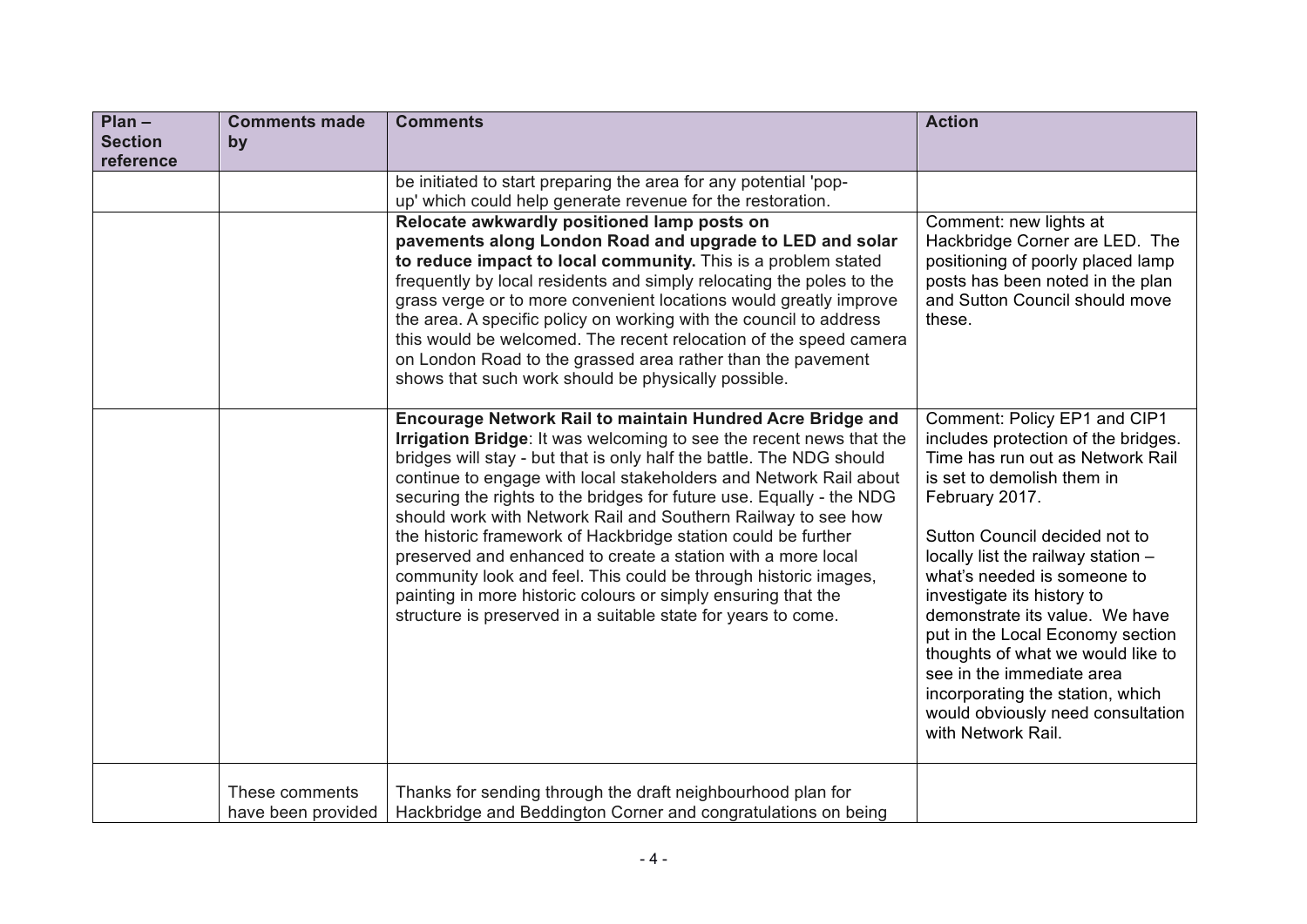| $Plan -$                    | <b>Comments made</b>                                                                                  | <b>Comments</b>                                                                                                                                                                                                                                                                                                                                                                                                                                                                              | <b>Action</b>                                                                                                                                                       |
|-----------------------------|-------------------------------------------------------------------------------------------------------|----------------------------------------------------------------------------------------------------------------------------------------------------------------------------------------------------------------------------------------------------------------------------------------------------------------------------------------------------------------------------------------------------------------------------------------------------------------------------------------------|---------------------------------------------------------------------------------------------------------------------------------------------------------------------|
| <b>Section</b><br>reference | by                                                                                                    |                                                                                                                                                                                                                                                                                                                                                                                                                                                                                              |                                                                                                                                                                     |
|                             | <b>B. St Julian Bown</b><br>in consultation with<br>T. Burton, Chair<br><b>Wandle Valley</b><br>Forum | the first neighbourhood plan to reach this stage in the Wandle<br>Valley. We hope more communities will take up the opportunity that<br>neighbourhood planning provides.<br>We welcome the plan and its intent. The plan covers a lot of<br>ground and has much excellent content which recognises the<br>potential of the area. We think it will be a major step forward for the<br>planning policies for this important part of the Wandle Valley.<br>We offer the following observations: |                                                                                                                                                                     |
|                             |                                                                                                       | 1. The mention of a 'Masterplan' seems to apply only to the<br>neighbourhood area rather than the broader vision connected to the<br>Wandle Valley Regional Park and recognising the neighbourhood<br>area is part of a much wider expanse of open land with the potential<br>to become a new Wandle Metropolitan Park stretching from<br>Beddington to Mitcham. We would welcome this wider connection<br>and potential being recognised more directly                                      | The map has been changed to<br>recognise it is for the local<br>Hackbridge area only. Map 6 in<br>the plan shows the wider Wandle<br>Valley Regional Park boundary. |
|                             |                                                                                                       | 2. NPD 3.37. the support for an Environmental Centre and its<br>connections to the Wandle Valley Regional Park are welcome. The<br>nature of the centre and whether it relates to space in the new<br>primary school or a separate dedicated facility is unclear and would<br>benefit from further clarification. It might also be possible to<br>combine the facility with other services, such as fishing tackle, in<br>the village centre.                                                | Comment noted and subject to<br>further discussion                                                                                                                  |
|                             |                                                                                                       | 3. NPD 3.67 Is this the primary school in an area "provisionally<br>protected for education" or something else?                                                                                                                                                                                                                                                                                                                                                                              | This has been updated to reflect<br>that Hackbridge Primary school<br>will be expanding onto the Land<br>North of BedZED.                                           |
|                             |                                                                                                       | 4. IDEA. The exemplar of BedZed is an important contributor to the<br>"Wandle Green Valley" concept. This includes not only BedZed but                                                                                                                                                                                                                                                                                                                                                       | Comments acknowledged.                                                                                                                                              |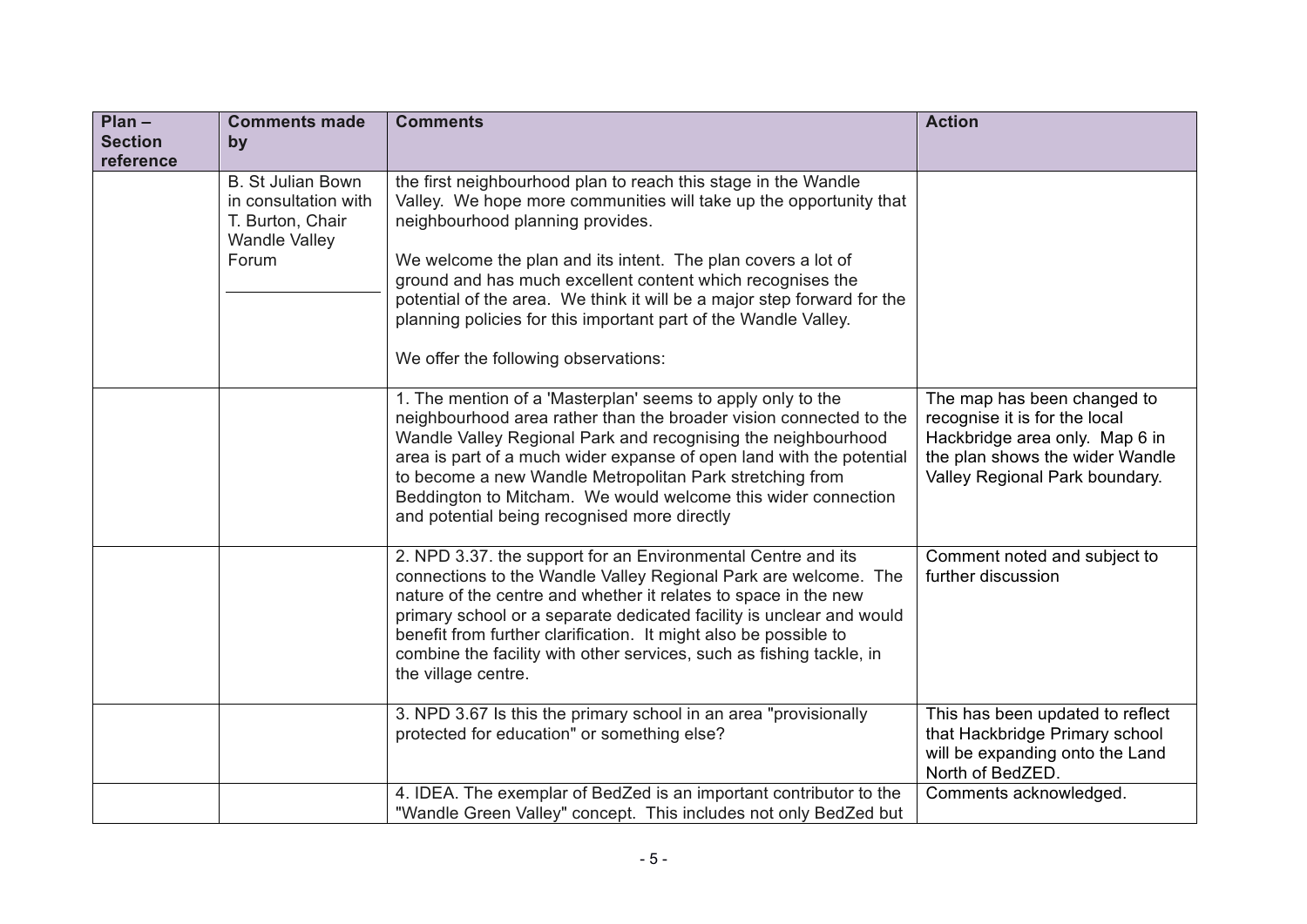| $Plan -$                    | <b>Comments made</b> | <b>Comments</b>                                                                                                                                                                                                                                                                                                                                                                                                                                | <b>Action</b>                                                                                                                 |
|-----------------------------|----------------------|------------------------------------------------------------------------------------------------------------------------------------------------------------------------------------------------------------------------------------------------------------------------------------------------------------------------------------------------------------------------------------------------------------------------------------------------|-------------------------------------------------------------------------------------------------------------------------------|
| <b>Section</b><br>reference | by                   |                                                                                                                                                                                                                                                                                                                                                                                                                                                |                                                                                                                               |
|                             |                      | also Mapleton Rd School (250 solar panels send energy to grid) +<br>methane capture on the Farmlands and even the potential for<br>micro-hydro on the Wandle itself. We would welcome recognition of<br>this wider potential in the final plan                                                                                                                                                                                                 |                                                                                                                               |
|                             |                      | 5. IDEA. Mill Green concrete channelled river course, could be<br>softened and made an attraction rather than just being concrete<br>culvert - with an option for funding through the Community<br>Infrastructure Levy.                                                                                                                                                                                                                        | Agreed. Is in the Community<br>Action Plan.                                                                                   |
|                             |                      | 6. IDEA. The Wandle behind Felnex needs to be enhanced and<br>made more accessible as a route or leisure walk as part of the<br>Wandle Trail. This could again be a focus for CIL payments.                                                                                                                                                                                                                                                    | Not viable as Wandle not behind<br>Felnex.                                                                                    |
|                             |                      | 7. We welcome support for retaining access over the railway to<br>Beddington Farmlands at all points where bridges currently exist.                                                                                                                                                                                                                                                                                                            | Noted. We have jointly raised a<br>petition to save the bridges.                                                              |
|                             | S George<br>New Road | Thanks for the leaflet about the neighbourhood plan. Since the<br>introduction of the ludicrous heart of Hackbridge traffic calming<br>measures I've been to numerous meetings where the council have<br>been told how they got it wrong. I've written 3 published letters to<br>the local Guardian and spoke to Tom Brake about it.<br>The entire thing has cost a lot of money, it's dangerous and it<br>creates a traffic bottleneck daily. | Sutton Council is finally<br>undertaking a borough wide<br>review. We have put in further<br>comments on page 63 of our plan. |
|                             |                      | This is set to get far worse with the proposed introduction of traffic<br>lights near Hackbridge station. Having cars qued up with engines<br>running due to congestion is not something I want on my doorstep.<br>For that matter nor was an incinerator but there seems little interest<br>in what that's likely to do to our air quality either.                                                                                            |                                                                                                                               |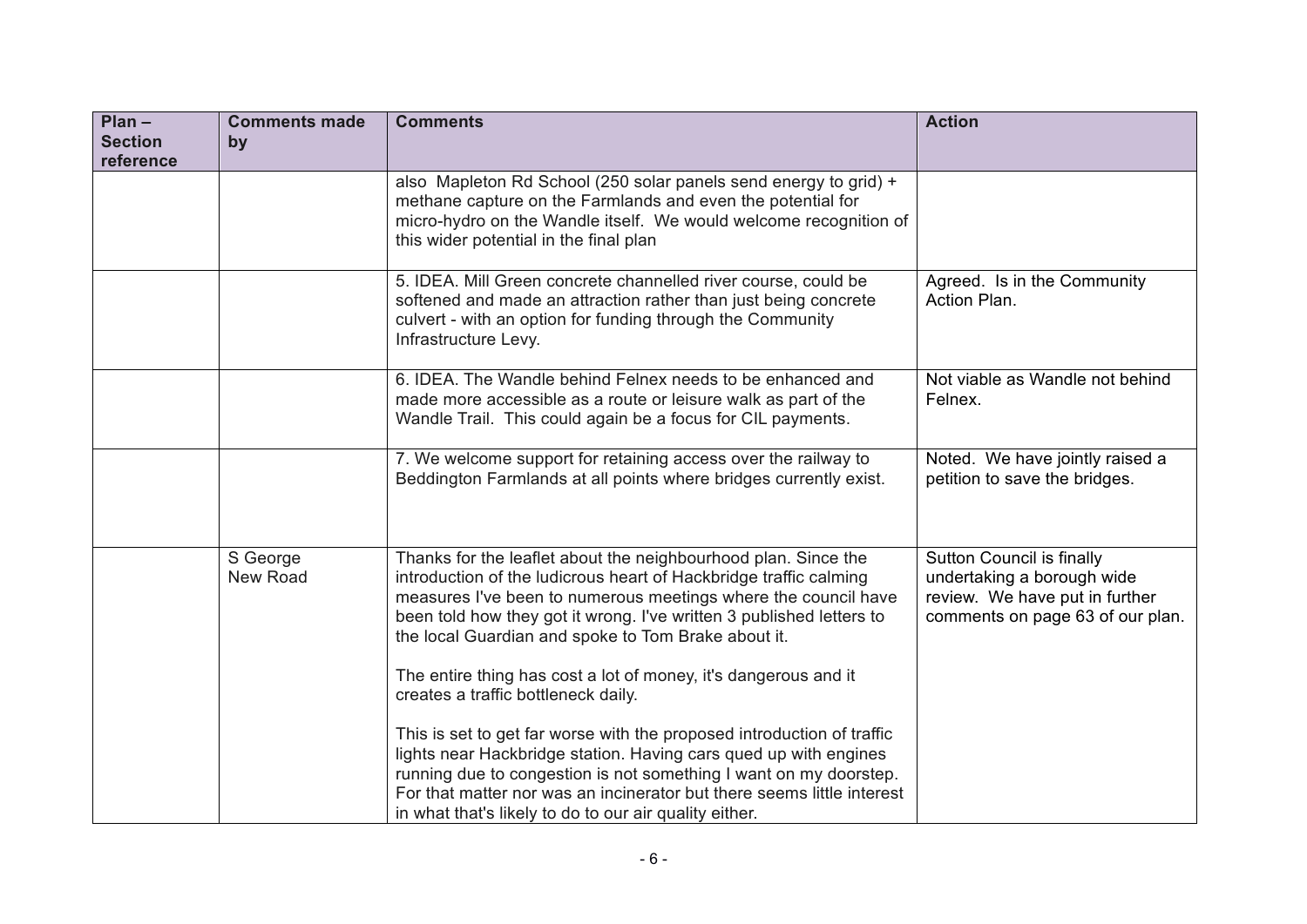| $Plan -$       | <b>Comments made</b> | <b>Comments</b>                                                                                                                                                                                                                                                                                                                                                                                                                                                                                                      | <b>Action</b>             |
|----------------|----------------------|----------------------------------------------------------------------------------------------------------------------------------------------------------------------------------------------------------------------------------------------------------------------------------------------------------------------------------------------------------------------------------------------------------------------------------------------------------------------------------------------------------------------|---------------------------|
| <b>Section</b> | by                   |                                                                                                                                                                                                                                                                                                                                                                                                                                                                                                                      |                           |
| reference      |                      |                                                                                                                                                                                                                                                                                                                                                                                                                                                                                                                      |                           |
|                |                      | Your leaflet mentions parking across Hackbridge being a problem. I<br>have heard mention of how introduction of resident parking zones<br>will assist. I would urge caution with this. These are sold to<br>residents on a promise that they will end on street parking by<br>commuters at the expense of residents. It will also allow successive<br>councils to carry on increasing the charge to residents for a permit<br>to park where they may currently park for free. Don't be suckered<br>into this option. |                           |
|                |                      | The council may not like it but cars aren't going to be uninvented.<br>They offer freedom for many, not just the wealthy. People need to<br>park their cars. Rather than continually making life difficult for<br>residents, commuters and drivers can't the council liberate some<br>space in the forthcoming development perhaps increasing available<br>parking for the station, which has remained broadly the same over<br>the past 30 years.                                                                   |                           |
|                |                      | We need new ideas not a constant regurgitation of penalisation to<br>change behaviour. I walk, cycle and drive in and around my<br>community yet my council seem determined to ignore my views and<br>those likeminded, to pursue their own III thought through agenda.                                                                                                                                                                                                                                              |                           |
|                |                      | My neighbour, Tracey Collins, campaigned for seasons to get<br>changes made to the crossings at Hackbrige yet they still remain<br>with the dangerous courtesy crossings still in place. The council<br>removed the roundel soon after installation as it didn't work. No<br>apology or acknowledgement they got it wrong.                                                                                                                                                                                           |                           |
|                | L. Duffield          | On the whole I think the plan is good but I have a few suggestions<br>and concerns.<br>Hackbridge station.<br>There have been improvements to access at the station but the<br>huge gap between train and platform southbound has never been                                                                                                                                                                                                                                                                         | Noted. Network Rail issue |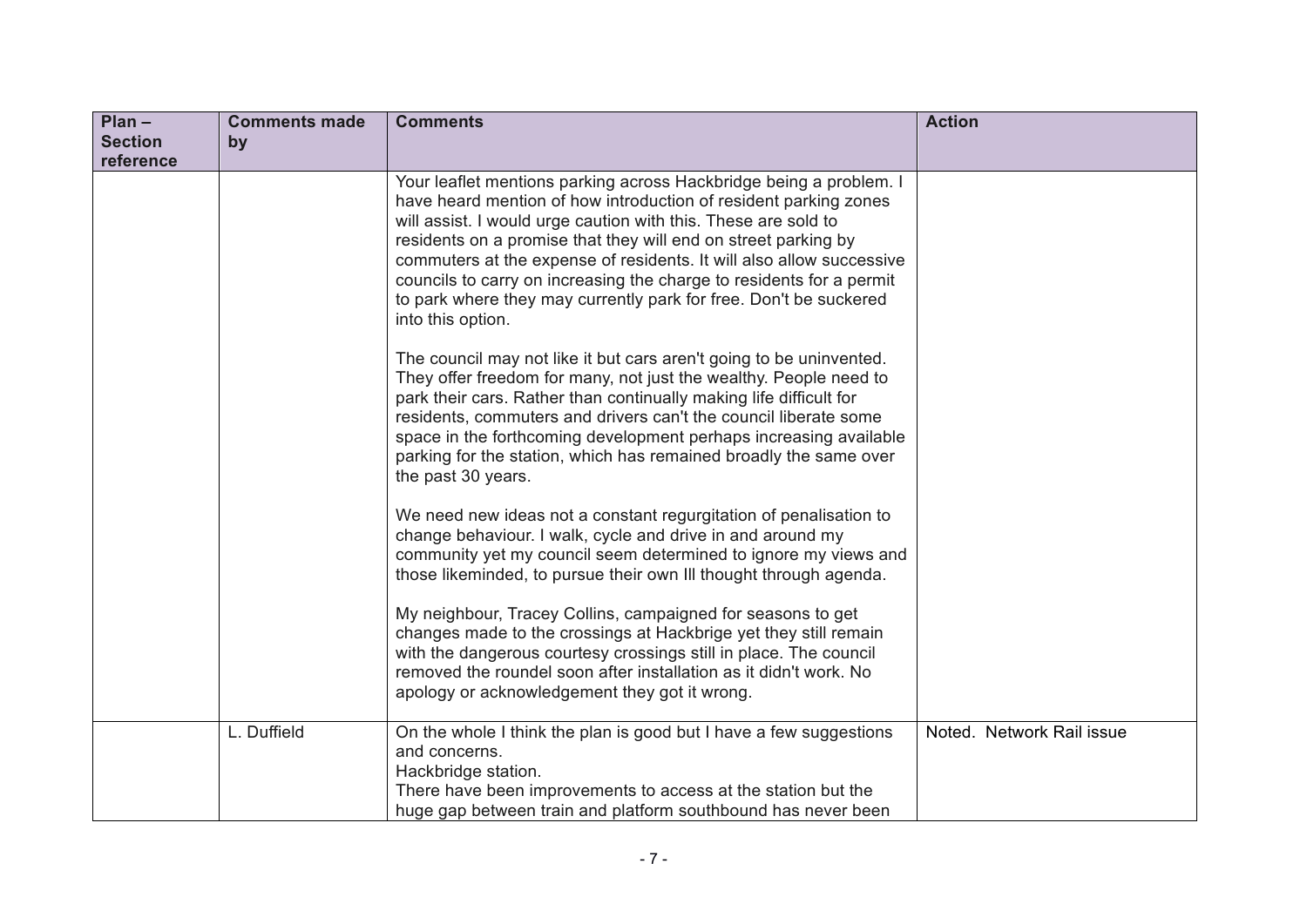| $Plan -$<br><b>Section</b><br>reference | <b>Comments made</b><br>by | <b>Comments</b>                                                                                                                                                                                                                                                                                                                                                                                                                                                                                                                                                                                                                                                                                                                                            | <b>Action</b>                                                                                                                 |
|-----------------------------------------|----------------------------|------------------------------------------------------------------------------------------------------------------------------------------------------------------------------------------------------------------------------------------------------------------------------------------------------------------------------------------------------------------------------------------------------------------------------------------------------------------------------------------------------------------------------------------------------------------------------------------------------------------------------------------------------------------------------------------------------------------------------------------------------------|-------------------------------------------------------------------------------------------------------------------------------|
|                                         |                            | addressed. I have brought this up with Network rail and Tom Brake<br>to no avail. It makes the station impossible for the disabled and<br>difficult for everyone else, especially mums with buggies, cyclists<br>and anyone with luggage. I appreciate that changing the whole<br>platform would be expensive but why can't we have one or two<br>raised sections, like they do at some underground stations?                                                                                                                                                                                                                                                                                                                                              |                                                                                                                               |
|                                         |                            | Dog poo bins.<br>The distribution of dog poo bins in Hackbridge is mysterious to say<br>the least. There are three in Culvers retreat and three? along the<br>wandle trail (on your mapped section). The bin inside watercress<br>park seems to have disappeared and the three poo bins that were<br>along the river at durand close have all gone and not been<br>replaced. There is also a bin at Culvers house primary and one at<br>bedzed. It would be very useful to have bins where the roads join<br>the footpaths on the north and south side of nightingale rd at Hack-<br>bridge adjacent to Nightingale close. Also at the junction of the<br>footpath and culvers ave, next to the Riverside centre as well as<br>replacing the missing bins. | Noted. Sutton Council<br>responsibility                                                                                       |
|                                         |                            | Childrens' centres.<br>There are changes afoot in the provision of childrens centres within<br>the Borough. I don't know what the plan is for the future of Spencer<br>rd cc. and Muschamp cc. but I hope the influx of children that will<br>come with the new housing has been catered for in the borough's<br>planning.                                                                                                                                                                                                                                                                                                                                                                                                                                 | Noted. Sutton Council<br>responsibility                                                                                       |
|                                         |                            | Parking.<br>Parked cars are a nightmare in this area. I live in Ansell grove and<br>on the majority of evenings it would be impossible to get an<br>emergency vehicle up the road. There are often problems with<br>refuse collection and deliveries. The council put bollards up at the                                                                                                                                                                                                                                                                                                                                                                                                                                                                   | Sutton Council is finally<br>undertaking a borough wide<br>review. We have put in further<br>comments on page 63 of our plan. |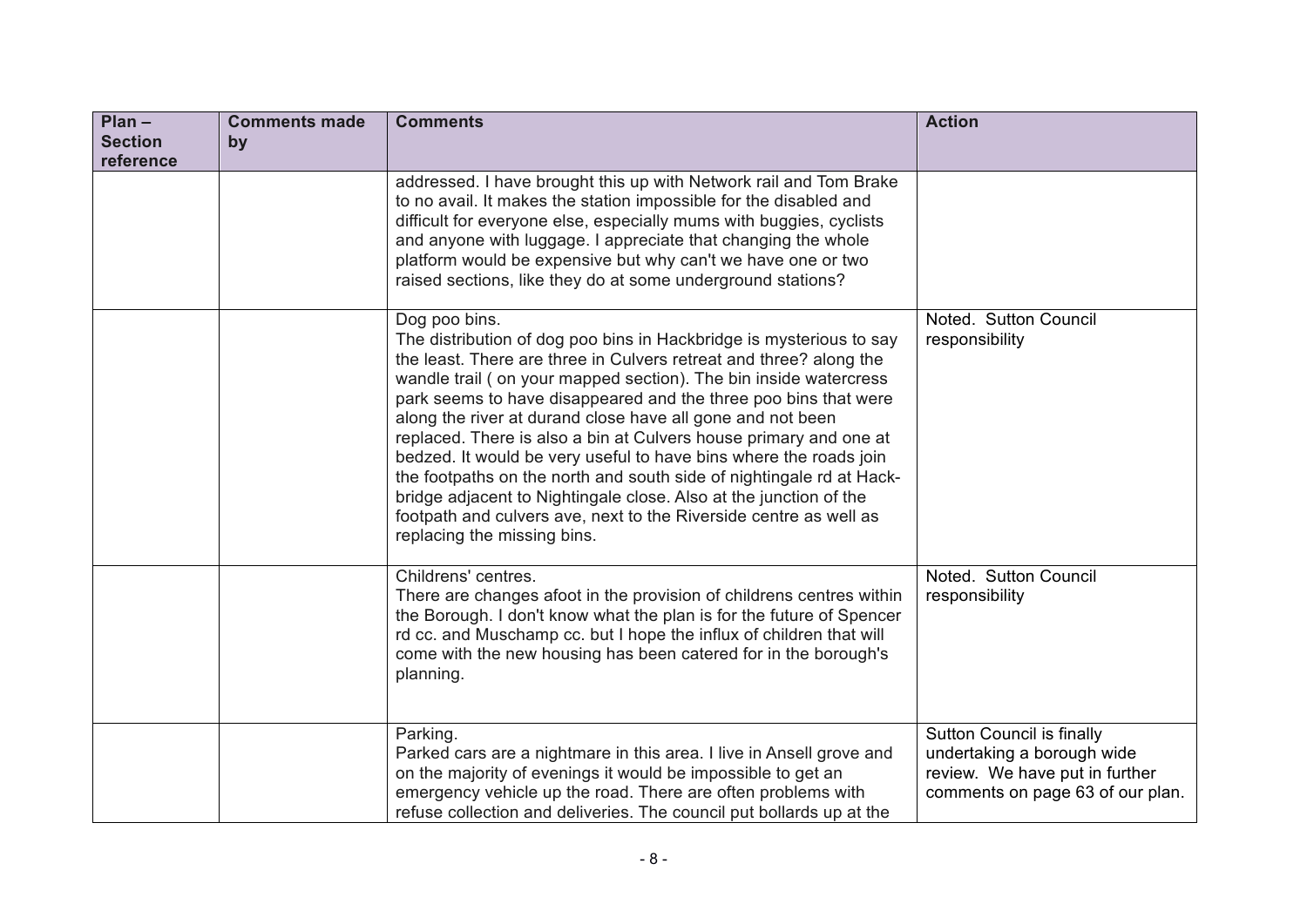| $Plan -$<br><b>Section</b><br>reference | <b>Comments made</b><br>by                                                                                                        | <b>Comments</b>                                                                                                                                                                                                                                                                                                                                                                                                                                                                                                           | <b>Action</b>                                                                                                                                         |
|-----------------------------------------|-----------------------------------------------------------------------------------------------------------------------------------|---------------------------------------------------------------------------------------------------------------------------------------------------------------------------------------------------------------------------------------------------------------------------------------------------------------------------------------------------------------------------------------------------------------------------------------------------------------------------------------------------------------------------|-------------------------------------------------------------------------------------------------------------------------------------------------------|
|                                         |                                                                                                                                   | entrance to the road to prevent parking up on the kerb, but this<br>narrows the access. I wish a better solution could be found.                                                                                                                                                                                                                                                                                                                                                                                          |                                                                                                                                                       |
|                                         |                                                                                                                                   | Culvers ave and Otter drive etc.<br>The section of culvers ave that snakes past the new estate is<br>dangerous because of parked cars obscuring the view of the<br>pedestrian traffic from the shop and riverside centre, the bus stop,<br>the cycle path by the river etc. I believe one man has been knocked<br>of his bike already. We need better parking for the riverside centre<br>and probably some restrictions on parking along that stretch. At the<br>very least traffic should be warned to slow right down. | Unfortunately this is out of our<br>neighbourhood area, but suggest<br>this is raised at your Local<br>Committee meeting or your local<br>councillor. |
|                                         |                                                                                                                                   | Driveways.<br>Might it be possible to have some kind of collective buying scheme<br>to encourage home owners to convert to, or install permeable<br>paving if they are going to pave their front gardens for parking. I<br>would love to get rid of the tarmac on my driveway but can't afford a<br>good alternative. Even a good leaflet or a page on your website<br>about how to prevent flooding by thinking about different paving<br>solutions would help.                                                          | We agree and SUDs has been<br>mentioned in the plan, especially<br>where conversion of front gardens<br>are concerned.                                |
|                                         | R. Watts<br><b>Living Wandle</b><br><b>Landscape</b><br><b>Partnership</b><br><b>Scheme</b><br><b>Programme</b><br><b>Manager</b> | Hi there, I've just read the summary doc. Very happy to see the<br>Wandle features as an asset.                                                                                                                                                                                                                                                                                                                                                                                                                           |                                                                                                                                                       |
|                                         | G. Newman                                                                                                                         | Well done to your group for what you are doing.                                                                                                                                                                                                                                                                                                                                                                                                                                                                           | Sutton Council is finally                                                                                                                             |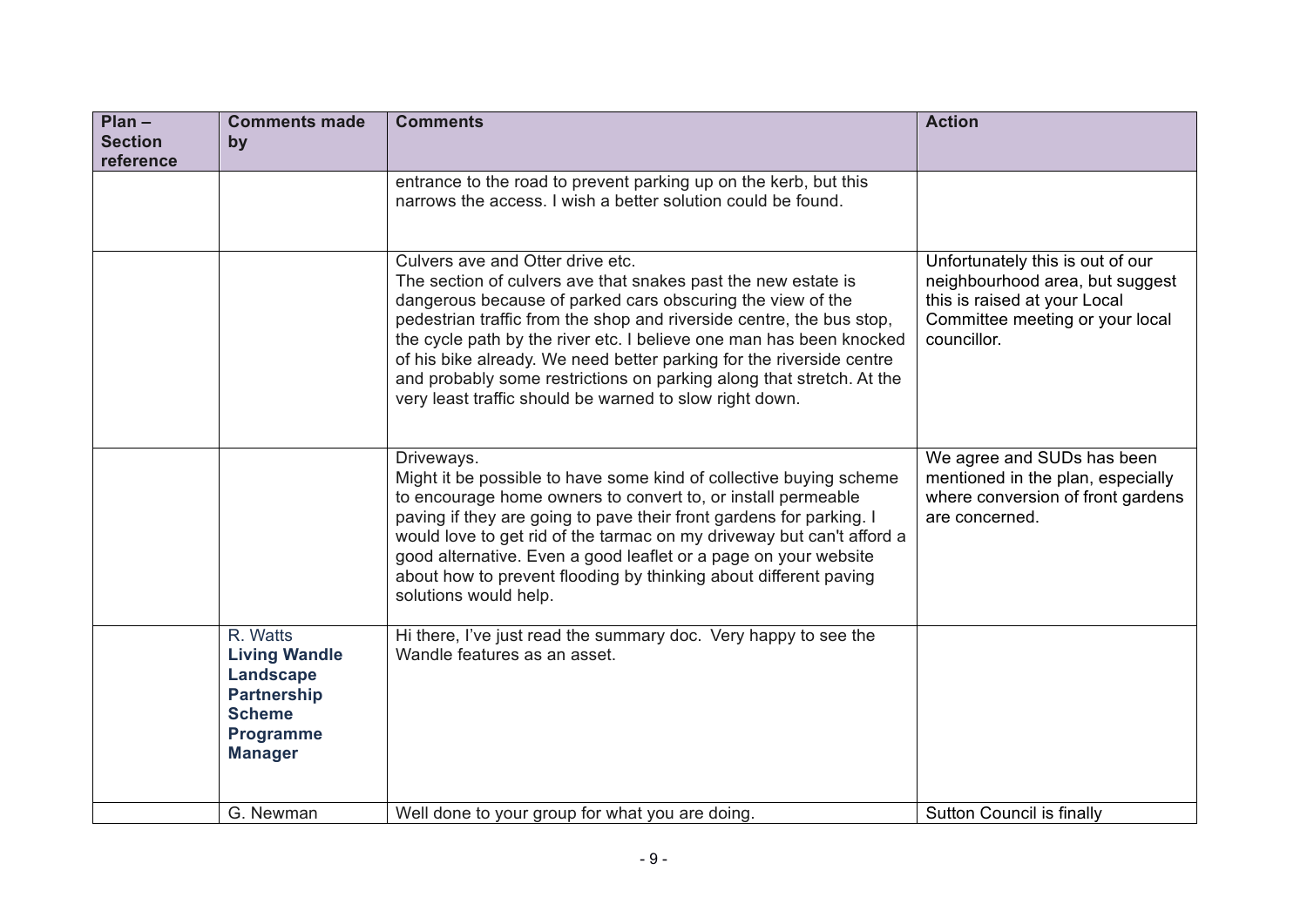| $Plan -$                    | <b>Comments made</b>                                                                           | <b>Comments</b>                                                                                                                                                                                                                                                                                                                                                                                                                                                                                                                     | <b>Action</b>                                                                                                                                                                                                                                                                                     |
|-----------------------------|------------------------------------------------------------------------------------------------|-------------------------------------------------------------------------------------------------------------------------------------------------------------------------------------------------------------------------------------------------------------------------------------------------------------------------------------------------------------------------------------------------------------------------------------------------------------------------------------------------------------------------------------|---------------------------------------------------------------------------------------------------------------------------------------------------------------------------------------------------------------------------------------------------------------------------------------------------|
| <b>Section</b><br>reference | by                                                                                             |                                                                                                                                                                                                                                                                                                                                                                                                                                                                                                                                     |                                                                                                                                                                                                                                                                                                   |
|                             |                                                                                                | My main concern that Hackbridge will turn into an urban jungle<br>instead of the nice small village feeling.                                                                                                                                                                                                                                                                                                                                                                                                                        | undertaking a borough wide<br>review. We have put in further<br>comments on page 63 of our plan.                                                                                                                                                                                                  |
|                             |                                                                                                | Parking has always been a problem and will probably get worse,<br>mainly due to the Council not managing the company that deals<br>with parking operating properly.<br>We need to ensure that all domestic properties built do provide<br>sufficient parking for them.                                                                                                                                                                                                                                                              | We agree with your concerns<br>about Hackbridge turning into an<br>urban jungle and have previously<br>and continue to raise this as an<br>objection, specifically in relation to<br>planning applications.                                                                                       |
|                             | V. Raine                                                                                       | As there are a lot of senior citizens in Hackbridge it would be nice if<br>there was a seat or two on the bridge as a lot of old people like to<br>walk but find it very daunting walking over the bridge.<br>Also with so many people using the railway using the side turnings<br>for parking without any thought for the residents.                                                                                                                                                                                              | We agree that seating would help<br>the elderly to get over what is a<br>steep bridge. Unfortunately we<br>believe that the council would not<br>allow this due to constriction of<br>pavement width.                                                                                             |
|                             | P. Alfrey<br><b>Beddington Farm</b><br>Bird Group,<br>Ecology park<br>Group and Little<br>Oak: | That all sounds fantastic!                                                                                                                                                                                                                                                                                                                                                                                                                                                                                                          |                                                                                                                                                                                                                                                                                                   |
|                             | C. Mason, Savills,<br>on behalf of<br>Marshridge Ltd                                           | <b>General Comments</b><br>Paragraph 3.8 (Page 14) of the of the pre-submission<br>Neighbourhood Plan acknowledges the importance of<br>ensuring that the proposals for developments are aligned with<br>existing strategic policy for the borough. However, we are<br>concerned that as currently drafted the Neighbourhood Plan is not<br>consistent with the existing or emerging policy framework for LB<br>Sutton as set out below.<br><b>Employment</b><br>Land adjacent to Hackbridge Station is identified on Map 2 at Page | Our hopes and aspirations for<br>Hackbridge are likely to be<br>significantly different to those of a<br>speculator/potential developer, as<br>their motives are profit and<br>accountability to share holders<br>driven.<br>Leaving that aside, the existing<br>LBS 2009 Local Plan was in place |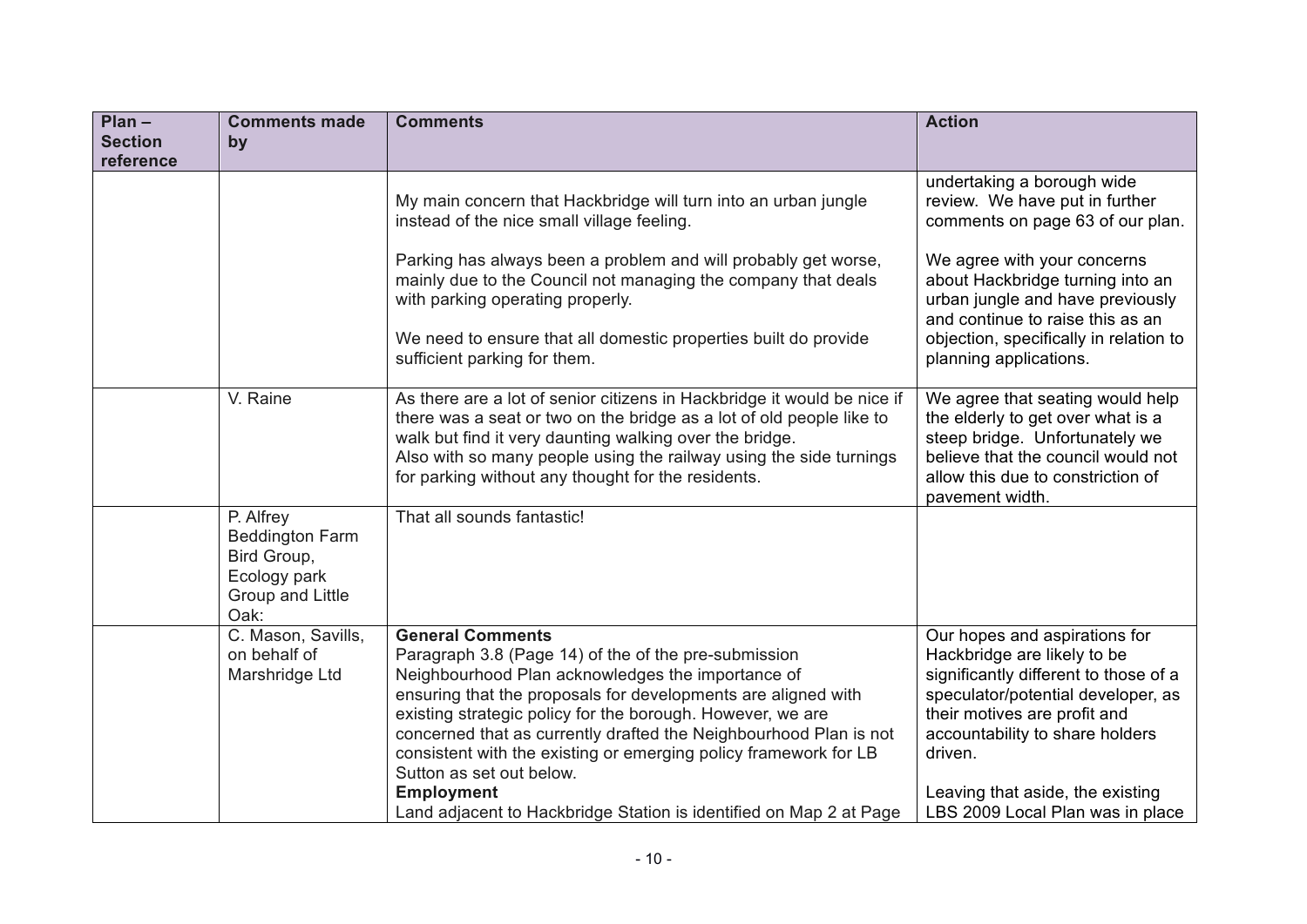| $Plan -$       | <b>Comments made</b> | <b>Comments</b>                                                                                                                                                                                                                                                                                                                                                                                                                                                                                                                                                                                                                                                                                                                                                                                                                                                                                                                                                                                                                                                                                                                                                                                                                                                                                                                                                                                                                                                                     | <b>Action</b>                                                                                                                                                                                                                                                                                                                                                                                                                                                                                                                                                                                                                                                                                                                                                                                                                                                                                                                                                                                                   |
|----------------|----------------------|-------------------------------------------------------------------------------------------------------------------------------------------------------------------------------------------------------------------------------------------------------------------------------------------------------------------------------------------------------------------------------------------------------------------------------------------------------------------------------------------------------------------------------------------------------------------------------------------------------------------------------------------------------------------------------------------------------------------------------------------------------------------------------------------------------------------------------------------------------------------------------------------------------------------------------------------------------------------------------------------------------------------------------------------------------------------------------------------------------------------------------------------------------------------------------------------------------------------------------------------------------------------------------------------------------------------------------------------------------------------------------------------------------------------------------------------------------------------------------------|-----------------------------------------------------------------------------------------------------------------------------------------------------------------------------------------------------------------------------------------------------------------------------------------------------------------------------------------------------------------------------------------------------------------------------------------------------------------------------------------------------------------------------------------------------------------------------------------------------------------------------------------------------------------------------------------------------------------------------------------------------------------------------------------------------------------------------------------------------------------------------------------------------------------------------------------------------------------------------------------------------------------|
| <b>Section</b> | by                   |                                                                                                                                                                                                                                                                                                                                                                                                                                                                                                                                                                                                                                                                                                                                                                                                                                                                                                                                                                                                                                                                                                                                                                                                                                                                                                                                                                                                                                                                                     |                                                                                                                                                                                                                                                                                                                                                                                                                                                                                                                                                                                                                                                                                                                                                                                                                                                                                                                                                                                                                 |
| reference      |                      |                                                                                                                                                                                                                                                                                                                                                                                                                                                                                                                                                                                                                                                                                                                                                                                                                                                                                                                                                                                                                                                                                                                                                                                                                                                                                                                                                                                                                                                                                     |                                                                                                                                                                                                                                                                                                                                                                                                                                                                                                                                                                                                                                                                                                                                                                                                                                                                                                                                                                                                                 |
|                |                      | 13 of the pre-submission Neighbourhood Plan as an Employment<br>Zone. Paragraph 2.23 of the Neighbourhood Plan refers to just two<br>remaining mixed employment hubs in Hackbridge. One of these is<br>identified as the site adjoining Hackbridge Station.<br>Draft objective 2.1 in the plan states 'Protect and support existing<br>employment land use'. The objective goes on to say that<br>employment areas should be retained in traditional B use classes to<br>ensure sufficient opportunities for local employment.<br>Draft Policy LEP1 (Employment Land) of the Neighbourhood Plan<br>states:<br>'All development of existing employment land should consider and<br>provide the following:<br>- Local employment to be provided and sustained on the site, this<br>could include training and apprenticeships.<br>- For mixed use developments, provide additional employment<br>opportunities by providing flexible space such as live / work units<br>and or home office space.'<br>We strongly object to the allocation of land adjacent to Hackbridge<br>Station as an employment zone and to objective 2.1 and Policy<br>LEP1. These are not consistent with national or local policy for the<br>following reasons.<br>The site already has an allocation for mixed use redevelopment<br>(see below) in the adopted Site Development Policies DPD and it is<br>critical that this is reflected within the Neighbourhood plan to ensure<br>that it is consistent. | before the Neighbourhood<br>Development Group was formed<br>to produced a neighbourhood plan<br>under the Localism Action 2012.<br>As a result, at no point in our plan<br>are we able to allocate sites. In<br>the case of the land that you are<br>particularly interested in (Land<br>Adjacent to Hackbridge Station),<br>we are not as you state 'allocating'<br>the land, but rather asking for it to<br>be retained in its current use as<br>employment land.<br>You may now wish to take a<br>second look at our Plan, (post<br>feedback from residents and<br>businesses) following much<br>conversation with LBS, we have<br>included in the Local Economy<br>policy section our case study of<br>ideas, thoughts and aspirations as<br>to how we would like to see any<br>proposed redevelopment of this<br>site take into account.<br>As a designated Neighbourhood<br>Development Group, we have the<br>right to acknowledge support or<br>otherwise of proposals for<br>development in our defined |
|                |                      |                                                                                                                                                                                                                                                                                                                                                                                                                                                                                                                                                                                                                                                                                                                                                                                                                                                                                                                                                                                                                                                                                                                                                                                                                                                                                                                                                                                                                                                                                     | boundary area.                                                                                                                                                                                                                                                                                                                                                                                                                                                                                                                                                                                                                                                                                                                                                                                                                                                                                                                                                                                                  |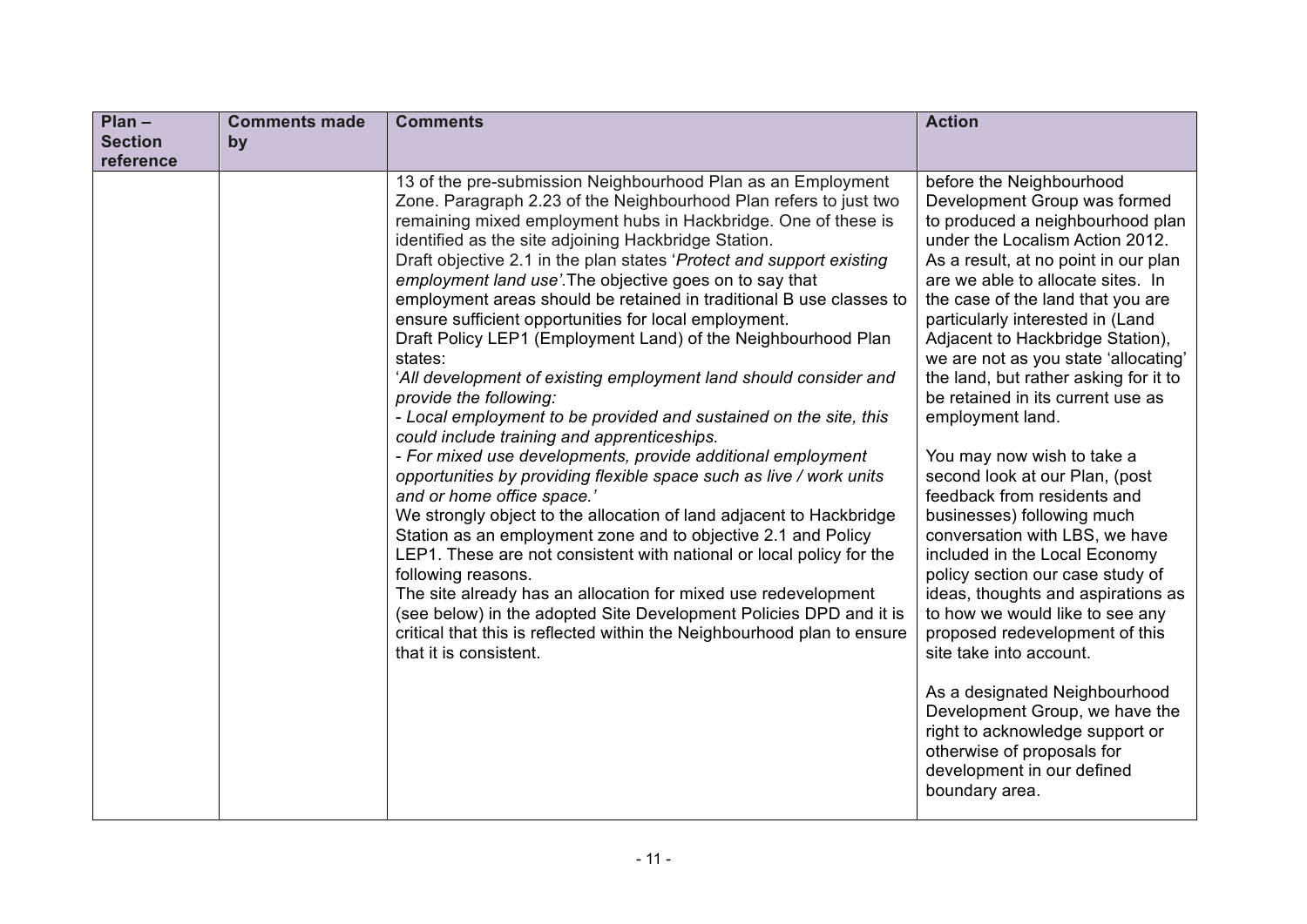| $Plan -$         | <b>Comments made</b> | <b>Comments</b>                                                                                                                                                                                                                                                                                                                                                                                                                                                                                                                                                                                                                                                                                                                                                                                                                                                                                                                                                                                                                                                                                                                                                                                                                                                                                                                           | <b>Action</b>                                                                                                                                                                                                                                                                                                                              |
|------------------|----------------------|-------------------------------------------------------------------------------------------------------------------------------------------------------------------------------------------------------------------------------------------------------------------------------------------------------------------------------------------------------------------------------------------------------------------------------------------------------------------------------------------------------------------------------------------------------------------------------------------------------------------------------------------------------------------------------------------------------------------------------------------------------------------------------------------------------------------------------------------------------------------------------------------------------------------------------------------------------------------------------------------------------------------------------------------------------------------------------------------------------------------------------------------------------------------------------------------------------------------------------------------------------------------------------------------------------------------------------------------|--------------------------------------------------------------------------------------------------------------------------------------------------------------------------------------------------------------------------------------------------------------------------------------------------------------------------------------------|
| <b>Section</b>   | by                   |                                                                                                                                                                                                                                                                                                                                                                                                                                                                                                                                                                                                                                                                                                                                                                                                                                                                                                                                                                                                                                                                                                                                                                                                                                                                                                                                           |                                                                                                                                                                                                                                                                                                                                            |
| reference        |                      |                                                                                                                                                                                                                                                                                                                                                                                                                                                                                                                                                                                                                                                                                                                                                                                                                                                                                                                                                                                                                                                                                                                                                                                                                                                                                                                                           |                                                                                                                                                                                                                                                                                                                                            |
|                  |                      |                                                                                                                                                                                                                                                                                                                                                                                                                                                                                                                                                                                                                                                                                                                                                                                                                                                                                                                                                                                                                                                                                                                                                                                                                                                                                                                                           | One of the key basic conditions of<br>producing a neighbourhood plan is<br>to be in general conformity with<br>our local authority's Local Plan.<br>We endeavour to ensure that we<br>manage to do this and will<br>continue to work closely with LBS<br>regarding this site.                                                              |
| Local<br>Economy |                      | Adopted Policy DM41 (Site Allocations) outlines that LBS will grant<br>planning permission for the development of Land at Hackbridge<br>Station as outlined below. Adopted Site Allocation BW13 (Land<br>adjoining Hackbridge Station, London Road, Hackbridge) outlines<br>that the site has a housing capacity of 60 units, based on the<br>London Plan Density Matrix, and sets out the following parameters:<br>Retain minimum of 30% of the site area for employment uses;<br>$\blacksquare$<br>Creating an active mixed use/retail frontage onto the station<br>$\blacksquare$<br>forecourt;<br>Contributing towards the enhancement of the station forecourt;<br>Remediating the site of any contamination;<br>Taller buildings should be exceptionally designed and respect<br>л.<br>local context and character; and<br>Ensuring the highest standards in sustainable design and<br>٠<br>construction are employed to achieve an exemplary low-carbon<br>development.<br>Discussions to be undertaken with the HSE with reference to<br>٠<br>current storage of liquid petroleum on site.<br>The emerging LB Sutton Local Plan Issues and Preferred<br>$\blacksquare$<br>Options identifies the site for mixed use redevelopment<br>including housing. Separate comments have been submitted in<br>respect of this consultation. | We responded to the initial<br>approach from Marshbridge in<br>September 2015. Sadly we have<br>yet to receive any response to the<br>array of questions we asked<br>following both the presentation to<br>the NDG and the follow up public<br>exhibition. As a result, we are<br>unable to comment how<br>Marshbridge complies with DM41. |
|                  |                      | The existing LB Sutton allocation for the site refers to retention of                                                                                                                                                                                                                                                                                                                                                                                                                                                                                                                                                                                                                                                                                                                                                                                                                                                                                                                                                                                                                                                                                                                                                                                                                                                                     | How does this now fit with the                                                                                                                                                                                                                                                                                                             |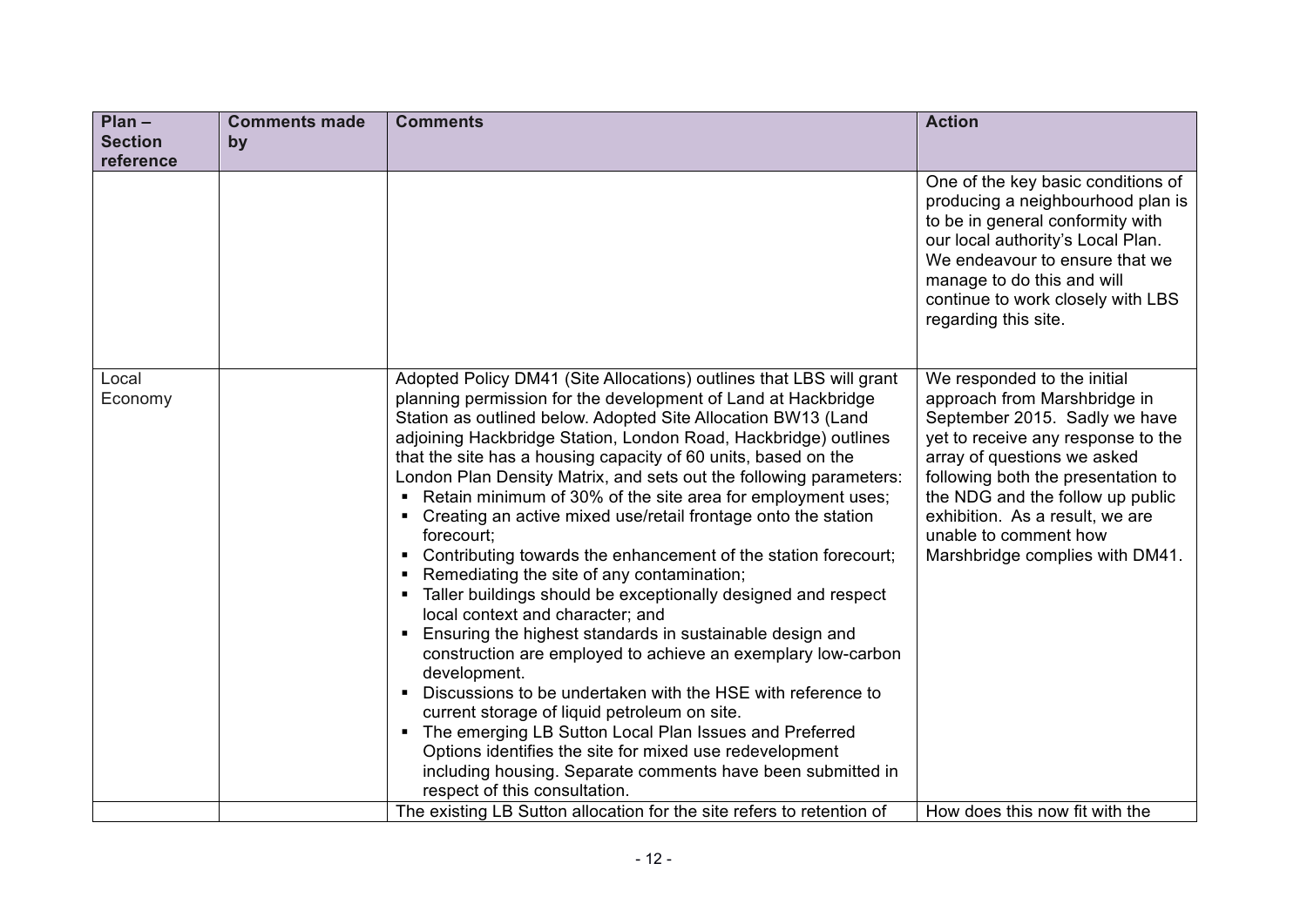| $Plan -$<br><b>Section</b><br>reference | <b>Comments made</b><br>by | <b>Comments</b>                                                                                                                                                                                                                                                                                                                                                                                                                                                                                                                                                             | <b>Action</b>                                                                                                                                                                                                                                                                                                                                                                                                                                                                                                                                                                                                                                                     |
|-----------------------------------------|----------------------------|-----------------------------------------------------------------------------------------------------------------------------------------------------------------------------------------------------------------------------------------------------------------------------------------------------------------------------------------------------------------------------------------------------------------------------------------------------------------------------------------------------------------------------------------------------------------------------|-------------------------------------------------------------------------------------------------------------------------------------------------------------------------------------------------------------------------------------------------------------------------------------------------------------------------------------------------------------------------------------------------------------------------------------------------------------------------------------------------------------------------------------------------------------------------------------------------------------------------------------------------------------------|
|                                         |                            | 30% employment floorspace on the site and it is our view that<br>retention of this level of employment floorspace on the site is not<br>viable. We are therefore concerned at the identification of land<br>adjacent to Hackbridge Station on Map 2 as an employment<br>zone.                                                                                                                                                                                                                                                                                               | emerging 2031 Local Plan which<br>states 40% employment land to be<br>retained, apart from being even<br>more unviable?                                                                                                                                                                                                                                                                                                                                                                                                                                                                                                                                           |
|                                         |                            | Paragraph 22 of the National Planning Policy Framework makes<br>clear that planning policies should avoid the long term protection of<br>sites allocated for employment use when there is no reasonable<br>prospect of a site being used for that purpose.                                                                                                                                                                                                                                                                                                                  | Thank you for your reference and<br>interpretation. It could be argued<br>that if a site is actually in use (as<br>in the case of the Land Adjacent to<br>Hackbridge Station) then this is<br>not applicable.                                                                                                                                                                                                                                                                                                                                                                                                                                                     |
|                                         |                            | Land adjacent to Hackbridge Station is occupied by a variety of<br>industrial uses. The number of jobs generated by the businesses is<br>very low with only 30-40 people employed across the site.<br>Furthermore, there is no shortage of this type of employment<br>floorspace in the area, with various industrial/warehousing estates<br>reporting available space. The majority of the existing buildings are<br>outdated and do not meet modern business requirements.<br>It is therefore clear that the existing use of the site is not maximising<br>its potential. | We need to be clear about the<br>interchange of industrial and<br>employment. We have been<br>defined here as an exemplar for<br>sustainable living and our case<br>study, as mentioned earlier makes<br>reference to employment that<br>seeks to realise Hackbridge's<br>important role in being a major<br>gateway to the Wandle Valley<br>Regional Park.<br>One Planet Living is a flagship<br>policy of LBS and our<br>Neighbourhood Plan is<br>underpinned by the 10 princples. A<br>vibrant community must inevitably<br>include both a mix of employment<br>and residential. Recent<br>regeneration of Hackbridge has<br>seen the loss on a grand scale of |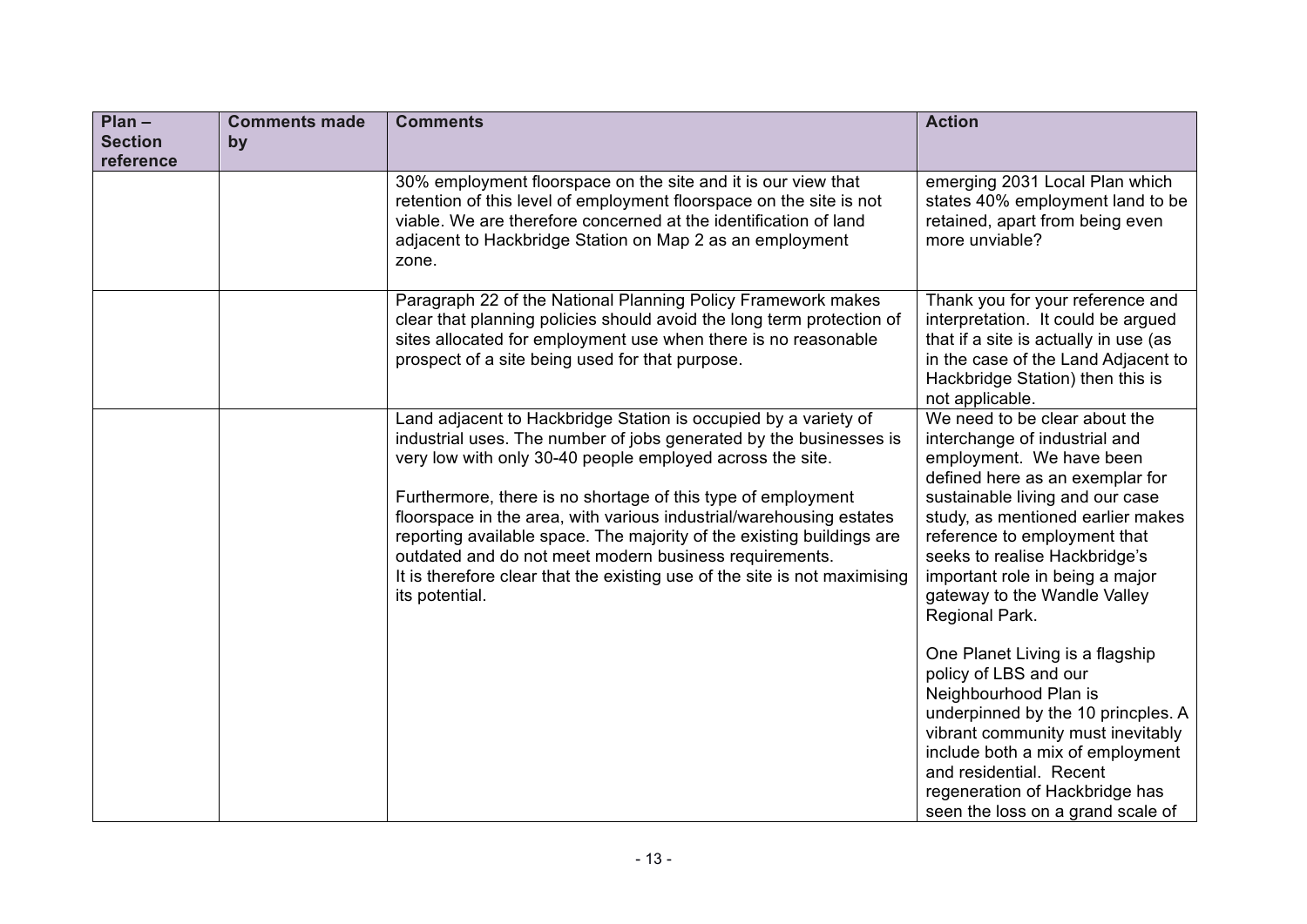| $Plan -$       | <b>Comments made</b> | <b>Comments</b>                                                                                                                                                                                                                                                                                                                                                                                                                                                                                                                                                                                                                                                                                                                                                                                                                                    | <b>Action</b>                                                                                                                                                                                                                                                                                                                                          |
|----------------|----------------------|----------------------------------------------------------------------------------------------------------------------------------------------------------------------------------------------------------------------------------------------------------------------------------------------------------------------------------------------------------------------------------------------------------------------------------------------------------------------------------------------------------------------------------------------------------------------------------------------------------------------------------------------------------------------------------------------------------------------------------------------------------------------------------------------------------------------------------------------------|--------------------------------------------------------------------------------------------------------------------------------------------------------------------------------------------------------------------------------------------------------------------------------------------------------------------------------------------------------|
| <b>Section</b> | by                   |                                                                                                                                                                                                                                                                                                                                                                                                                                                                                                                                                                                                                                                                                                                                                                                                                                                    |                                                                                                                                                                                                                                                                                                                                                        |
| reference      |                      |                                                                                                                                                                                                                                                                                                                                                                                                                                                                                                                                                                                                                                                                                                                                                                                                                                                    |                                                                                                                                                                                                                                                                                                                                                        |
|                |                      |                                                                                                                                                                                                                                                                                                                                                                                                                                                                                                                                                                                                                                                                                                                                                                                                                                                    | employment land.                                                                                                                                                                                                                                                                                                                                       |
|                |                      |                                                                                                                                                                                                                                                                                                                                                                                                                                                                                                                                                                                                                                                                                                                                                                                                                                                    | You make no reference to the<br>2009 Draft Hackbridge Masterplan<br>and this raises concern for us in<br>terms of the viability of Hackbridge<br>achieving Sutton's much promoted<br>sustainability aspirations.                                                                                                                                       |
|                |                      | The application will be accompanied by an Employment Land<br>Report by Andrew Scott Robertson, which will assess how the site<br>is operating and the demand. The initial findings show that due to<br>the mixture of ages of buildings and, more importantly, the restricted<br>nature of the access, which is incapable of improvement, this<br>location is not seen as a prime destination for industrial occupiers.<br>The London Road (A237) is not seen as a primary arterial road and<br>traffic would aim for either the A23, A24 or A218 for easier access to<br>the national motorway network or Central London.<br>It is considered that employment rents in the area are not sufficient<br>to catalyse the comprehensive employment redevelopment of the<br>site. Redevelopment wholly for employment uses is not therefore<br>viable. | We would like to see this as feel it<br>may be biased towards the wishes<br>of the developer, rather than<br>benefitting the existing community.                                                                                                                                                                                                       |
|                |                      | In addition, the current uses combine to give a less than positive<br>environmental impact upon the vicinity. The conglomeration of tired<br>industrial units, yard parking, fencing and outside storage gives rise<br>to a low quality environment. This is not in keeping with plans to<br>regenerate Hackbridge and form a gateway at this important site.                                                                                                                                                                                                                                                                                                                                                                                                                                                                                      | Whilst we agree with the point that<br>the site looks tired, this is not a<br>justification for doing away with<br>the whole use of the site as<br>employment land. We do not<br>know to what extent land<br>ownership has been discussed.<br>Surely the existing land owners<br>need to be consulted and offered<br>appropriate incentives to improve |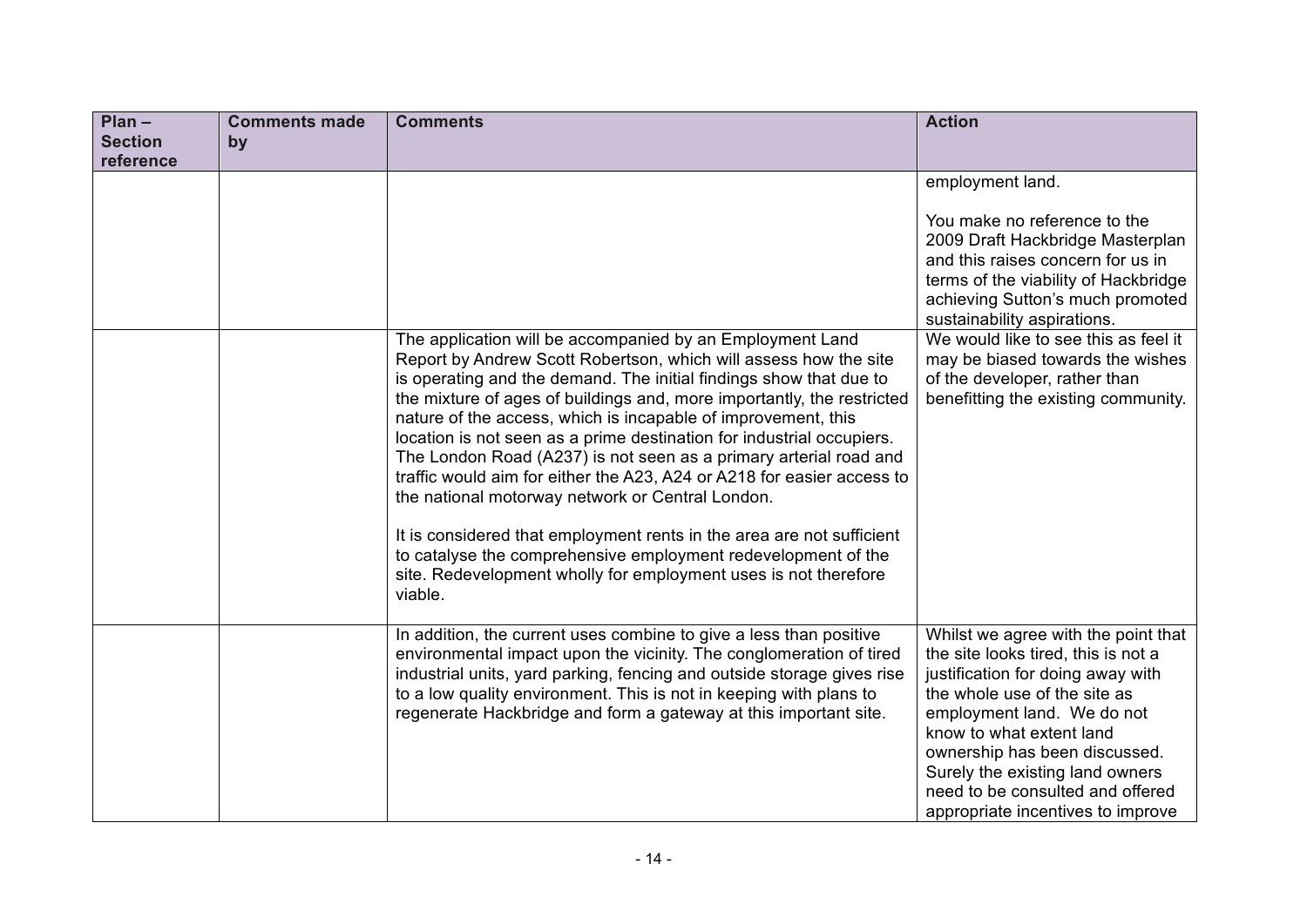| $Plan -$             | <b>Comments made</b><br><b>Comments</b>                            | <b>Action</b>                                                                                                                                                                                                                                                                                                                                                                                                                                                                                                                                                                                                                                                                                                                                                                                                                                                                                                                                                                                                                                                                                                                                                                                                                                                                                                                                                                                                                                                                                                                                                                                                                                                                                                                                                                                                                                                                                                                                                                                                                                                                                                                                                                                                                                                                                                                                                                                                                                                                                                                                              |
|----------------------|--------------------------------------------------------------------|------------------------------------------------------------------------------------------------------------------------------------------------------------------------------------------------------------------------------------------------------------------------------------------------------------------------------------------------------------------------------------------------------------------------------------------------------------------------------------------------------------------------------------------------------------------------------------------------------------------------------------------------------------------------------------------------------------------------------------------------------------------------------------------------------------------------------------------------------------------------------------------------------------------------------------------------------------------------------------------------------------------------------------------------------------------------------------------------------------------------------------------------------------------------------------------------------------------------------------------------------------------------------------------------------------------------------------------------------------------------------------------------------------------------------------------------------------------------------------------------------------------------------------------------------------------------------------------------------------------------------------------------------------------------------------------------------------------------------------------------------------------------------------------------------------------------------------------------------------------------------------------------------------------------------------------------------------------------------------------------------------------------------------------------------------------------------------------------------------------------------------------------------------------------------------------------------------------------------------------------------------------------------------------------------------------------------------------------------------------------------------------------------------------------------------------------------------------------------------------------------------------------------------------------------------|
| <b>Section</b><br>by |                                                                    |                                                                                                                                                                                                                                                                                                                                                                                                                                                                                                                                                                                                                                                                                                                                                                                                                                                                                                                                                                                                                                                                                                                                                                                                                                                                                                                                                                                                                                                                                                                                                                                                                                                                                                                                                                                                                                                                                                                                                                                                                                                                                                                                                                                                                                                                                                                                                                                                                                                                                                                                                            |
| reference            |                                                                    |                                                                                                                                                                                                                                                                                                                                                                                                                                                                                                                                                                                                                                                                                                                                                                                                                                                                                                                                                                                                                                                                                                                                                                                                                                                                                                                                                                                                                                                                                                                                                                                                                                                                                                                                                                                                                                                                                                                                                                                                                                                                                                                                                                                                                                                                                                                                                                                                                                                                                                                                                            |
|                      |                                                                    | the aesthetics of the area.                                                                                                                                                                                                                                                                                                                                                                                                                                                                                                                                                                                                                                                                                                                                                                                                                                                                                                                                                                                                                                                                                                                                                                                                                                                                                                                                                                                                                                                                                                                                                                                                                                                                                                                                                                                                                                                                                                                                                                                                                                                                                                                                                                                                                                                                                                                                                                                                                                                                                                                                |
|                      |                                                                    | It should be noted that there are<br>viable businesses on this site.                                                                                                                                                                                                                                                                                                                                                                                                                                                                                                                                                                                                                                                                                                                                                                                                                                                                                                                                                                                                                                                                                                                                                                                                                                                                                                                                                                                                                                                                                                                                                                                                                                                                                                                                                                                                                                                                                                                                                                                                                                                                                                                                                                                                                                                                                                                                                                                                                                                                                       |
|                      | with some limited employment floorspace.<br>residential occupiers. | For these reasons it is therefore, considered that the site is not<br>The negativity being employment<br>suitable to be retained in employment use. In order to reflect LB<br>regarding the existing industrial<br>Sutton's policies the site should be recognised as a housing zone<br>units on this employment land is<br>not a justification for getting rid of<br>the land as a site for employment<br>use. We would wish to draw your<br>We have considered opportunities for retaining employment<br>attention to the visionary Cancer<br>floorspace (industrial uses) within the site but it is not considered<br>Hub recently awarded significant<br>likely that a realistic contribution to employment use can be<br>funding and being taken forward<br>accommodated in close proximity to existing and proposed<br>by Sutton Council.<br>residential units, on what is a constrained site. The significant<br>regeneration benefits of the scheme for Hackbridge seek to<br>Our Neighbourhood Plan seeks to<br>outweigh any potential detrimental effects that might be caused by<br>provide a platform for ideas and<br>the loss of an outdated employment site that creates a very small<br>comments from local people,<br>number of jobs. If employment generating uses (industrial uses)<br>which include the importance of<br>were to be included, this would not only have a potential detrimental<br>the provision of local employment.<br>effect environmentally, it would also have a significant effect upon<br>viability as it is doubtful that a commercial rent could ever be<br>Having seen both the Felnex site<br>achieved for new employment units in this area. In these<br>and Wandle Valley Trading Estate<br>circumstances the financial viability of the scheme would be<br>lose out to almost 100%<br>threatened and also the provision of affordable housing.<br>residential, we would be failing in<br>our remit to ensure our<br>The proposed scheme incorporates two commercial units which are<br>Neighbourhood Plan realises one<br>considered to provide an appropriate level of employment creation<br>of our key objectives of local<br>as part of a mixed use scheme and for the reasons set out above, it<br>employment.<br>is not considered feasible to go beyond this level. The proposed<br>commercial uses (B1, D1 and or A3) are considered to be the most<br>compatible with residential provision on the remainder of the site<br>and will create a positive environment for the proposed and existing |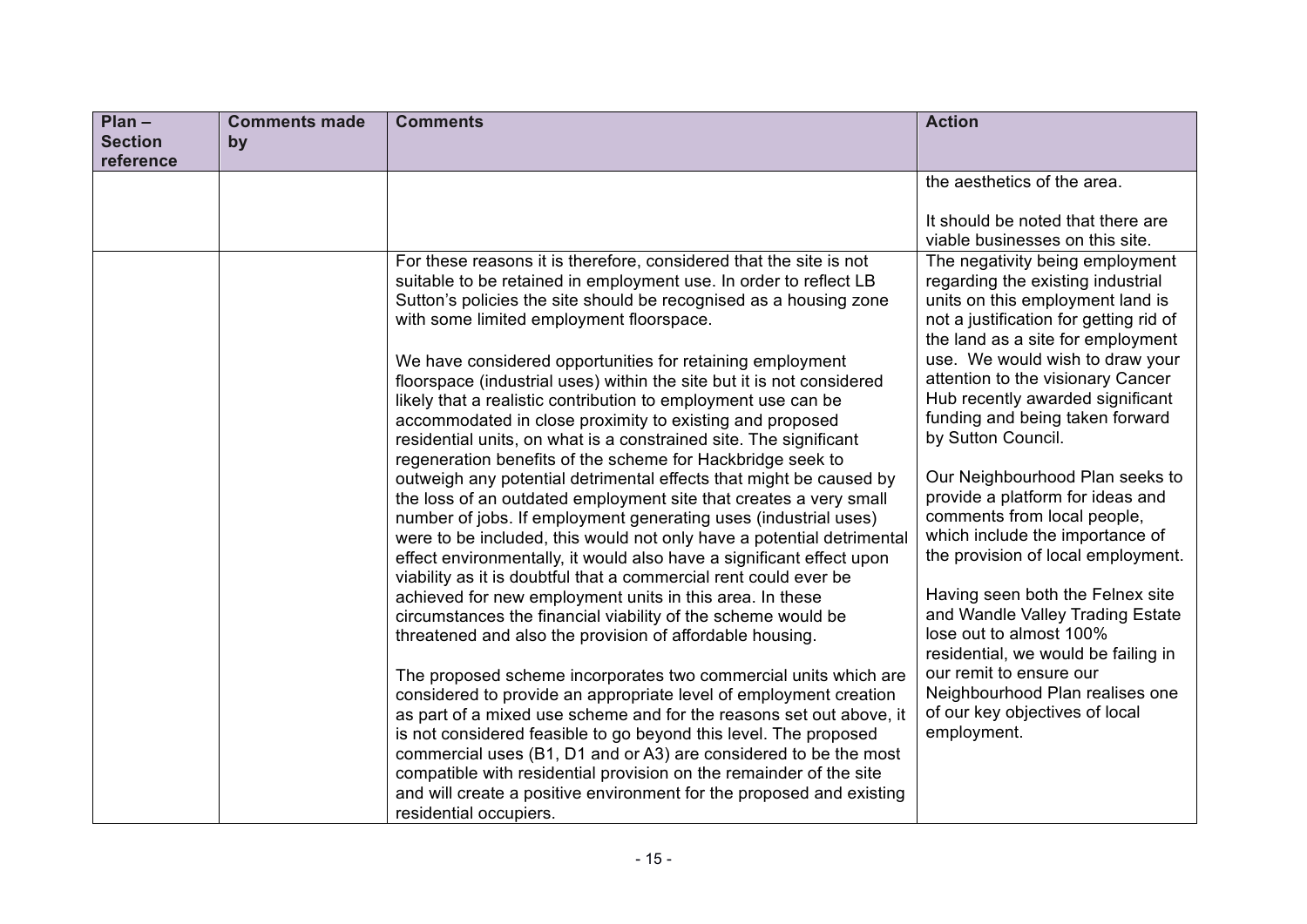| $Plan -$<br><b>Section</b><br>reference | <b>Comments made</b><br>by | <b>Comments</b>                                                                                                                                                                                                                                                                                                                                                                                                                                                                                                                                                                                                                                              | <b>Action</b>                                                                                                                                                                                                                                                                                                                                                                                  |
|-----------------------------------------|----------------------------|--------------------------------------------------------------------------------------------------------------------------------------------------------------------------------------------------------------------------------------------------------------------------------------------------------------------------------------------------------------------------------------------------------------------------------------------------------------------------------------------------------------------------------------------------------------------------------------------------------------------------------------------------------------|------------------------------------------------------------------------------------------------------------------------------------------------------------------------------------------------------------------------------------------------------------------------------------------------------------------------------------------------------------------------------------------------|
|                                         |                            | The exact amount of employment floorspace will be subject to<br>viability appraisals and should therefore not be specified in the plan.<br>Policy LEP2a (Employment opportunities on and around<br>Hackbridge Station) states that adequate space should be allocated<br>to employment ensuring pressures for residential development do<br>not bias the need for local employment opportunities. In light of the<br>above this Policy is inconsistent with adopted LB Sutton Policies<br>and creates ambiguities moving forward.                                                                                                                            | Following discussion with Sutton<br>Council, we do not have a policy<br>LEP2a. Please refer to our case<br>study.                                                                                                                                                                                                                                                                              |
|                                         |                            | <b>Housing</b><br>In order to ensure consistency with the adopted and emerging<br>Local Plan, the Neighbourhood Plan needs to acknowledge that<br>housing is acceptable on the site. The current proposal is for 204<br>units and this equates to a density of 161 dwellings per hectare<br>(based on a site area of 1.26 ha). This accords with the London<br>Plan guiding density of 45-170 units per hectare for this<br>site. It is considered that the quantum of development proposed is<br>appropriate for the site and is the amount necessary to ensure that<br>the scheme remains viable and should be reflected within the<br>Neighbourhood Plan. | As we have already stated, we are<br>not in a position to do any site<br>allocation. Our stance remains<br>that we would like to see this land<br>retained as employment.<br>Your density figures are noted but<br>seem significantly higher than<br>those mentioned in Sutton's<br>existing plan where the site<br>allocation shows 60 units.<br>Perhaps this needs further<br>clarification. |
|                                         |                            | <b>Character and Sense of Place</b><br>Draft Policy H&BEP1 (Local character and sense of Place) states<br>that proposals shall respect the scale and density of the suburban<br>setting of the neighbourhood's buildings, area of special local<br>character and other heritage assets.<br>It is important that this Policy takes into account LB Sutton's Tall<br>Building Study 2008 (prepared by Gillespies)                                                                                                                                                                                                                                              | Thank you for the points from<br><b>Sutton's Tall Buildings Study</b><br>produced in 2008, as one walks<br>around the whole of the Borough<br>of Sutton, this report is clearly<br>being realised and very little<br>recent build in Sutton is not<br>adhering to this policy.                                                                                                                 |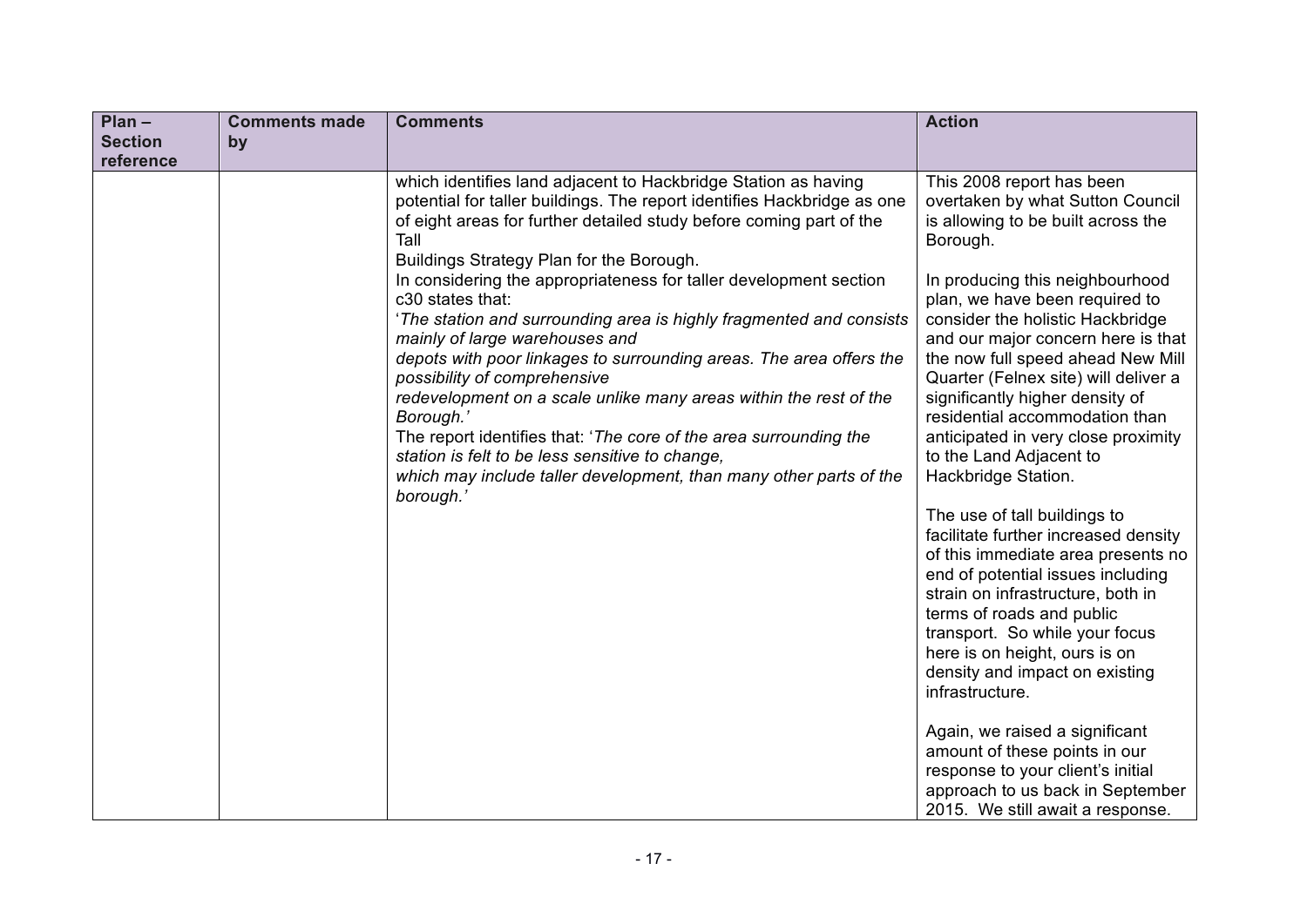| $Plan -$<br><b>Section</b><br>reference | <b>Comments made</b><br>by | <b>Comments</b>                                                                                                                                                                                                                                                                                                                                            | <b>Action</b>                                                                                                                                                                                                                          |
|-----------------------------------------|----------------------------|------------------------------------------------------------------------------------------------------------------------------------------------------------------------------------------------------------------------------------------------------------------------------------------------------------------------------------------------------------|----------------------------------------------------------------------------------------------------------------------------------------------------------------------------------------------------------------------------------------|
|                                         |                            | Summary<br>We object to the pre-submission version of the Neighbourhood Plan<br>as currently drafted. This will constrain development of this<br>important site and conflicts with LB Sutton's adopted and emerging<br>policies.<br>I trust these comments are helpful and I would be more than happy<br>to discuss them with you as and when appropriate. | Thank you for taking the time to<br>respond to our consultation. While<br>not actually one of the<br>stakeholders, we will be including<br>your comments in our consultation<br>statement to support the robust<br>nature of the plan. |

## **SUMMARY OF FEED BACK FROM INITIAL STAKEHOLDER APPROACH – LOCAL BUSINESS – JANUARY 2016**

| Organisation<br>and contact<br>name                                | <b>Secti</b><br>on &<br>page<br>no.     | <b>Comments/Observations</b>                                                                                                                                                                                                                                                                                                                                                                                                                                                                                                                                     | <b>Suggestions</b> | <b>NDG observations/</b><br>comments                                                                                                                                                                               | Change made<br>to draft plan                                                                                                      |
|--------------------------------------------------------------------|-----------------------------------------|------------------------------------------------------------------------------------------------------------------------------------------------------------------------------------------------------------------------------------------------------------------------------------------------------------------------------------------------------------------------------------------------------------------------------------------------------------------------------------------------------------------------------------------------------------------|--------------------|--------------------------------------------------------------------------------------------------------------------------------------------------------------------------------------------------------------------|-----------------------------------------------------------------------------------------------------------------------------------|
| D. Warburton<br><b>Sutton Nature</b><br>conservation<br>volunteers | Page<br>21                              | Legend of map has 'site of interest for nature conservation' -<br>the planning term is 'site of importance for nature<br>conservation'                                                                                                                                                                                                                                                                                                                                                                                                                           | Update legend      | Agreed                                                                                                                                                                                                             | Ongoing issue<br>with maps and<br>this will need to<br>be addressed<br>as part of this.                                           |
|                                                                    | Page<br>29<br>Policy<br>EP <sub>1</sub> | You say 'all development proposals shall be required to<br>support improved access including:' How will this be<br>enforced? S106 monies are now much more tightly applied<br>than they ever were, so requirements aiming to use this are<br>almost certainly destined for failure. CIL may be an option<br>but as far as I am aware, CIL monies are very small at the<br>minute. Ultimately, each developer would need to have a<br>legal obligation to pay monies to 'a fund' to contribute to<br>these access works, which may be very difficult to enforce / |                    | Agreed. CIL<br>implications need to be<br>better detailed and<br>explained in our plan.<br>How do we take<br>ownership and ensure it<br>is clear in our plan that<br>CIL contribution is/has<br>been appropriately | Action - look at<br>other<br>neighbourhood<br>plans and see<br>how they have<br>dealt with this.<br>Also ask Suttor<br>Council to |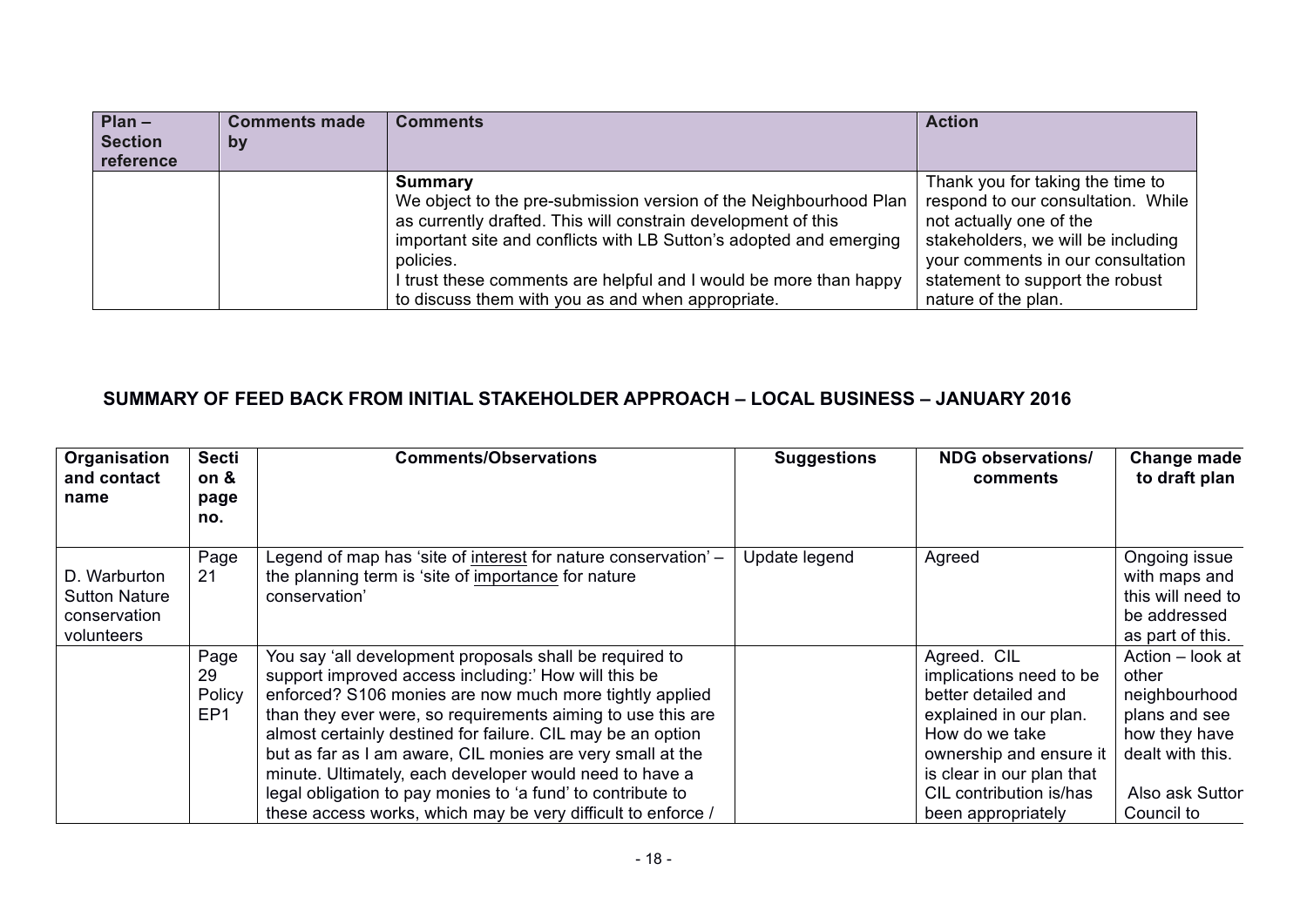|                    | apply                                                                                                                                                                                                                                                                                                                                                                                                                                                                                                            |                                                                                                                                                                                                                                                                                                                                                                                                                                                                                             | allocated to cover<br>continual<br>maintenance/improvem<br>ent. | update us on<br>CIL and how<br>they view our<br>entitlements as<br>a recognised<br>neighbourhood<br>forum. |
|--------------------|------------------------------------------------------------------------------------------------------------------------------------------------------------------------------------------------------------------------------------------------------------------------------------------------------------------------------------------------------------------------------------------------------------------------------------------------------------------------------------------------------------------|---------------------------------------------------------------------------------------------------------------------------------------------------------------------------------------------------------------------------------------------------------------------------------------------------------------------------------------------------------------------------------------------------------------------------------------------------------------------------------------------|-----------------------------------------------------------------|------------------------------------------------------------------------------------------------------------|
| Page<br>43<br>5.63 | Throughout, you refer to the land north of BedZED as MOL,<br>which is correct. However, it is also SMI (Site of Metropolitan<br>Importance for Nature Conservation). Not all of the aims for<br>MOL, such as increased access, are always compatible with<br>SMI and in particular, Beddington Farmlands, of which the<br>land north of BedZED is part                                                                                                                                                           | Modify description to<br>reflect designation<br>that the land north of<br>BedZED is part of<br>wider SMI.                                                                                                                                                                                                                                                                                                                                                                                   | Agreed.                                                         | Plan revised to<br>reflect the use<br>of SMI in<br>respect of the<br>land north of<br>BedZED.              |
| Page<br>45<br>EP4  | You say 'Consideration of native and non-native species of<br>plants should be used, as it has been proven to extend the<br>season for biodiversity.'<br>The 'season' for biodiversity is an odd turn of phrase, as<br>biodiversity is the sum total of genetic, organismal and<br>ecosystem variation; it therefore can't have a season. Is this<br>conflating 'biodiversity' with the known benefits of some non-<br>native flowers and shrubs to flower visiting invertebrates,<br>extending foraging season? | The term<br>'consideration' may<br>also be used as a bit<br>of a weasel-word -<br>i.e. developers could,<br>legitimately, say 'we<br>considered a native<br>and non-native mix<br>but instead, went with<br>this generic mix of<br>non-native species'<br>and provide nothing<br>else. It may be useful<br>to try to instil detailed<br>landscaping<br>proposals<br>Perhaps modify to<br>something along the<br>lines of:<br>'Planning permission<br>will be given to<br>developments which | Agreed.                                                         | Plan amended<br>to insert<br>suggestion<br>regarding native<br>and non-native<br>species of<br>plants.     |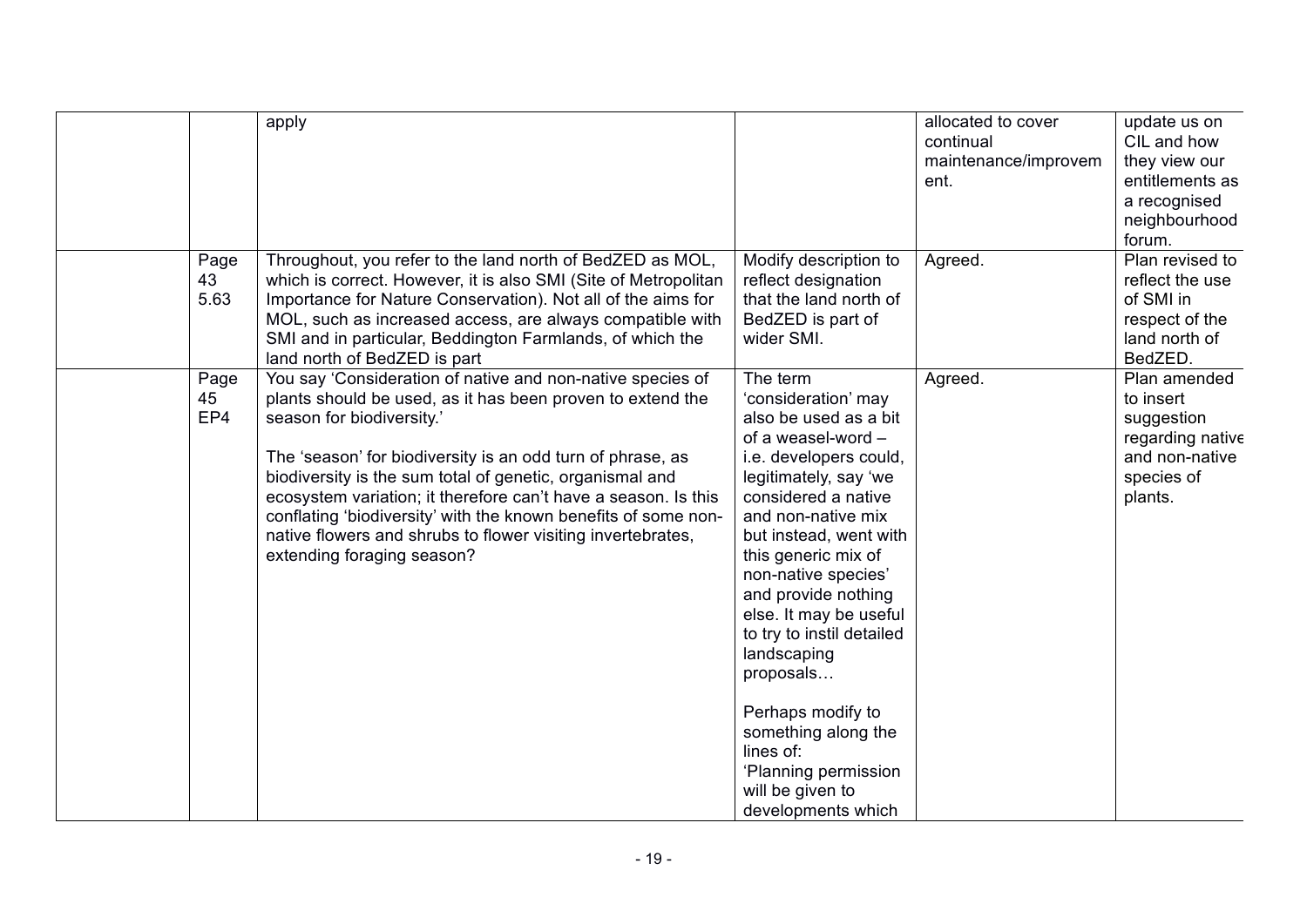|                                                |                                                                                                                                                                                                                                                                                                                                                                                           | clearly demonstrate<br>multifunctional<br>landscaping, utilising<br>a mixture of native<br>and non-native<br>species of plants, to<br>create and enhance<br>wildlife opportunities,<br>as well as providing<br>aesthetic and<br>landscaping appeal.' |                                                                                                                                                    |                                  |
|------------------------------------------------|-------------------------------------------------------------------------------------------------------------------------------------------------------------------------------------------------------------------------------------------------------------------------------------------------------------------------------------------------------------------------------------------|------------------------------------------------------------------------------------------------------------------------------------------------------------------------------------------------------------------------------------------------------|----------------------------------------------------------------------------------------------------------------------------------------------------|----------------------------------|
| Page<br>47<br>EP4                              | You say 'All green spaces currently managed by Sutton<br>Council, should consult with the NDG, to ensure that it<br>conforms with the management plan.' What management<br>plan? This reads as though there is an existing management<br>plan for all areas managed by LBS. I agree, a bit more joined<br>up thinking and communicating may be ideal but may be<br>difficult to implement | Provide clarity as to<br>what the<br>management plan is,<br>in the justification                                                                                                                                                                     | Highlighted a local<br>green space<br>management plan but<br>not adopted by Sutton<br>Council.<br>Ongoing/aspirational.                            | See Appendix 7                   |
| Page<br>50<br>5.89                             | Government commitments to Zero Carbon homes have been<br>scrapped – this would be extremely difficult to enforce at an<br>appeal                                                                                                                                                                                                                                                          |                                                                                                                                                                                                                                                      | Justification revised to<br>state subject to<br>government policy and<br>at time of writing new<br>legislation will still focus<br>on zero carbon. | Plan amended<br>to reflect this. |
| Page<br>51<br>Policy<br>EW&<br>WP <sub>5</sub> | You say 'by giving consideration to the following flood<br>storage and drought resilience measures from the earliest<br>stages of project planning and design:' Again, the risk is that<br>'consideration' will be very swift!                                                                                                                                                            | Perhaps modify to<br>something like 'by<br>providing detailed<br>flood storage and<br>drought resilience<br>measures from the<br>earliest stage of<br>project planning and<br>design, including<br>SUDS, bioswales                                   | Agreed.                                                                                                                                            | Plan amended<br>to reflect this. |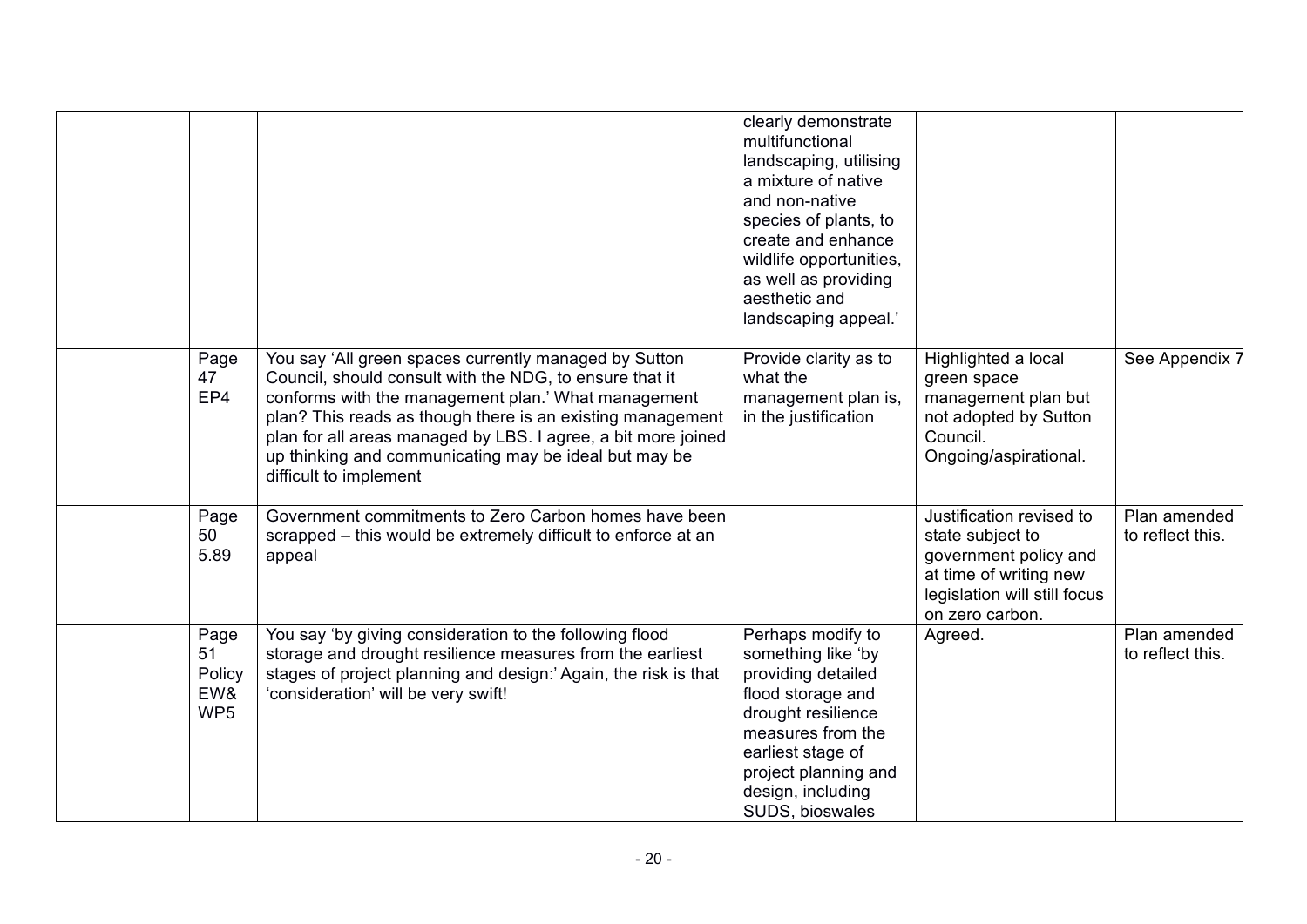|                               |                                                           |                                                                                                                                                                                                                                                                                                                                                                                                                                                                                                                                                                                                                                                                                                                                                                                                                                                                                                                                                                                                                                                                                                                | $etc.$ )'. |                                                                                                          |                                                           |
|-------------------------------|-----------------------------------------------------------|----------------------------------------------------------------------------------------------------------------------------------------------------------------------------------------------------------------------------------------------------------------------------------------------------------------------------------------------------------------------------------------------------------------------------------------------------------------------------------------------------------------------------------------------------------------------------------------------------------------------------------------------------------------------------------------------------------------------------------------------------------------------------------------------------------------------------------------------------------------------------------------------------------------------------------------------------------------------------------------------------------------------------------------------------------------------------------------------------------------|------------|----------------------------------------------------------------------------------------------------------|-----------------------------------------------------------|
|                               | Gener<br>al<br>obser<br>vation                            | In all, I think that the ideas you are pursuing, especially in<br>regards SUDS, green infrastructure and improving ecological<br>robusticity are worthwhile and progressive. My worry is that<br>there is little at national level to back this up (particularly if<br>anything went to appeal).<br>There are also policies and justifications where your desires<br>(quite rightly) are high for things like managing ecological<br>areas but there isn't, as far as I am aware, an underlying<br>infrastructure to manage these and new areas in a better<br>way and relying on developers to fund it may lead to<br>difficulties in securing monies to enact implementation                                                                                                                                                                                                                                                                                                                                                                                                                                 |            |                                                                                                          |                                                           |
| G. Dow - All<br><b>Saints</b> | Conse<br>rvatio<br>n/Com<br>munity<br>and<br>Identit<br>У | Churches<br>I may have missed it, but I couldn't see any references within<br>the draft plan to places of worship and the contribution which<br>they make to the local community. There are three in New<br>Road - All Saints C of E, the Apostolic Church and the<br>Seventh Day Adventists (the last 2 meet in All Saints<br>Centre).<br>All Saints is very much focused on the local community. We<br>hold morning school assemblies and ran two very successful<br>Reflection Space days involving hundreds of pupils from<br>each of Hackbridge and Culvers House primary schools -<br>and for Culvers House this has now become an annual<br>event. Culvers House holds its annual Carol Concert<br>(attendance 130) and Leavers Service in the church. Our<br>Nativity Service attracts around 120 parents and children,<br>with lots of dressing up! And our Christmas Carol service<br>includes such delights as 'Where Shepherds Watched' to the<br>tune of 'Ilkley Moor Bah Tat'!<br>For many years All Saints has written and delivered free to<br>4,000 homes our quarterly Community Newsletter, |            | Agreed that reference<br>to churches and<br>community centres are<br>not clearly defined in<br>the plan. | This has been<br>amended to<br>reflect the local<br>area. |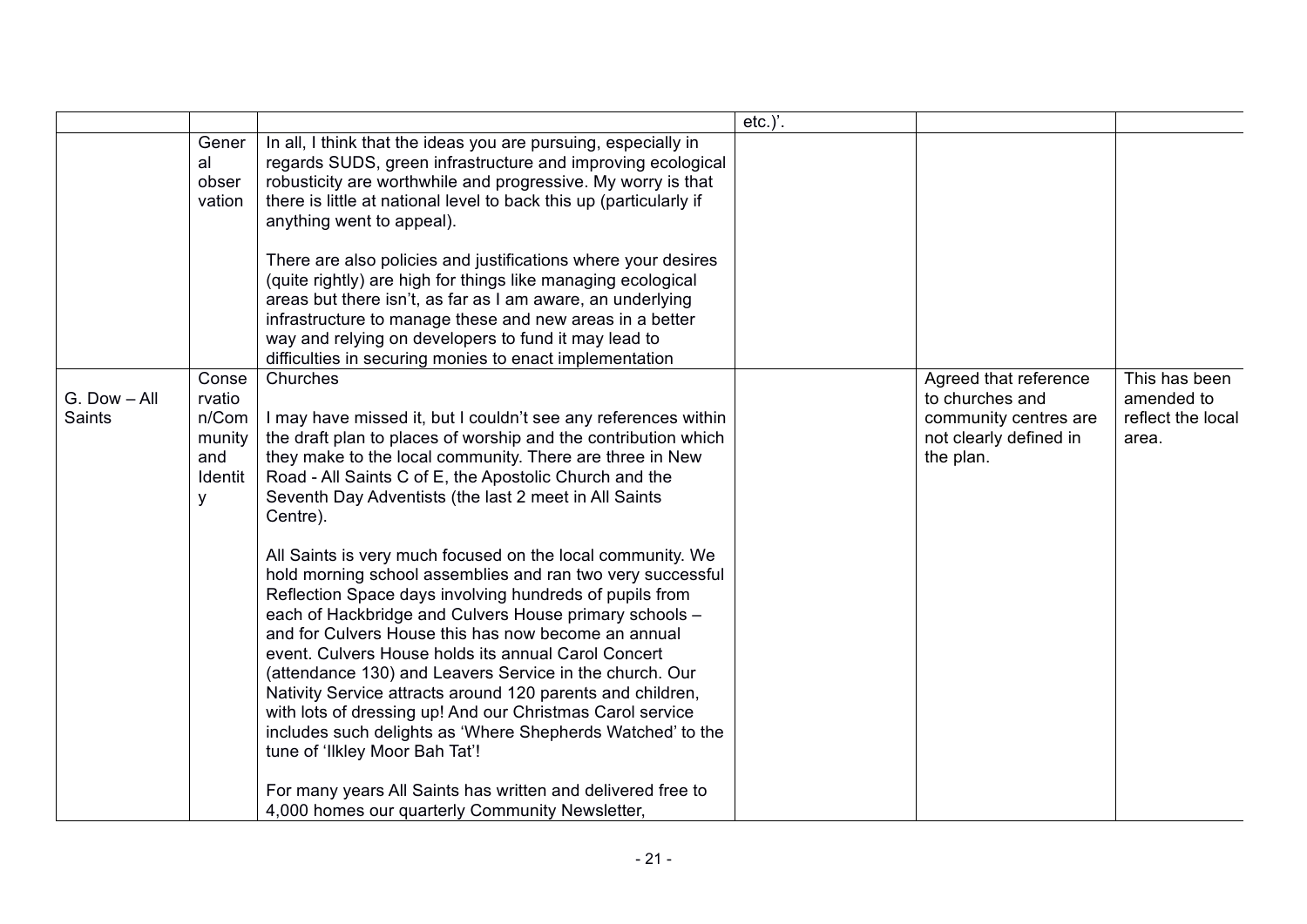| comprising articles on the local area, history, upcoming<br>events and church services. (Since Andrew retired I have<br>been co-editing it with David Goymour, another All Saints<br>member). Other regular community events run by the<br>church include a Fireworks Display (celebrating All Saints<br>Day) and Summer and Christmas Fairs, making excellent<br>use of our Grounds and the facilities of the Centre. |                                                            |                                           |
|------------------------------------------------------------------------------------------------------------------------------------------------------------------------------------------------------------------------------------------------------------------------------------------------------------------------------------------------------------------------------------------------------------------------|------------------------------------------------------------|-------------------------------------------|
| All Saints Church Grounds<br>There is no mention of the community resource which are<br>the All Saints church grounds.                                                                                                                                                                                                                                                                                                 | Agreed the grounds are<br>a great source of open<br>space. | Listed on page<br>19 as a green<br>space. |
| The first thing which visitors will see when approaching the<br>church are our Grounds which over the past 2 years have<br>been transformed by our dedicated Grounds Team from a<br>neglected wilderness into a beautiful and productive space -<br>with benches and tables, a native hedge, bird boxes, a<br>wildflower area, fruit trees and vegetable beds.                                                         |                                                            |                                           |
| The team received a grant from Capital Growth and an<br>award from the National Lottery to obtain essential<br>equipment and plants. Sutton Ecology Centre also provided<br>seeds and advice for our wildflower areas and made a<br>banner for us which is on the fence inviting the local<br>residents to come in and enjoy the grounds.                                                                              |                                                            |                                           |
| Students from Orchard Hill College across the road visit<br>every week to work there and pupils from a Culvers House<br>school have carried out a wildlife survey.                                                                                                                                                                                                                                                     |                                                            |                                           |
| All Saints Community Centre                                                                                                                                                                                                                                                                                                                                                                                            |                                                            |                                           |
| On page 24 section 3.69 the draft plan states "Community"<br>spirit in Hackbridge is strong but tends to be                                                                                                                                                                                                                                                                                                            |                                                            |                                           |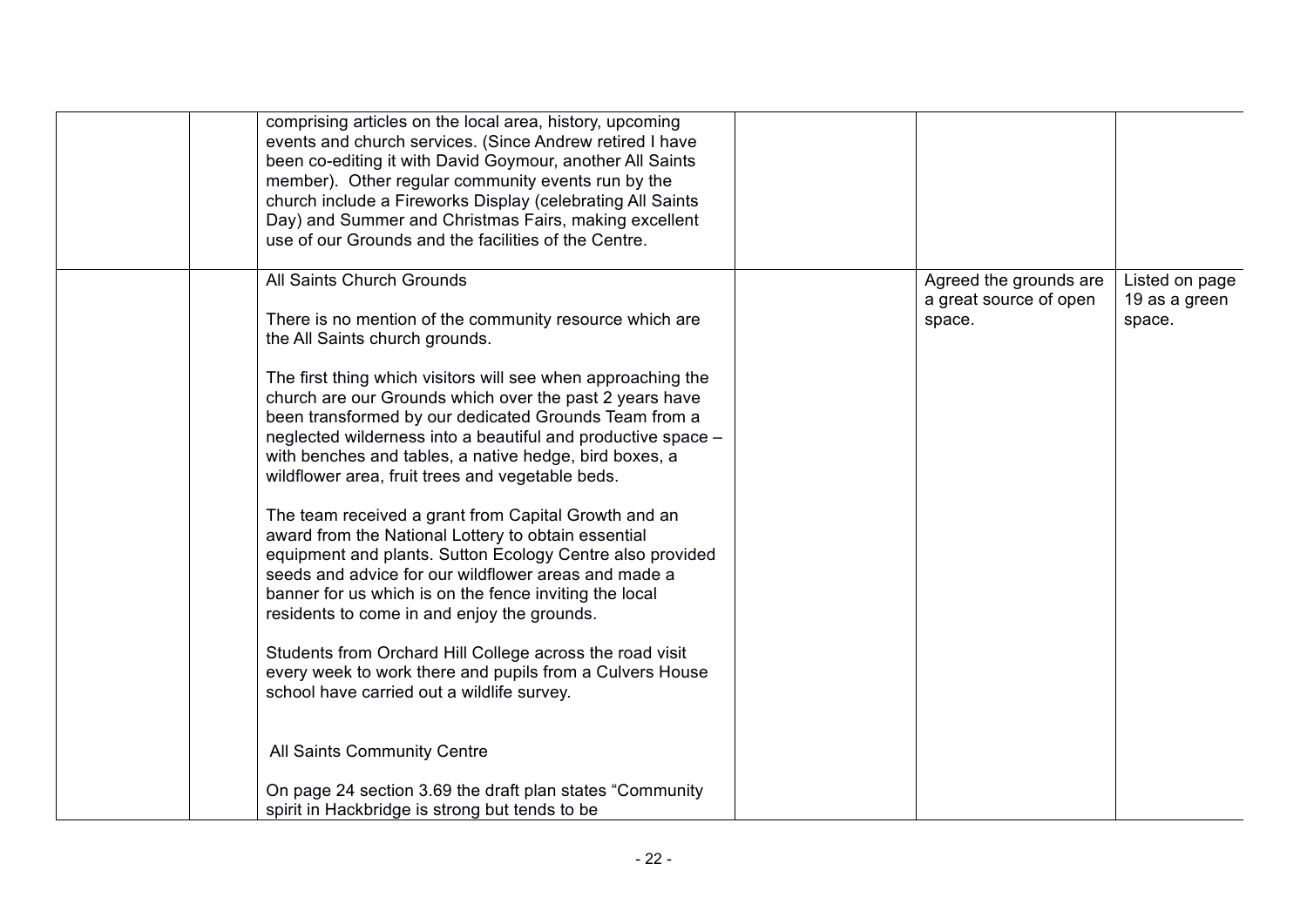|                                                    |                                     | compartmentalised, with the two existing community centres<br>catering for distinct groups rather than the whole<br>community". I'm guessing that the plan has in mind the<br>needs of teenagers and young adults in particular - and I<br>certainly agree that this is missing. The centre does host a<br>number of other activities including a nursery, cheerleaders,<br>dance, games, camera club, karate, Pilates, tai chi, yoga, a<br>weekly lunch club and monthly cinema.<br>In April 2014, with assistance from a grant from the National<br>Lottery, Jacqueline and I established Hackbridge Community<br>Cinema which shows free monthly afternoon films in the<br>Centre, complete with refreshments and ice cream!<br>Hope that gives an idea of the sorts of things that All Saints -<br>Hackbridge's local parish church - and the Centre across<br>the road - provide for the local community. Hope it doesn't<br>sound like I'm evangelising $-$ just sharing some of the things<br>we do in Hackbridge. |                                                                |                                                                                                                                                                                             |                                                        |
|----------------------------------------------------|-------------------------------------|---------------------------------------------------------------------------------------------------------------------------------------------------------------------------------------------------------------------------------------------------------------------------------------------------------------------------------------------------------------------------------------------------------------------------------------------------------------------------------------------------------------------------------------------------------------------------------------------------------------------------------------------------------------------------------------------------------------------------------------------------------------------------------------------------------------------------------------------------------------------------------------------------------------------------------------------------------------------------------------------------------------------------|----------------------------------------------------------------|---------------------------------------------------------------------------------------------------------------------------------------------------------------------------------------------|--------------------------------------------------------|
| Mrs Walford<br>Hackbridge<br><b>Primary School</b> | 2.21<br>Page<br>10                  | This is an extension to Hackbridge Primary School site, not a<br>new school                                                                                                                                                                                                                                                                                                                                                                                                                                                                                                                                                                                                                                                                                                                                                                                                                                                                                                                                               | <b>Hackbridge Primary</b><br>School will have a<br>split site. | Agreed                                                                                                                                                                                      | Changed                                                |
| B. St<br>Julian-Bown<br><b>Wandle Forum</b>        | Gener<br>al<br>obser<br>vation<br>s | 1. There is a total absence of comment on open space<br>2. A complete absence of recognition even in terms of asking<br>about it, of how the emerging WVRP and Farmlands should<br>be addressed as it is a potential economic factor as well as<br>access to open space.<br>3. The recently raised idea of a local masterplan for<br>Hackbridge and the adjacent MOL is also not mentioned.<br>4. How access to the Farmlands is treated so as to<br>safeguard it yet allow access is also not mentioned.                                                                                                                                                                                                                                                                                                                                                                                                                                                                                                                 |                                                                | 1. Is this a general<br>observation about open<br>space?<br>2. Objective 2.2<br>addresses potential<br>economic factor.<br>3. Need to incorporate<br>this into plan $-$<br>4.Agreed, added. | 5.45 added to<br>say managed<br>access is<br>required. |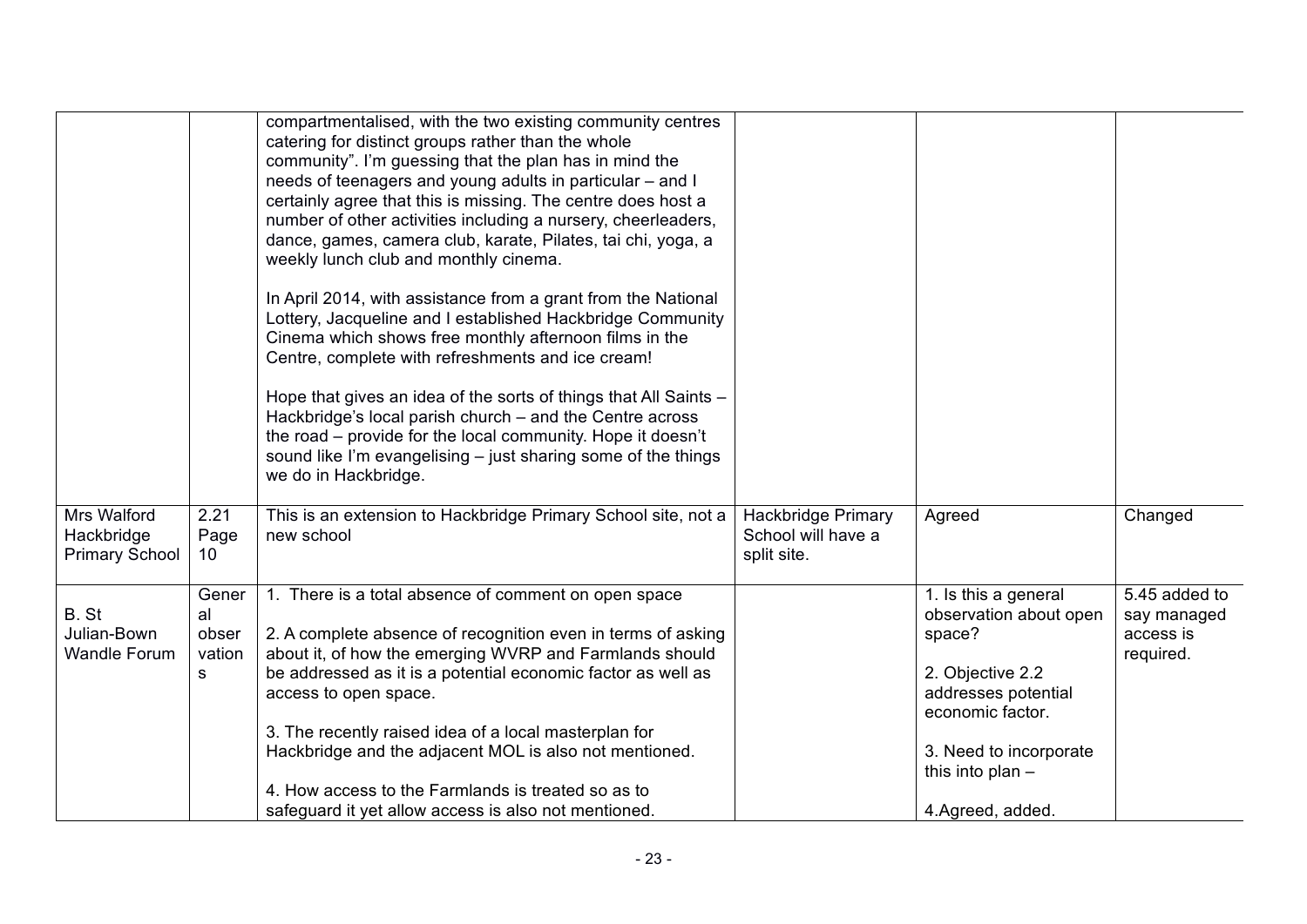|                                                                           |      | 5. Interface with Felnex - opportunities and risks.<br>6. Signposting the river and Wandle Trail behind the Felnex<br>site.<br>7. Adequate recreational facilities for the young as part of<br>minimising the risk of vandalism on the WVRP<br>8. What are the benefits of Beddington Corner and<br>Hackbridge working together on this. |                                                                                                                                              | 5. In general or WVRP<br>specific?<br>6. There is no public<br>access to the River<br>behind Felnex. Walks<br>would need to take<br>place to assess this and<br>local residents not<br>happy by an error<br>showing a proposed<br>footpath as an actual. |  |
|---------------------------------------------------------------------------|------|------------------------------------------------------------------------------------------------------------------------------------------------------------------------------------------------------------------------------------------------------------------------------------------------------------------------------------------|----------------------------------------------------------------------------------------------------------------------------------------------|----------------------------------------------------------------------------------------------------------------------------------------------------------------------------------------------------------------------------------------------------------|--|
|                                                                           |      |                                                                                                                                                                                                                                                                                                                                          |                                                                                                                                              | 7. We have already<br>covered some<br>recreational ideas<br>which could help<br>minimise vandalism.<br>8The two NDGs are<br>working together.                                                                                                            |  |
| S. Morgan<br>CEO<br><b>Wandle Valley</b><br><b>Regional Park</b><br>Trust | 2.1  | It is nestled between the River Wandle to the west and the<br>unfolding Wandle Valley Regional Park (WVRP) to the east.                                                                                                                                                                                                                  | It is <b>IN</b> the WVRP<br>boundary - see the<br>ALGG and the<br>boundary agreed by<br>our Board                                            | Agreed - changes<br>made to reflect<br>Hackbridge is in the<br>WVRP.                                                                                                                                                                                     |  |
|                                                                           | 3.35 | The WVRP is a linear park that stretches along the entire<br>length of the River Wandle from source to mouth.                                                                                                                                                                                                                            | Useful to add a<br>context map - or add<br>as appendix - the<br><b>ALGG Area</b><br>Framework 8. The<br>park has a i.6km<br>boundary - or 20 | Noted and changed text<br>accordingly. Maps<br>added to plan.                                                                                                                                                                                            |  |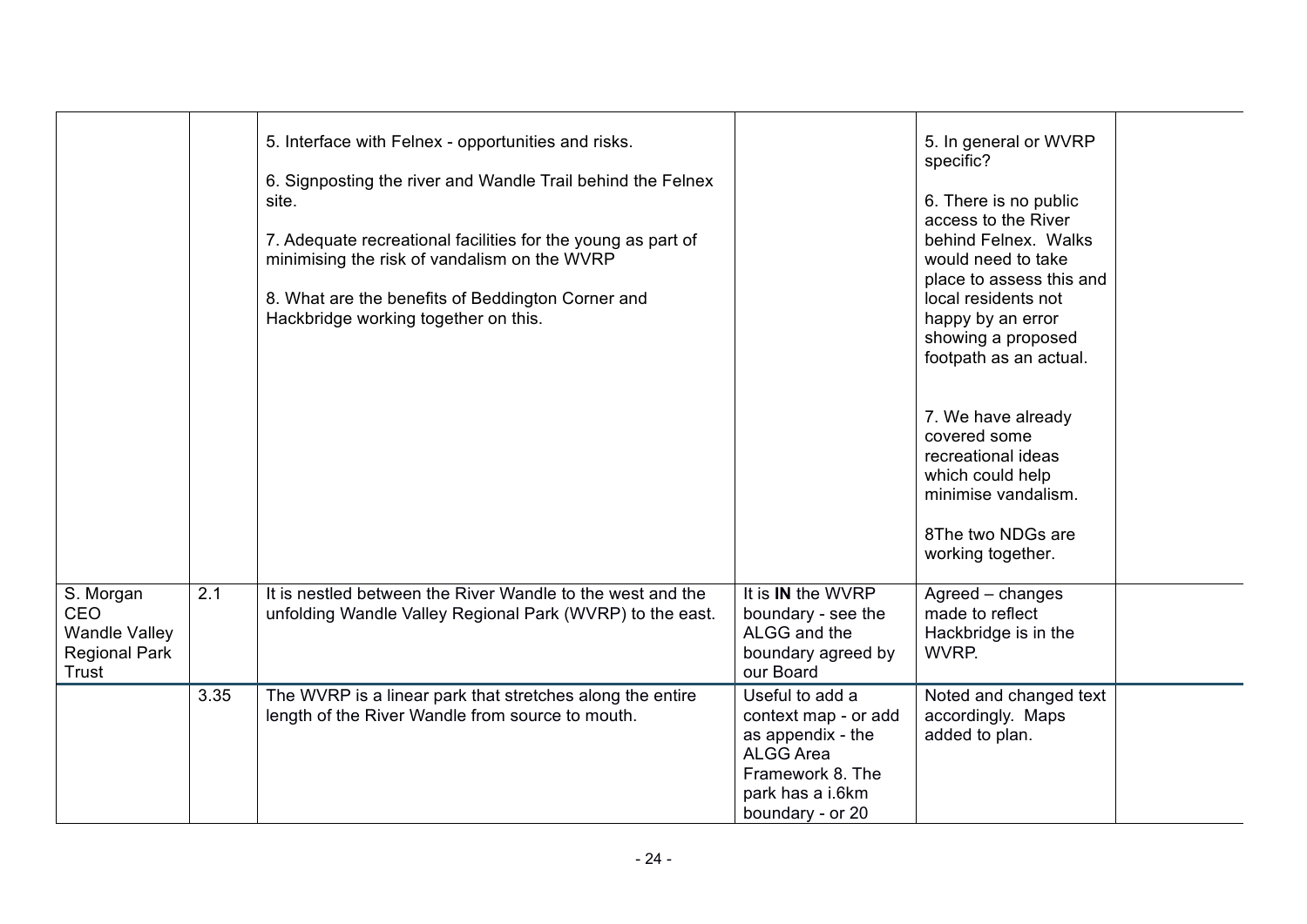|                                                         |                          |                                                                                                                                                                                                                                                                                                                                                                                                          | mins either direction |                   |  |
|---------------------------------------------------------|--------------------------|----------------------------------------------------------------------------------------------------------------------------------------------------------------------------------------------------------------------------------------------------------------------------------------------------------------------------------------------------------------------------------------------------------|-----------------------|-------------------|--|
|                                                         |                          |                                                                                                                                                                                                                                                                                                                                                                                                          | of the river.         |                   |  |
|                                                         | Page<br>41               | Will provide a different map                                                                                                                                                                                                                                                                                                                                                                             |                       | Noted and changed |  |
| T. Nicholls<br>Dunster Way                              | $\overline{\mathsf{S}7}$ | I particularly agree with the points made in the 'Movement'<br>section. Sutton in general is a national disgrace in terms of<br>its cycling provision and Hackbridge has failed to move<br>forward from its point of considerable potential in a long time.<br>In a number of aspects pedestrians and cyclists fail to be<br>served and more development is needed of the huge<br>potential of the area. |                       |                   |  |
| Private, Percy<br>Road                                  | s4                       | Fully support                                                                                                                                                                                                                                                                                                                                                                                            |                       |                   |  |
| Private, Percy<br>Road                                  | S7                       | Good work                                                                                                                                                                                                                                                                                                                                                                                                |                       |                   |  |
| Beddington<br>Farm Bird<br>Group, Wood<br><b>Street</b> | All<br>sectio<br>ns      | Excellent                                                                                                                                                                                                                                                                                                                                                                                                |                       |                   |  |
| D.Tchilingrian<br>Dunster Way                           | S <sub>1</sub>           | this boundary seems appropriate when encompassing<br>hackbridge and BC                                                                                                                                                                                                                                                                                                                                   |                       |                   |  |
|                                                         | S <sub>2</sub>           | I am keen to ensure historical buildings as well and future<br>special buildings like Bedzed are protected and enhanced.<br>new builds must be designed to fit with the historical<br>architecture                                                                                                                                                                                                       |                       |                   |  |
|                                                         | S <sub>3</sub>           | I want to see sustainable travel and reduced emissions for<br>air quality is essential / access to green spaces and trees<br>again is what is needed. I strongly agree with all proposed<br>aspects of the plan.                                                                                                                                                                                         |                       |                   |  |
|                                                         | S <sub>4</sub>           | The vision and objectives are sensible and credible. They<br>speak clearly of what a resident requires                                                                                                                                                                                                                                                                                                   |                       |                   |  |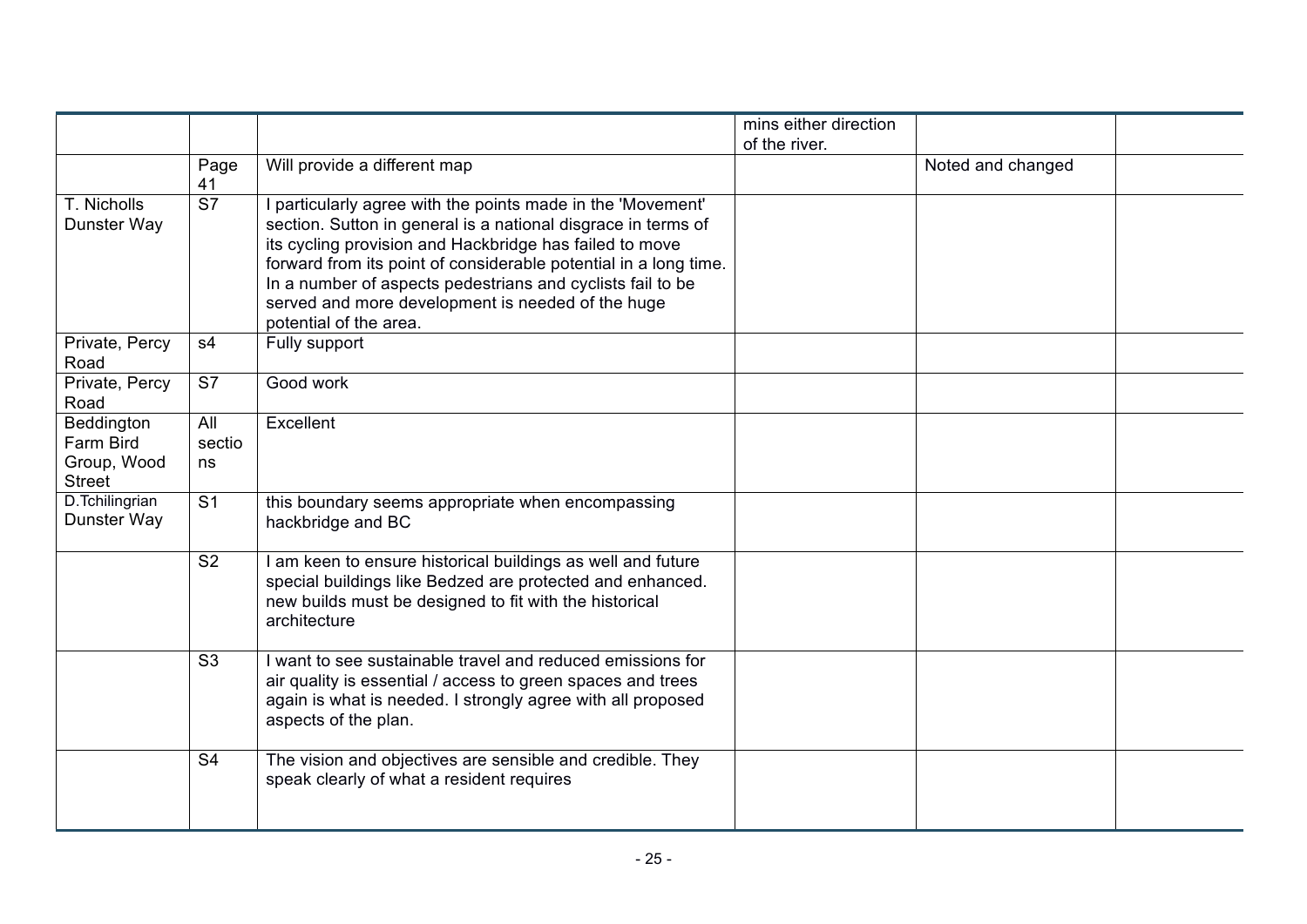|                        | S <sub>5</sub> | It is essential that LB Sutton protect and enhance MOL and<br>other green spaces in Hackbridge and Beddington Corner.<br>Building a primary school on the site is not a prerequisite or<br>green light to build over other parts and halt the country<br>park. The Green space (field by the Pavilion on Bedzed)<br>should be a protected Green Space and not be an education<br>site. LBS needs to enhance green space and healthy spaces<br>for all residents. The proposed polices used to justify<br>greening the environment, air qaulity and pedestrianisation<br>appear credible |  |  |
|------------------------|----------------|-----------------------------------------------------------------------------------------------------------------------------------------------------------------------------------------------------------------------------------------------------------------------------------------------------------------------------------------------------------------------------------------------------------------------------------------------------------------------------------------------------------------------------------------------------------------------------------------|--|--|
|                        | S <sub>6</sub> | agree with the proposed Community Action Plan                                                                                                                                                                                                                                                                                                                                                                                                                                                                                                                                           |  |  |
| H. Lee<br>Denmark Road | S <sub>3</sub> | S3- I think it will help improve the area                                                                                                                                                                                                                                                                                                                                                                                                                                                                                                                                               |  |  |
| D. Tchilingrian        | S7             | S7- I think it will improve the area and help the community<br>with affordable housing. I am excited at the prospects of a<br>new area and look forward to hopefully being able to buy a<br>house once able.                                                                                                                                                                                                                                                                                                                                                                            |  |  |
| <b>Helios Road</b>     | S <sub>1</sub> | Plenty of valuable insights throughout on the range of areas,<br>summarised in the action plan at the end. Given that funding<br>and resources will be finite, some form of cost-benefit<br>analysis to determine the key priorities is recommended, as<br>is a timeline for implementation. Also, a community<br>champion(s) for each area to oversee the successful<br>implementation of various actions under each heading.                                                                                                                                                          |  |  |
| <b>Helios Road</b>     | S <sub>2</sub> | Interesting background. Hackbridge and Beddington Corner<br>suffer a little from a lack of a defined centre. The London<br>Road/ Hackbridge Road junction with its traffic and parking<br>challenges, and limited choice of shops - mainly take-aways<br>and convenience stores - means that people will travel out of<br>hackbridge for other local facilities. Feel more recognition of<br>Carshalton/Wallington/Mitcham should be included in the                                                                                                                                    |  |  |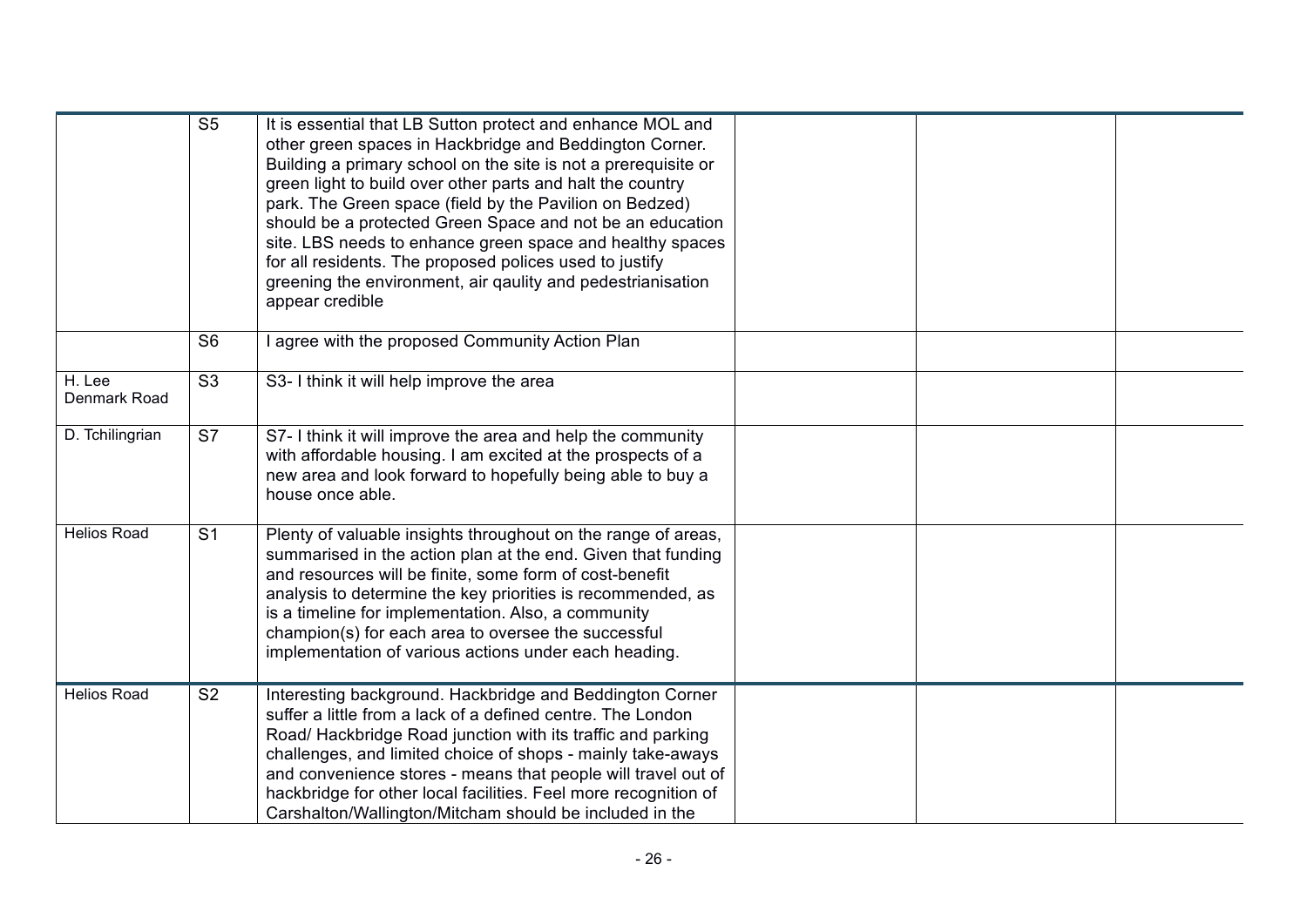|                       |                          | report - what they provide will influence viability in<br>Hackbridge e.g. nearest library/sports centre being the<br>Wescott.                                                                                                                                                                                                                                                                                                                                                                                                                                                                                                 |  |  |
|-----------------------|--------------------------|-------------------------------------------------------------------------------------------------------------------------------------------------------------------------------------------------------------------------------------------------------------------------------------------------------------------------------------------------------------------------------------------------------------------------------------------------------------------------------------------------------------------------------------------------------------------------------------------------------------------------------|--|--|
| <b>Helios Road</b>    | S <sub>3</sub>           | It would be good to see the proposed plan of how<br>Hackbridge will look in 5 years time when Felnex etc are<br>completed - will further schools be needed for example?<br>How does this fit in with Sutton's long term strategic plan?                                                                                                                                                                                                                                                                                                                                                                                       |  |  |
| <b>Helios Road</b>    | S <sub>4</sub>           | As per S1, lots of good priorities, but linking to the action<br>plan, with priorities and funding should help with moving<br>some of these forward                                                                                                                                                                                                                                                                                                                                                                                                                                                                           |  |  |
| <b>Helios Road</b>    | S <sub>5</sub>           | As S4                                                                                                                                                                                                                                                                                                                                                                                                                                                                                                                                                                                                                         |  |  |
| <b>Helios Road</b>    | S <sub>6</sub>           | Good to have this - please see response to S1 regarding<br>priorities. Appreciate 'high level'; the next stage would be to<br>create 'SMART'  Specific, measurable, achievable,<br>relevant, timed objectives and prioritise the biggest returns<br>on cost-benefit (which may depend significantly on specific<br>funding available). Some details and ideas in the report not<br>covered in the action plan e.g. plans for cycling - have these<br>been parked for now?                                                                                                                                                     |  |  |
| <b>Helios Road</b>    | $\overline{\mathsf{S}7}$ | Thanks very much to the NDG for putting this together, a lot<br>of scope covered and many ideas seem to be viable, subject<br>to the necessary planning and finance                                                                                                                                                                                                                                                                                                                                                                                                                                                           |  |  |
| No name or<br>address | S <sub>2</sub>           | Appreciate the need to work around the existing<br>environment. With no available site for a 'market square'<br>adjacent to the London Road/Hackbridge Road Junction, the<br>Felnex site behind Saxon House and opposite Hackbridge<br>Station remains the next option, but this is a little disjointed<br>with the current centre. An alternative option could be to<br>route the existing Hackbridge Road through Felnex to the<br>new junction opposite Hackbridge station. The stretch of<br>road from the 'Hack' bridge to the junction with London Road<br>could be essentially a pedestrianised zone similar to Sutton |  |  |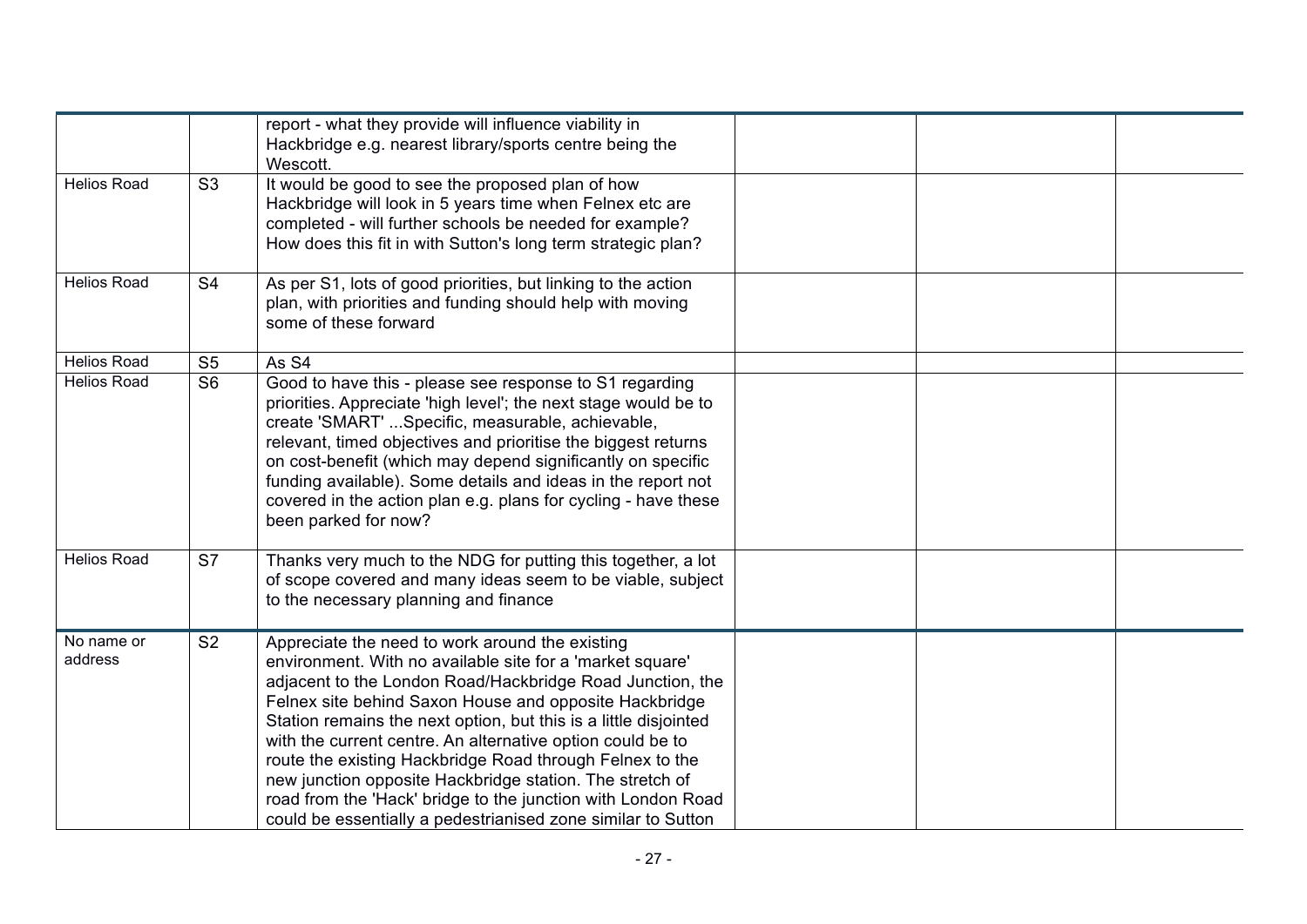| re-locating car spaces and creating a market square with<br>new retail outlets. Plenty of planning issues for sure to<br>overcome the range of issues. At present, there appear no<br>new retail outlets for diversifying the retail offering in<br>Hackbridge beyond the dominant take away and<br>convenience store offering. |  | High St. This would permit street markets, festivals etc<br>currently of limited feasibility in Hackbridge. Other than the<br>Felnex site itself, the other option could be Hackbridge<br>station car park and proposed change of use. Possibility of |  |  |  |
|---------------------------------------------------------------------------------------------------------------------------------------------------------------------------------------------------------------------------------------------------------------------------------------------------------------------------------|--|-------------------------------------------------------------------------------------------------------------------------------------------------------------------------------------------------------------------------------------------------------|--|--|--|
|---------------------------------------------------------------------------------------------------------------------------------------------------------------------------------------------------------------------------------------------------------------------------------------------------------------------------------|--|-------------------------------------------------------------------------------------------------------------------------------------------------------------------------------------------------------------------------------------------------------|--|--|--|

## **DRAFT NEIGHBOURHOOD PLAN – PRE-SUBMISSION FEEDBACK – STATUTORY BODIES – CONSOLIDATED JULY 2016**

| $Plan -$<br><b>Section</b><br>reference | <b>Comments</b><br>made by                      | <b>Comments</b>                                                                                                                                                                                                                                                                                                                                                                                                                                                                                                                        | <b>Action</b>                                                                                                                                   |
|-----------------------------------------|-------------------------------------------------|----------------------------------------------------------------------------------------------------------------------------------------------------------------------------------------------------------------------------------------------------------------------------------------------------------------------------------------------------------------------------------------------------------------------------------------------------------------------------------------------------------------------------------------|-------------------------------------------------------------------------------------------------------------------------------------------------|
|                                         | D. English<br><b>Historic</b><br><b>England</b> | Historic England welcomes the creation of this Plan, which we found takes a<br>positive approach to the built heritage of the area. In our view the vision and<br>objectives for the historic environment in this neighbourhood area are positive, as<br>they explicitly seek to preserve the area's historic environment and heritage assets.<br>To support the aspirations of the Neighbourhood Plan to conserve and develop the<br>existing qualities of the area, we would encourage you to consider the following<br>suggestions. |                                                                                                                                                 |
|                                         |                                                 | We would encourage you to update map 9 on page 63 to make reference to the<br>Wandle Gravels APA, and to refer to archaeology in relation to policy CCIP1. This is<br>because the area's rich archaeological legacy is one of the most significant aspects<br>of its heritage. Investigations looking at the Wandle Prehistoric Landscape and at<br>Roman Agricultural development beside the river have recently, or are currently,<br>being undertaken within this APA. Neolithic flints have been found locally and there           | Policy CIP1 (since<br>renamed) has been<br>amended to include<br>protecting the area's<br>archaeological heritage and<br>including map 10 - the |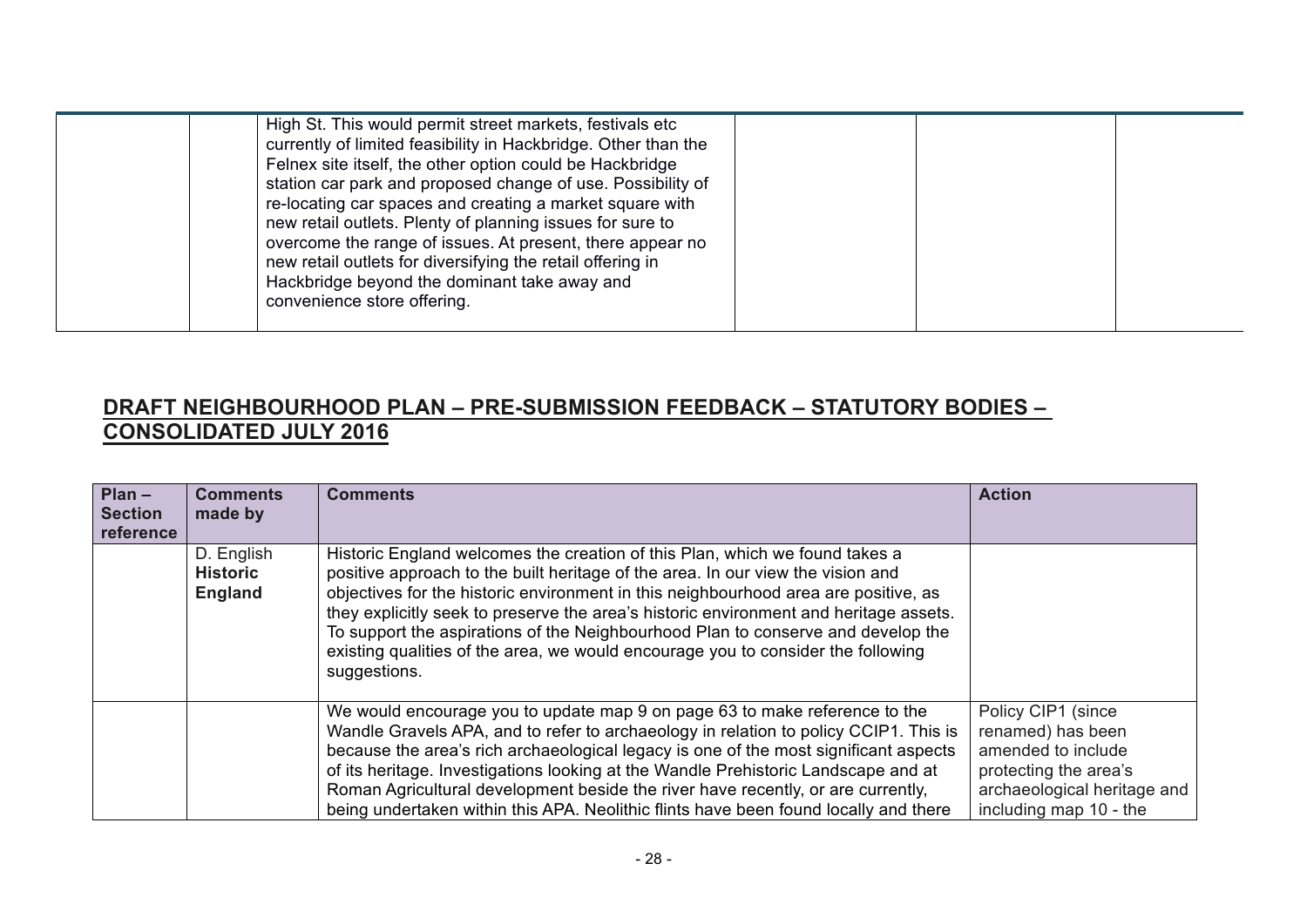| $Plan -$<br><b>Section</b><br>reference | <b>Comments</b><br>made by | <b>Comments</b>                                                                                                                                                                                                                                                                                                                                                                                                                                                                                                                                                                                                                                                                                                                                                                                                                                                                                                     | <b>Action</b>                                                                                                                                                                        |
|-----------------------------------------|----------------------------|---------------------------------------------------------------------------------------------------------------------------------------------------------------------------------------------------------------------------------------------------------------------------------------------------------------------------------------------------------------------------------------------------------------------------------------------------------------------------------------------------------------------------------------------------------------------------------------------------------------------------------------------------------------------------------------------------------------------------------------------------------------------------------------------------------------------------------------------------------------------------------------------------------------------|--------------------------------------------------------------------------------------------------------------------------------------------------------------------------------------|
|                                         |                            | is also expected to be important evidence of the area's industrial past within the<br>neighbourhood area. This diverse archaeological evidence is in addition to the<br>nationally important Roman Villa site at nearby Beddington, which is a Scheduled<br>Ancient Monument. Further details of these assets and others in and around the<br>neighbourhood area can be found on the Greater London Historic Environment<br>Record (https://historicengland.org.uk/services-skills/our-planning-services/greater-<br>londonarchaeology-advisory-service/greater-london-historic-environment-record/).                                                                                                                                                                                                                                                                                                               | Wandle Gravels and<br>Wandle Alluvium APAs,<br>kindly provided to us by<br>Historic England.                                                                                         |
|                                         |                            | We note that policy H&BEP1 promotes good design, in line with the Government's<br>good design agenda that is set out in the NPPF. We also note that you suggest<br>creating a conservation area around Hackbridge Green (para 3.73). To support<br>these aspirations, we would encourage you to review our guidance on Conservation<br>Area Designation, Appraisal and Management<br>(https://historicengland.org.uk/images-books/publications/conservationarea-<br>designation-appraisal-management-advice-note-1/). Were you to undertake an<br>assessment of the character of this area, it would help provide an evidence base to<br>justify any future conservation area designations. It could also help you to draft<br>specific management policies to preserve and enhance potential conservation<br>areas, or detailed design policies to enhance the local character of the wider<br>neighbourhood area. | Thank you for providing<br>these helpful details around<br>creating conservation<br>areas. We will take this<br>advice if residents decide<br>they want these<br>conservation areas. |
|                                         |                            | Historic England welcomes the proposed use of CIL revenues for the identification<br>and retention of heritage assets, as well as for promoting their understanding and<br>enjoyment as part of a heritage trail. This would be a good opportunity to improve<br>understanding of the local archaeology as well as built heritage. Other<br>neighbourhood forums are considering using CIL revenues to develop assessments<br>of significance for areas they wish to see designated as conservation areas.<br>Similarly, you may wish to consider how you could better reveal the heritage<br>significance of areas such as Hackbridge Green by using CIL revenues to enhance<br>the public realm.                                                                                                                                                                                                                  | We will work with LBS to<br>better understand how CIL<br>monies can be used in<br>Hackbridge.                                                                                        |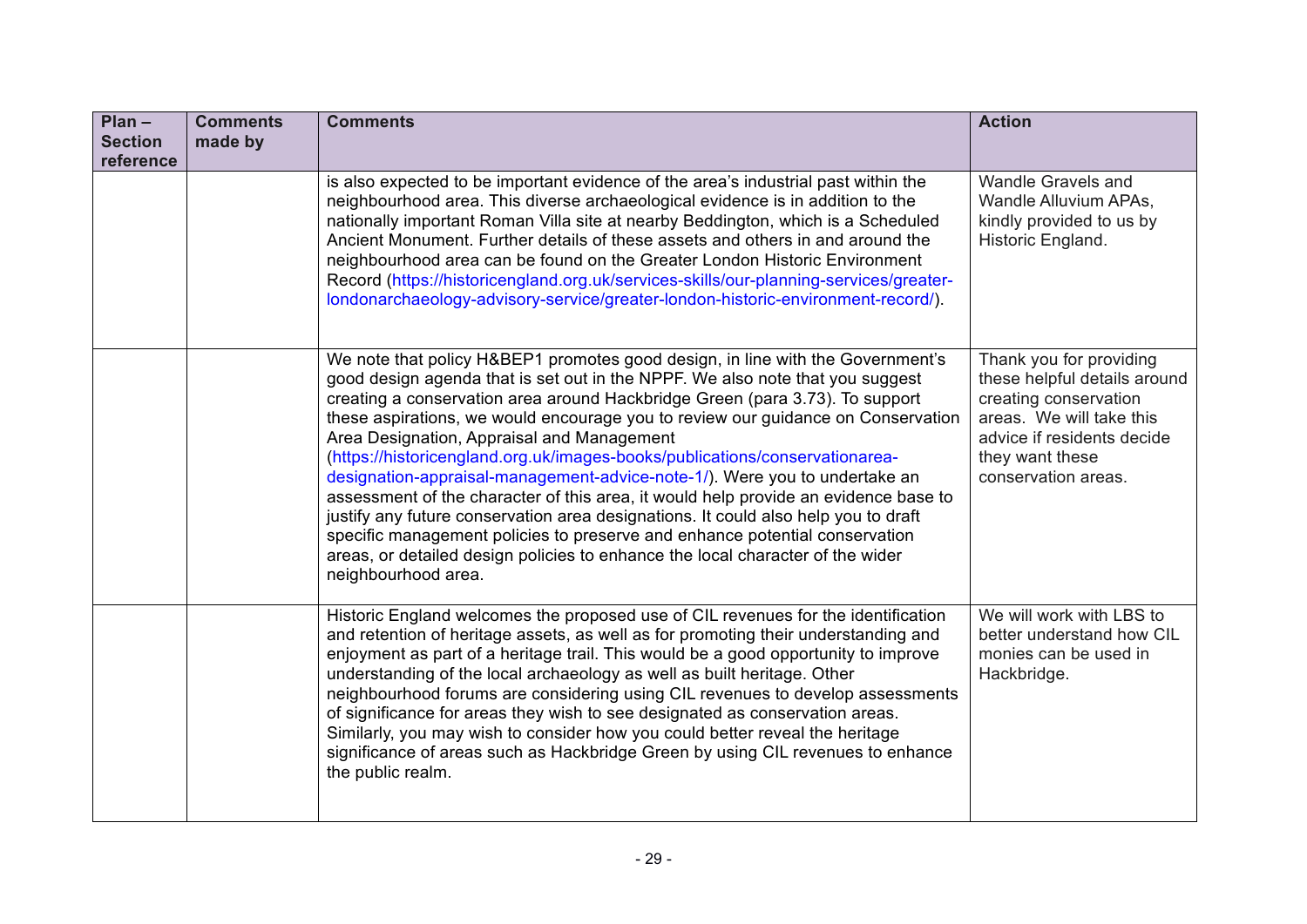| $Plan -$<br><b>Section</b> | <b>Comments</b><br>made by                                                                         | <b>Comments</b>                                                                                                                                                                                                                                                                                                                                                                                                                                                                                                                                                                                                                                                             | <b>Action</b>                                                                                                                                                                           |
|----------------------------|----------------------------------------------------------------------------------------------------|-----------------------------------------------------------------------------------------------------------------------------------------------------------------------------------------------------------------------------------------------------------------------------------------------------------------------------------------------------------------------------------------------------------------------------------------------------------------------------------------------------------------------------------------------------------------------------------------------------------------------------------------------------------------------------|-----------------------------------------------------------------------------------------------------------------------------------------------------------------------------------------|
| reference                  |                                                                                                    |                                                                                                                                                                                                                                                                                                                                                                                                                                                                                                                                                                                                                                                                             |                                                                                                                                                                                         |
|                            | D. Brierley<br><b>Network Rail</b>                                                                 | Bridges Representatives from Network Rail and the London Borough of Sutton<br>have held a number of meetings to discuss the future of Irrigation Bridge and 100<br>Acre Bridge. The current situation, at time of writing, is that the Council are<br>considering taking on the future costs of Irrigation Bridge and a decision has not<br>been brought to Network Rail's attention. Network Rail is happy to liaise with the<br>Council and the Hackbridge & Beddington Corner Neighbourhood Development<br>Group. However, the Council's Environment, Housing & Regeneration team as well<br>as the Area Renewal team would be a more immediate contact for any updates. | We continue to try and<br>save the bridges, which are<br>due for demolition in<br>February 2017. It has been<br>impossible to get much<br>information or meetings<br>with Network Rail. |
|                            |                                                                                                    | <b>Hackbridge Station and Car Park</b><br>Representatives from Network Rail and the London Borough of Sutton have held a<br>number of meetings to discuss these sites and potential development opportunities.<br>Network Rail is currently undertaking development feasibility assessments of the<br>sites. Following the completion of these feasibility assessments Network Rail is<br>keen to continue liaison with the council. Network Rail is supportive of the allocation<br>of sites around the station for mixed use development and would be open to further<br>discussion with other site-owners and stakeholders                                               | Please refer to our case<br>study in the Local Economy<br>Policy section. We<br>welcome initial discussions.                                                                            |
|                            |                                                                                                    | Potential Development adjacent to operational railway land and infrastructure<br>A number of policies within the 'Draft Neighbourhood Plan' are situated adjacent to<br>operational railway land and infrastructure. The NDG and potential developers<br>should be aware of and consider Network Rail's standard guidelines / requirements<br>when developing sites located adjacent to or in close proximity of Network Rail's<br>land, assets and operational railway infrastructure                                                                                                                                                                                      | Noted                                                                                                                                                                                   |
|                            | K. Cheese<br>Northamptons<br>hire<br>Sustainable<br>Development<br>Team, Natural<br><b>England</b> | Natural England welcomes the neighbourhood plan which sets out development<br>management policies which will guide the future sustainable development of<br>Hackbridge & Beddington Corner.<br>We are pleased to see Policy H&BEP2: Sustainable design for sustainable living,<br>which aims to include suitable storage areas for cycles which will encourage more<br>sustainable travel. We also support the inclusion of new allotments, as well as<br>protecting existing areas.<br>We welcome the use of roof gardens where space is limited. Natural England is                                                                                                       | We are pleased that you<br>agree with a lot of points in<br>our plan. We have also put<br>in references to key<br>documents from your<br>response.                                      |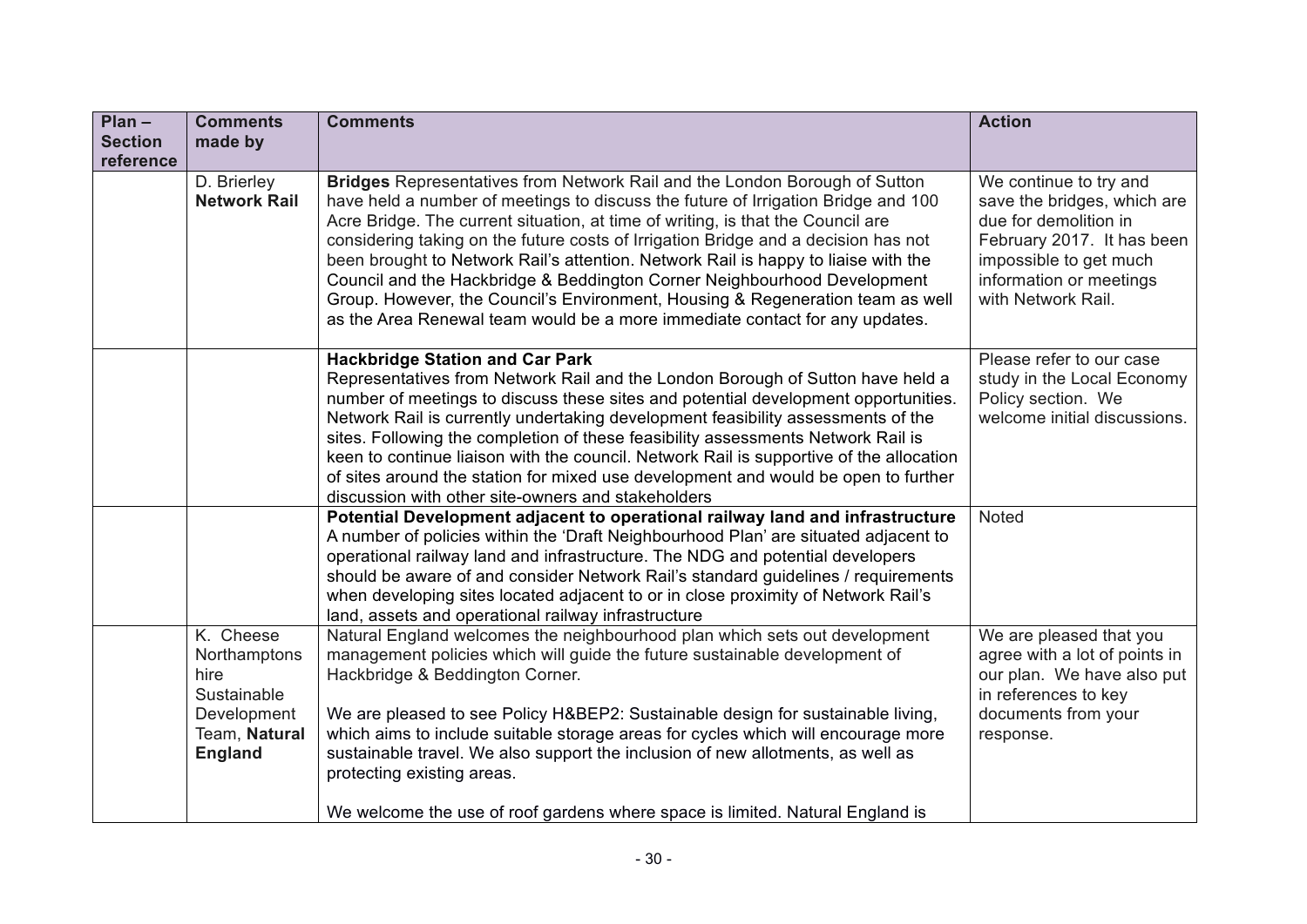| $Plan -$                    | <b>Comments</b> | <b>Comments</b>                                                                                                                                                                                                                                                                                                                                                                                                                                                                                                                                                                                                                                                                                                                                                                                   | <b>Action</b> |
|-----------------------------|-----------------|---------------------------------------------------------------------------------------------------------------------------------------------------------------------------------------------------------------------------------------------------------------------------------------------------------------------------------------------------------------------------------------------------------------------------------------------------------------------------------------------------------------------------------------------------------------------------------------------------------------------------------------------------------------------------------------------------------------------------------------------------------------------------------------------------|---------------|
| <b>Section</b><br>reference | made by         |                                                                                                                                                                                                                                                                                                                                                                                                                                                                                                                                                                                                                                                                                                                                                                                                   |               |
|                             |                 | supportive of the inclusion of living roofs in all appropriate development. Research<br>indicates that the benefits of green roofs include reducing run-off and thereby the<br>risk of surface water flooding; reducing the requirement for heating and air-<br>conditioning; and providing habitat for wildlife. Please refer to the following link<br>http://livingroofs.org/ for further information.                                                                                                                                                                                                                                                                                                                                                                                          |               |
|                             |                 | Natural England supports Policy H&BEP3: Design for sociability, as it is important<br>that housing growth is supported by adequate provisions of green space, which<br>residents can access for recreation purposes. The provision of green space, formed<br>from a network of key open spaces, green corridors and landscape features offers<br>the potential to deliver multiple benefits for both people and wildlife providing<br>opportunities for biodiversity enhancement and access to nature.<br>Enhancing existing and creating new pedestrian and cycle paths is important to<br>encourage sustainable travel and can have a positive effect on health and wellbeing<br>of residents.                                                                                                  |               |
|                             |                 | We are pleased to see the Environment Policies including local greenspace<br>designation, green infrastructure and management of existing and new sites. It is<br>important that green space and ecological sites such as Beddington Farmlands and<br>The River Wandle are protected. Green infrastructure (GI) can perform a range of<br>functions including improved flood risk management, provision of accessible green<br>space, climate change adaptation and biodiversity enhancement. GI can be<br>designed to maximise the benefits needed for development, such as improving links<br>between communities and promoting sustainable transport, such as walking and<br>cycling routes. For further information on GI, including its economic benefits, see<br>Natural England's website. |               |
|                             |                 | Protection and enhancement of trees is important as they form a fundamental part<br>of the ecological network; providing connectivity, creating breeding and foraging<br>habitat and contributing to local landscape character.                                                                                                                                                                                                                                                                                                                                                                                                                                                                                                                                                                   |               |
|                             |                 | Proposals may present opportunities to incorporate features such as roosting<br>opportunities for bats, the installation of bird nest boxes and the use of native                                                                                                                                                                                                                                                                                                                                                                                                                                                                                                                                                                                                                                 |               |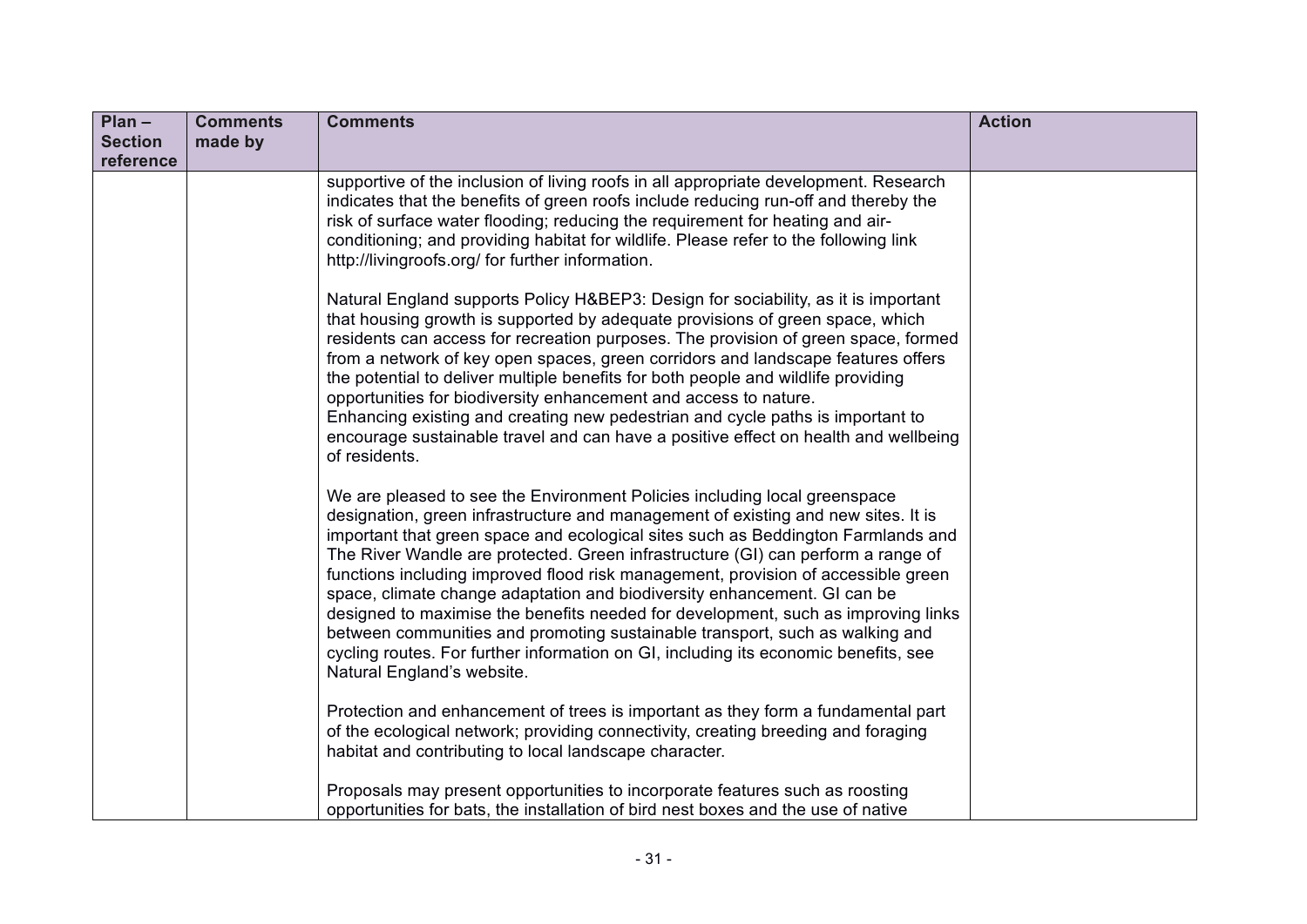| $Plan -$                    | <b>Comments</b>                                                          | <b>Comments</b>                                                                                                                                                                                                                                                                                                                                                                                                                                                                                                                                                                                                                                                                                                                                         | <b>Action</b>                                                                                                  |
|-----------------------------|--------------------------------------------------------------------------|---------------------------------------------------------------------------------------------------------------------------------------------------------------------------------------------------------------------------------------------------------------------------------------------------------------------------------------------------------------------------------------------------------------------------------------------------------------------------------------------------------------------------------------------------------------------------------------------------------------------------------------------------------------------------------------------------------------------------------------------------------|----------------------------------------------------------------------------------------------------------------|
| <b>Section</b><br>reference | made by                                                                  |                                                                                                                                                                                                                                                                                                                                                                                                                                                                                                                                                                                                                                                                                                                                                         |                                                                                                                |
|                             |                                                                          | species in landscape planting and we would welcome the delivery of priority<br>habitats, as listed in Section 41 of the Natural Environment and Rural Communities<br>Act 2006, contributing to national and local targets.                                                                                                                                                                                                                                                                                                                                                                                                                                                                                                                              |                                                                                                                |
|                             |                                                                          | You may also wish to refer to the National Character Areas, which divide England<br>into 159 natural areas, each defined by a unique combination of landscape,<br>biodiversity, geodiversity and economic and cultural activity. The new NCA profiles<br>provide an integrated, locally specific evidence base that can be used for making<br>decisions about the natural environment. The NCAs highlight the significant<br>opportunities in each area and therefore provide a useful planning tool that can help<br>guide the design of projects so that they are appropriate to the locality and deliver<br>the maximum benefits for the natural environment. Hackbridge & Beddington<br>Corner falls within NCA Profile: 114 Thames Basin Lowlands. |                                                                                                                |
|                             | M. Wilcock<br>Planning<br>Advisor<br><b>Environment</b><br><b>Agency</b> | Overall, we support the proposed plan. The policies proposed within the plan largely<br>support the environmental objectives of the London Borough of Sutton Local Plan<br>and of the National Planning Policy Framework. It's important your plan is informed<br>by the latest environmental and flood risk data. Environmental data sets are<br>available from data share http://www.geostore.com/environment-agency/.<br>The key environmental issues and opportunities concerning the area covered by the<br>plan are:<br>Flood risk and climate change<br>٠<br>Biodiversity and river restoration                                                                                                                                                  | We have amended<br>sections of our plan to<br>incorporate more<br>suggestions on flood risk<br>and mitigation. |
|                             |                                                                          | Flood risk and climate change<br>We are generally supportive of the plan, although we would have liked flood risk to<br>be more prominent within the document. Hackbridge is one of Sutton's key surface<br>water flood risk<br>areas. Most of the policies relating to water are centred on sustainable water use,<br>which we support. However there is minimal reference to actions to reduce the risk<br>of flooding, for example Sustainable Drainage Systems (SuDS), rain gardens, green<br>roofs).                                                                                                                                                                                                                                               |                                                                                                                |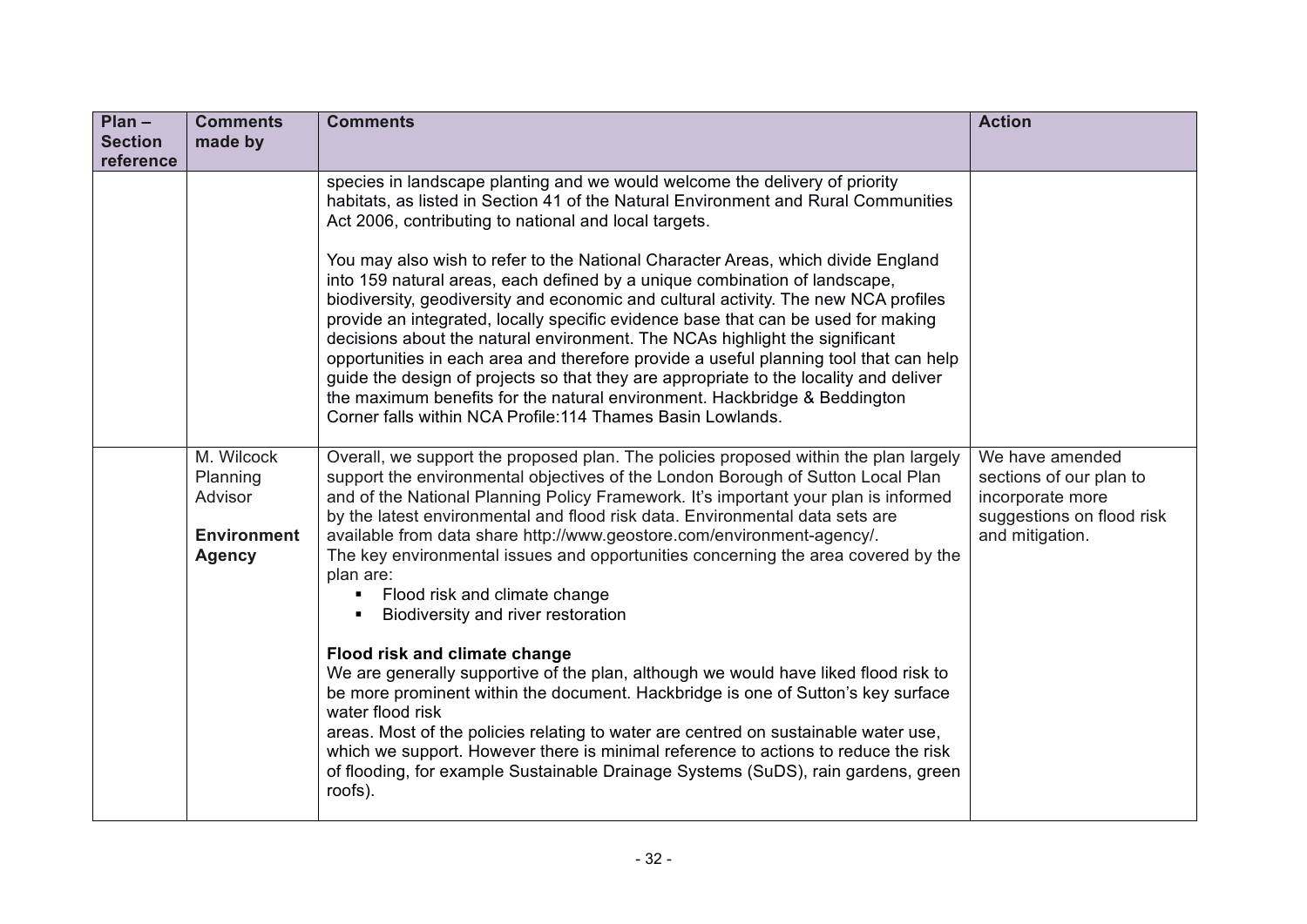| $Plan -$       | <b>Comments</b> | <b>Comments</b>                                                                                                                                                     | <b>Action</b>                                              |
|----------------|-----------------|---------------------------------------------------------------------------------------------------------------------------------------------------------------------|------------------------------------------------------------|
| <b>Section</b> | made by         |                                                                                                                                                                     |                                                            |
| reference      |                 |                                                                                                                                                                     |                                                            |
|                |                 | <b>Section 4: Vision and Objectives</b>                                                                                                                             |                                                            |
|                |                 | We would like to see more within the theme of either built environment or, energy,                                                                                  |                                                            |
|                |                 | waste and water relating to SuDS and a drive to reduce surface water flood risk.                                                                                    |                                                            |
|                |                 | This could be achieved                                                                                                                                              |                                                            |
|                |                 | by the retrofitting of SuDS in public areas / parks. Also, mention of reducing fluvial<br>flood risk.                                                               |                                                            |
|                |                 | There is mention of wider Sutton policies but, would be good to see a more local                                                                                    |                                                            |
|                |                 | drive to reduce the risk.                                                                                                                                           |                                                            |
|                |                 | <b>Policy H&amp;BEP3</b>                                                                                                                                            |                                                            |
|                |                 | Whilst we generally support this policy, we would suggest this as an opportunity to                                                                                 |                                                            |
|                |                 | explore rain gardens as a way of managing runoff from buildings. Integration of                                                                                     |                                                            |
|                |                 | other SuDS measures could also be investigated under this policy. For more                                                                                          |                                                            |
|                |                 | information on delivering                                                                                                                                           |                                                            |
|                |                 | SuDs click below http://www.susdrain.org/delivering-                                                                                                                |                                                            |
|                |                 | suds/usingsuds/background/sustainable-drainage.html                                                                                                                 |                                                            |
|                |                 | <b>Policy CCIP3</b>                                                                                                                                                 | We have added schemes                                      |
|                |                 | We support the use of Community Infrastructure Levy (CIL) contributions for the<br>proposed uses. We would also suggest schemes which reduce local flood risk could | to reduce local flood risk<br>and river restoration to our |
|                |                 | also be listed.                                                                                                                                                     | CIL list.                                                  |
|                |                 | <b>Climate change allowances</b>                                                                                                                                    |                                                            |
|                |                 | The Flood risk climate change allowances have been revised to reflect the latest                                                                                    |                                                            |
|                |                 | climate projections in UKCP09 and wider flood risk research published since 2009.                                                                                   |                                                            |
|                |                 | Land use planning decisions should be based on the latest and most accurate                                                                                         |                                                            |
|                |                 | climate change data                                                                                                                                                 |                                                            |
|                |                 | and evidence. More information can be found at https://www.gov.uk/guidance/flood-                                                                                   |                                                            |
|                |                 | risk-assessments-climate-change-allowances                                                                                                                          |                                                            |
|                |                 | <b>Biodiversity and river restoration</b>                                                                                                                           |                                                            |
|                |                 | We are supportive of the aspirations of this neighbourhood plan. While there are                                                                                    |                                                            |
|                |                 | good aspirations to ensure that green spaces are maintained for people and wildlife,                                                                                |                                                            |
|                |                 | it would be good to see a few more policies explicitly outlining the need to protect                                                                                |                                                            |
|                |                 | and enhance all areas where possible for wildlife. In an urban setting such as this,                                                                                |                                                            |
|                |                 | every opportunity possible should be exploited to provide some value for wildlife                                                                                   |                                                            |
|                |                 | and a policy specifically outlining the need to                                                                                                                     |                                                            |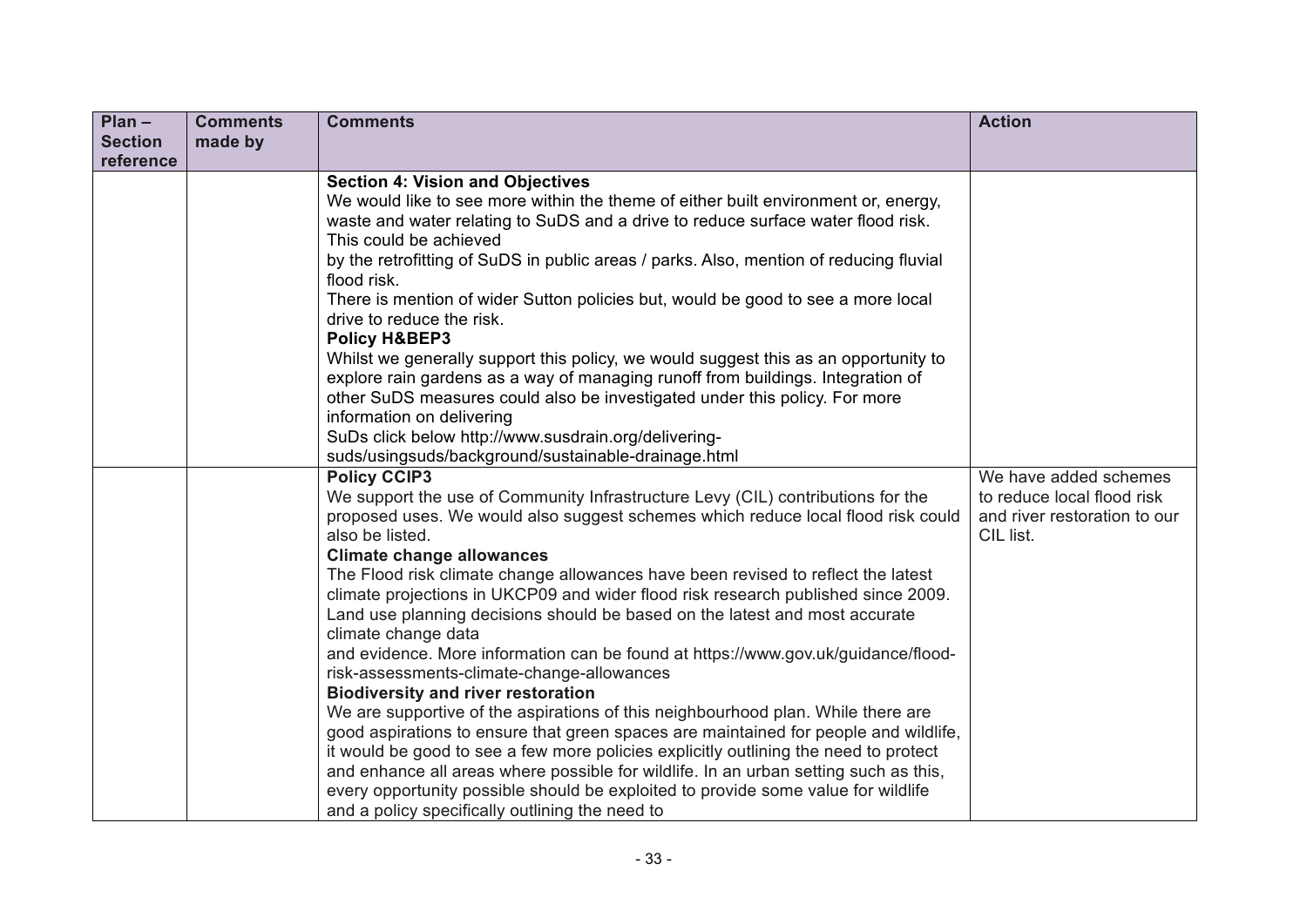| $Plan -$       | <b>Comments</b>                               | <b>Comments</b>                                                                                                                                                                                                                                                                                                                                                                                                                                                                                                                                                                                                                                                                                                                                                                                    | <b>Action</b>                                                                                                                                                                                                                          |
|----------------|-----------------------------------------------|----------------------------------------------------------------------------------------------------------------------------------------------------------------------------------------------------------------------------------------------------------------------------------------------------------------------------------------------------------------------------------------------------------------------------------------------------------------------------------------------------------------------------------------------------------------------------------------------------------------------------------------------------------------------------------------------------------------------------------------------------------------------------------------------------|----------------------------------------------------------------------------------------------------------------------------------------------------------------------------------------------------------------------------------------|
| <b>Section</b> | made by                                       |                                                                                                                                                                                                                                                                                                                                                                                                                                                                                                                                                                                                                                                                                                                                                                                                    |                                                                                                                                                                                                                                        |
| reference      |                                               |                                                                                                                                                                                                                                                                                                                                                                                                                                                                                                                                                                                                                                                                                                                                                                                                    |                                                                                                                                                                                                                                        |
|                |                                               | provide opportunities for wildlife to thrive would be welcome.<br>There are multiple references to the river Wandle and the need to improve links to it<br>as well as the need to improve how adjacent development interfaces with the river,<br>which we welcome. However, there are no references to seeking opportunities to<br>further restore and enhance the river. The river within this part of the Wandle is still<br>in need of restoration, particularly bankside restoration and in-channel<br>enhancements and we would welcome references to seeking opportunities to<br>restore the river to a more natural status wherever possible. For more information<br>on the benefits of river restoration refer to the London Rivers Action Plan<br>http://www.therrc.co.uk/lrap/lplan.pdf |                                                                                                                                                                                                                                        |
|                | Dean James<br><b>Sutton</b><br><b>Council</b> | The council has discussed with the Hackbridge and Beddington Corner<br>Neighbourhood Development Group (HBCNDG) the requirements around Strategic<br>Environmental Assessment (SEA) and Sustainability Appraisal (SA). The council<br>notes the absence of a SEA Screening report as part of this consultation. This will<br>need to be discussed further before the Draft Plan is submitted to the local authority<br>to ensure it can be considered sound and legally complaint at examination.                                                                                                                                                                                                                                                                                                  | An SEA or screening is not<br>required for the pre-<br>submission phase.<br>ACTION: When the pre-<br>submission plan has been<br>updated from feedback,<br>Sutton Council will do a<br>screening to see whether<br>an SEA is required. |
| 1.14           |                                               | The status of the Hackbridge Charter (2009) is unclear. Officers need to establish<br>whether it is still used by the council.                                                                                                                                                                                                                                                                                                                                                                                                                                                                                                                                                                                                                                                                     | This has been removed                                                                                                                                                                                                                  |
| Intro          |                                               | The maps in the document that are derived from OS maps need to include the<br>copyright.                                                                                                                                                                                                                                                                                                                                                                                                                                                                                                                                                                                                                                                                                                           | This has been actioned.                                                                                                                                                                                                                |
| 2.17           |                                               | The boundary of the Neighbourhood Area, as defined in Fig 1 on the Draft Plan,<br>does not conform to a single administrative / political boundary. As such the<br>population figures are an estimate/approximation. It would be useful to know which<br>boundary was used to arrive at these figures (e.g. was it the Wandle Valley Ward<br>boundary or a constructed area using Super Output Areas?)                                                                                                                                                                                                                                                                                                                                                                                             | Agreed. Perhaps unwise<br>to have just lifted the<br>existing map from 2009<br>Masterplan and this has<br>caused a number of<br>frustrations! Benefit of<br>hindsight and we should                                                    |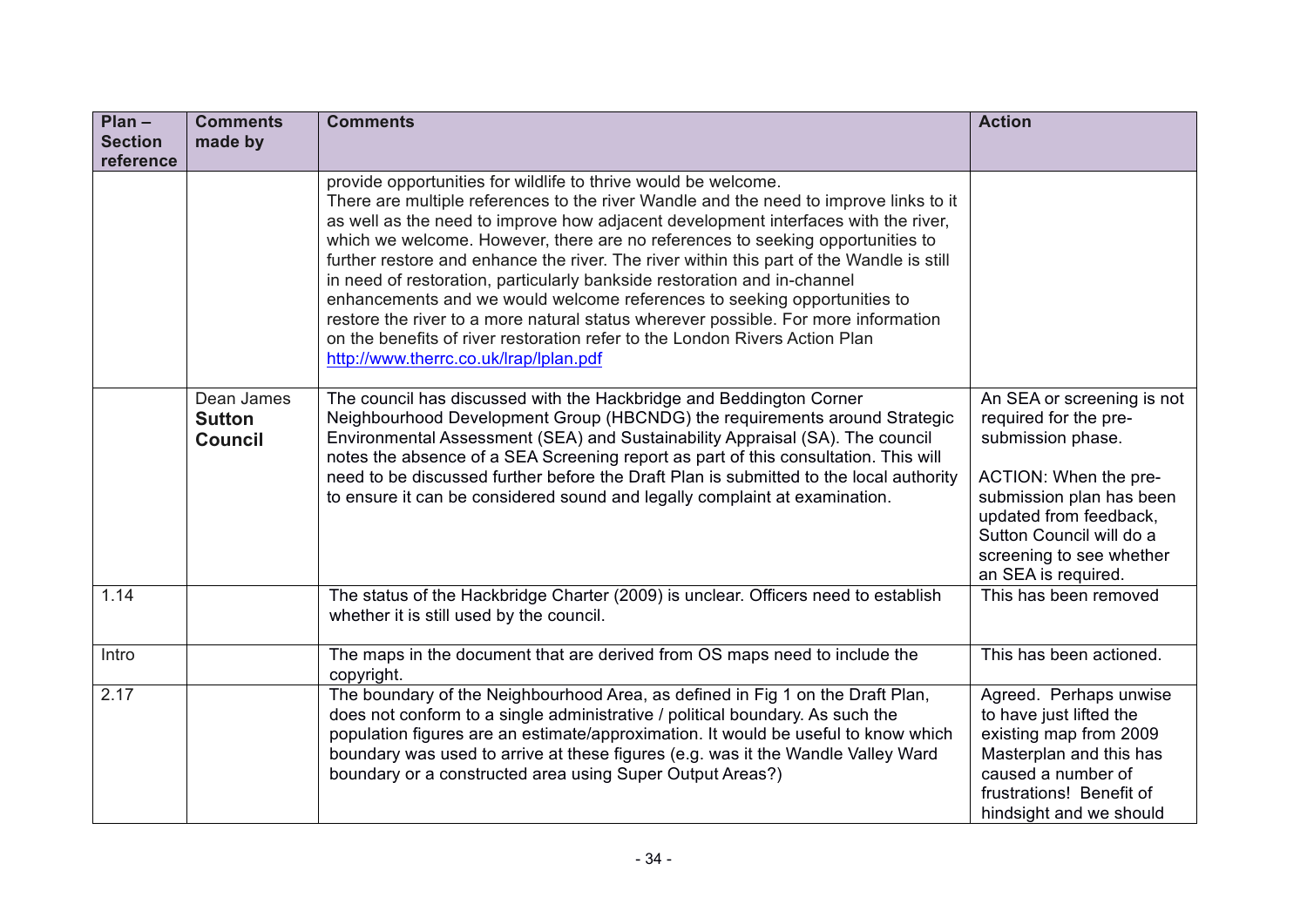| $Plan -$                    | <b>Comments</b> | <b>Comments</b>                                                                                                                                                                                                                                                                                                                                                                                                                                        | <b>Action</b>                                                                                                                                                                                                                                                                                                                                                |
|-----------------------------|-----------------|--------------------------------------------------------------------------------------------------------------------------------------------------------------------------------------------------------------------------------------------------------------------------------------------------------------------------------------------------------------------------------------------------------------------------------------------------------|--------------------------------------------------------------------------------------------------------------------------------------------------------------------------------------------------------------------------------------------------------------------------------------------------------------------------------------------------------------|
| <b>Section</b><br>reference | made by         |                                                                                                                                                                                                                                                                                                                                                                                                                                                        |                                                                                                                                                                                                                                                                                                                                                              |
|                             |                 |                                                                                                                                                                                                                                                                                                                                                                                                                                                        | have just used the defined<br>political/administrative<br>boundary.                                                                                                                                                                                                                                                                                          |
|                             |                 |                                                                                                                                                                                                                                                                                                                                                                                                                                                        | In the case of the figures<br>for population, these were<br>provided to the NDG by<br>Patrick Whitter in the form<br>of a detailed report<br>covering all aspects of<br>Hackbridge specific<br>statistics. I believe this<br>was extracted from the<br>overall summary for either<br>Sutton or more likely the<br>Wandle Valley and based<br>on 2011 Census. |
| 3.12                        |                 | Whilst the principle of improving the connectivity is supported this may be difficult to<br>achieve in practice for existing estates. These areas are privately owned and would<br>need the consent of the land owners.                                                                                                                                                                                                                                | Agree. Section 3 of our<br>plan is given over to<br>identifying challenges and<br>opportunities. Not all of<br>these can or will be<br>addressed through this<br>neighbourhood plan but it<br>is important to set the<br>scene.                                                                                                                              |
| 3.16                        |                 | The council has updated its Housing Needs Assessment in Strategic Housing<br>Market Assessment (2015) produced by GL Hearn, available in the Local Plan<br>evidence base library. This identifies a need for 3-bed+ family housing for private<br>sale and 1-bed affordable units.<br>The current policy position requires affordable housing to be provided on all<br>schemes delivering 10 or more units with a borough-wide target of 50%. Planning | Sutton Council have been<br>sent a copy of the<br>Hackbridge & Beddington<br><b>Corner Housing Needs</b><br>report produced by<br>AECOM. It can also be<br>viewed at Appendix 11.                                                                                                                                                                            |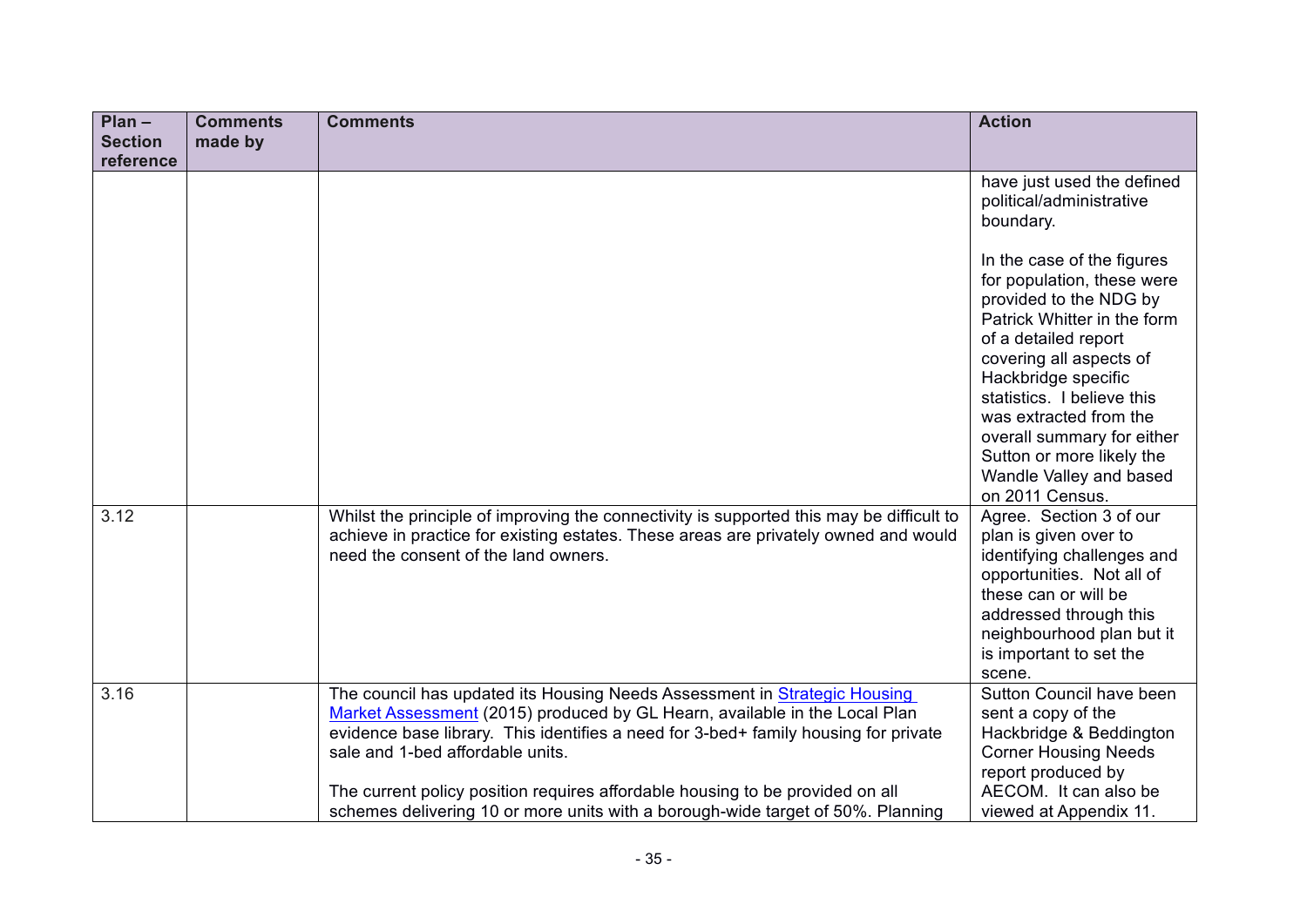| $Plan -$                    | <b>Comments</b> | <b>Comments</b>                                                                                                                                                                                                                                                                                                                                                                                                                                                              | <b>Action</b>                                                                                                                                                                                                                                                                                                    |
|-----------------------------|-----------------|------------------------------------------------------------------------------------------------------------------------------------------------------------------------------------------------------------------------------------------------------------------------------------------------------------------------------------------------------------------------------------------------------------------------------------------------------------------------------|------------------------------------------------------------------------------------------------------------------------------------------------------------------------------------------------------------------------------------------------------------------------------------------------------------------|
| <b>Section</b><br>reference | made by         |                                                                                                                                                                                                                                                                                                                                                                                                                                                                              |                                                                                                                                                                                                                                                                                                                  |
|                             |                 | applications submitted in Hackbridge for schemes of 10 or more units will be<br>required to provide affordable housing in accordance with the policy, unless viability<br>statements justify fewer affordable units being provided.<br>The council is aware the HBCNDG have commissioned a SHMA to be carried out at<br>a neighbourhood level. Whilst the council is yet to see this document it questionable<br>how credible this assessment will be on such a small scale. | The question of credibility<br>of a report on a small scale<br>is noted. However we<br>should be reminded that<br>the neighbourhood plan is<br>of a small scale and relates<br>to a specific area.<br>Policy H&BEP4 has been<br>changed since the pre-<br>submission to tackle the<br>specific housing needs for |
|                             |                 |                                                                                                                                                                                                                                                                                                                                                                                                                                                                              | Hackbridge and<br><b>Beddington Corner</b><br>residents.                                                                                                                                                                                                                                                         |
| 3.17                        |                 | The table under para 3.17 includes a figure of 54 units against Corbet Close. This is<br>the gross figure for the site and should be amended to reflect a net loss of dwellings<br>here (72 existing flats replaced with 54 housing). This will ensure this figure is<br>consistent with the others in the table.                                                                                                                                                            | This has been amended.                                                                                                                                                                                                                                                                                           |
| 3.35                        |                 | Is the "1.6km" boundary correct and does this refer to just the parcel of land at<br><b>Beddington Farmlands?</b>                                                                                                                                                                                                                                                                                                                                                            | This is the Wandle Valley<br>Regional Park boundary.                                                                                                                                                                                                                                                             |
| 3.48                        |                 | What is the source of the 25% average quoted?                                                                                                                                                                                                                                                                                                                                                                                                                                | Figure has been removed                                                                                                                                                                                                                                                                                          |
| 3.51                        |                 | Amy Harris to supply doc                                                                                                                                                                                                                                                                                                                                                                                                                                                     | We never received this<br>figure, despite chasing.                                                                                                                                                                                                                                                               |
| 3.52                        |                 | Sutton's Strategic Flood Risk Assessment (SFRA) was updated in 2015 and is<br>available in the Local Plan Evidence Base Library: SFRA and Appendices. In<br>addition the HBCNDG may wish to consider the LBS Local Flood Risk Management<br><b>Strategy 2014-2020</b>                                                                                                                                                                                                        | <b>Noted</b>                                                                                                                                                                                                                                                                                                     |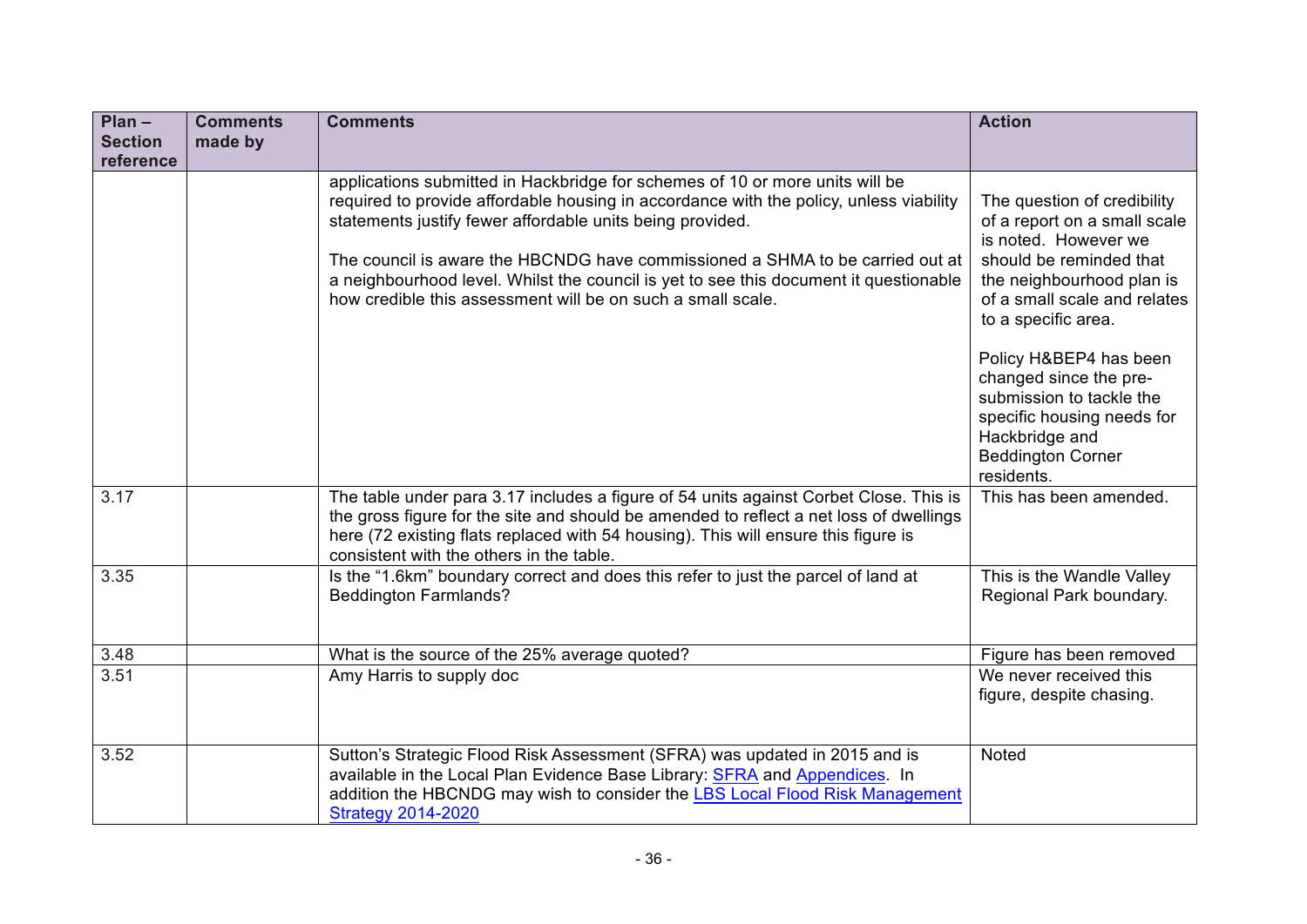| $Plan -$<br><b>Section</b><br>reference | <b>Comments</b><br>made by | <b>Comments</b>                                                                                                                                                                                                                                                                                                                                                                                                                                 | <b>Action</b>                                                                                                                                                        |
|-----------------------------------------|----------------------------|-------------------------------------------------------------------------------------------------------------------------------------------------------------------------------------------------------------------------------------------------------------------------------------------------------------------------------------------------------------------------------------------------------------------------------------------------|----------------------------------------------------------------------------------------------------------------------------------------------------------------------|
| 3.55                                    |                            | The council is aware that Network Rail has agreed to suspend the demolition of the<br>bridges until the autumn (2016) in response to ecological conservation issues. The<br>council welcome this opportunity to have further discussions with Network Rail over<br>the future of the bridges.                                                                                                                                                   | Noted                                                                                                                                                                |
| 3.56                                    |                            | The redevelopment of the Felnex Industrial Estate includes proposals to create a<br>public transport interchange to improve the co-ordination between the bus routes<br>and transition to other modes.                                                                                                                                                                                                                                          | COMMENT: plans for the<br>former Felnex industrial<br>estate do not improve<br>access to public transport.                                                           |
| 3.62                                    |                            | The ERF in Beddington will be closely monitored by the Environment Agency to<br>ensure that it meets the strict emissions criteria set out in the European Union's<br>Industrial Emissions Directive. In the case of NO2 (nitrogen dioxide), the limits at<br>Beddington will be stricter than the European Industrial Emissions Directive limits.<br>Viridor's compliance will be regulated by the Environment Agency on a continual<br>basis. | Good to hear. Air<br>monitoring is still required<br>in Hackbridge.                                                                                                  |
| 3.67                                    |                            | The Local Plan Appendices, Map 2.12 and 2.13 highlight the 'Local Equipped Areas<br>of Play' (LEAP) and 'Neighbourhood Equipped Areas of Play' (NEAP). These<br>highlight a deficiency in NEAPs in Hackbridge. Para I25.13 of the Local Plan<br>Issues and Preferred Options doc addresses play space and should be considered<br>by the HBCNDG.                                                                                                | <b>ACTION: amend this</b><br>paragraph to include<br>proposals of where NEAPs<br>could be developed.<br>Reference play spaces in<br>the future development<br>areas. |
| 3.67                                    |                            | The primary school on the land north of BedZED now has planning permission.                                                                                                                                                                                                                                                                                                                                                                     | Agreed. The longer this<br>plan goes on in a state of<br>draft transition, the more<br>we will have to update it as<br>a result of being overtaken<br>by events.     |
| 3.73                                    |                            | Designation of a Conservation Area in Hackbridge would need to be explored<br>outside of the neighbourhood plan. The buildings referred to in para 3.73 are<br>already protected through a Statutory Listing.                                                                                                                                                                                                                                   | Agreed. Again, this is<br>section 3 and only<br>highlighting challenges and<br>opportunities.                                                                        |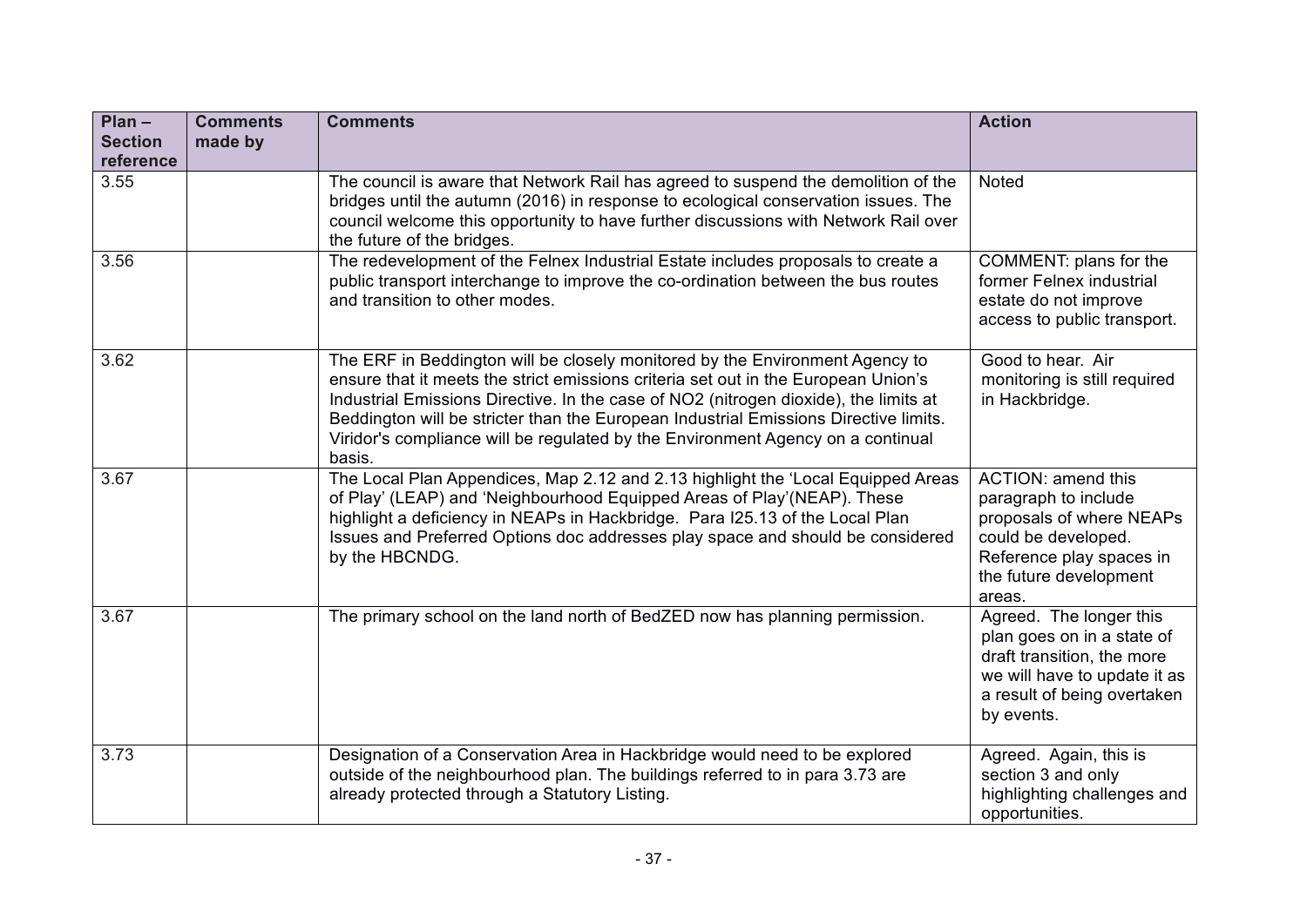| $Plan -$<br><b>Section</b> | <b>Comments</b><br>made by | <b>Comments</b>                                                                                                                                                                                                                                                                                                                                                                                                                                                                                                   | <b>Action</b>                                                                                                                                                                                                                                                                                                                                                                                                                             |
|----------------------------|----------------------------|-------------------------------------------------------------------------------------------------------------------------------------------------------------------------------------------------------------------------------------------------------------------------------------------------------------------------------------------------------------------------------------------------------------------------------------------------------------------------------------------------------------------|-------------------------------------------------------------------------------------------------------------------------------------------------------------------------------------------------------------------------------------------------------------------------------------------------------------------------------------------------------------------------------------------------------------------------------------------|
| reference                  |                            |                                                                                                                                                                                                                                                                                                                                                                                                                                                                                                                   |                                                                                                                                                                                                                                                                                                                                                                                                                                           |
| 3.74                       |                            | BedZED has been assessed, through the Local Plan evidence base (Proposed<br>Additions to the Local List), for inclusion on the Local List. Whilst the council<br>consider it met the criteria it has not been recommended for Local Listing due to the<br>objection of the owners/occupiers.                                                                                                                                                                                                                      | We still need to understand<br>the reasons why. It<br>remains in our plan to see<br>BedZED given recognition<br>for its architectural<br>significance as supported<br>by the Twentieth Century<br>Society.                                                                                                                                                                                                                                |
| 3.75                       |                            | Hackbridge Train Station has been assessed, through the Local Plan evidence<br>base (Proposed Additions to the Local List), for inclusion on the Local List. The<br>council does not consider the building can meet the criteria for local Listing so has<br>recommended it is not added.                                                                                                                                                                                                                         | We were told this about<br>Culvers Lodge until a<br>resident put in a significant<br>amount of time<br>investigating the history.<br>We have noted in our plan<br>Sutton Council does not<br>think is warrants local<br>listing, however it is one of<br>the last few remaining<br>Victorian buildings within<br>Hackbridge and we wish its<br>retention.<br>We acknowledge that more<br>investigation into its history<br>may be needed. |
| 4.1                        |                            | Whilst the vision of making "zero carbon living the norm" is laudable and supported<br>in principle by the council the outcome of the Government's Housing Standards<br>Review, the introduction of the Infrastructure Act and Deregulation Act, and the<br>Government's policy statement 'Fixing the Foundations' have a number of<br>implications which are likely to constrain the ability of planning policy to deliver this.<br>This is set out in para 131.6 of the Local Plan Issues and Preferred Options | How does this work with<br>the fact that Sutton Council<br>continues to actively<br>promote 'one' planet living?                                                                                                                                                                                                                                                                                                                          |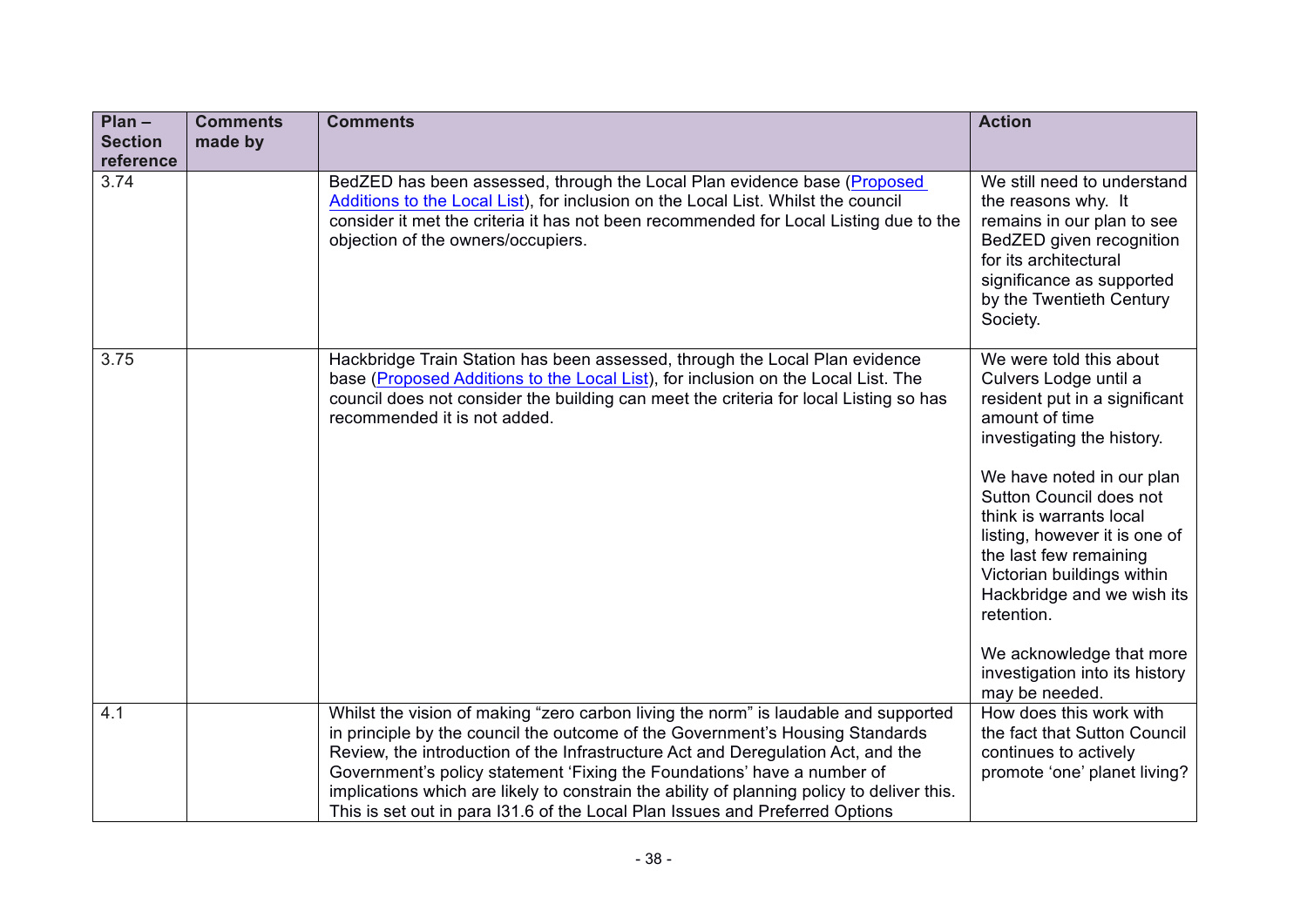| $Plan -$<br><b>Section</b> | <b>Comments</b><br>made by | <b>Comments</b>                                                                                                                                                                                                                                                                                                                                                                       | <b>Action</b>                                                                                                                                                                                                                                                                                                    |
|----------------------------|----------------------------|---------------------------------------------------------------------------------------------------------------------------------------------------------------------------------------------------------------------------------------------------------------------------------------------------------------------------------------------------------------------------------------|------------------------------------------------------------------------------------------------------------------------------------------------------------------------------------------------------------------------------------------------------------------------------------------------------------------|
| reference                  |                            |                                                                                                                                                                                                                                                                                                                                                                                       |                                                                                                                                                                                                                                                                                                                  |
|                            |                            | document.                                                                                                                                                                                                                                                                                                                                                                             |                                                                                                                                                                                                                                                                                                                  |
| 4.2                        |                            | Objective 4.1 - See comment 4.1 above.                                                                                                                                                                                                                                                                                                                                                |                                                                                                                                                                                                                                                                                                                  |
| 4.3                        |                            | Objective 4.2 - What is the justification / evidence for including 36% to 70%?                                                                                                                                                                                                                                                                                                        | These objectives have<br>been replaced with one -<br>All new buildings to<br>consider future issues such<br>as climate change and fuel<br>poverty.                                                                                                                                                               |
| 5.8                        |                            | The benefits of becoming a district centre is the likelihood of being able to secure<br>more employment and retail opportunities, greater security for the existing<br>employment and retail units and the possibility of assessing grant funding. The<br>council consulted on Hackbridge as a potential district centre in the previous plan<br>and the proposal is carried forward. | The Council may have<br>consulted about this in<br>their last plan, but the<br>reality is that Joe Public<br>would not be aware of this<br>or the pros and cons.<br>Hackbridge is being<br>significantly over<br>developed and being<br>moved to the status of a<br>district centre has seemed<br>to allow this. |
| H&BEP1                     |                            | I think this policy would be much more effective if it focused on those aspects of<br>good urban design which make a positive contribution to the character and<br>appearance of Hackbridge and Beddington Corner and a 'sense of place', having<br>regard to the area's heritage assets.<br>Other issues around low carbon buildings, locally sourced materials and supporting       | Changes have been made.                                                                                                                                                                                                                                                                                          |
|                            |                            | local employment in this policy may be better placed in other sections of the Draft<br>Plan.                                                                                                                                                                                                                                                                                          |                                                                                                                                                                                                                                                                                                                  |
|                            |                            | There appears to be overlap between the 2nd and 3rd bullet points.                                                                                                                                                                                                                                                                                                                    | This has been amended                                                                                                                                                                                                                                                                                            |
|                            |                            | Use of green walls and roofs should also come in under 'Environmental Policies'?                                                                                                                                                                                                                                                                                                      | It is still mentioned in this<br>section but cross<br>referenced to Environment                                                                                                                                                                                                                                  |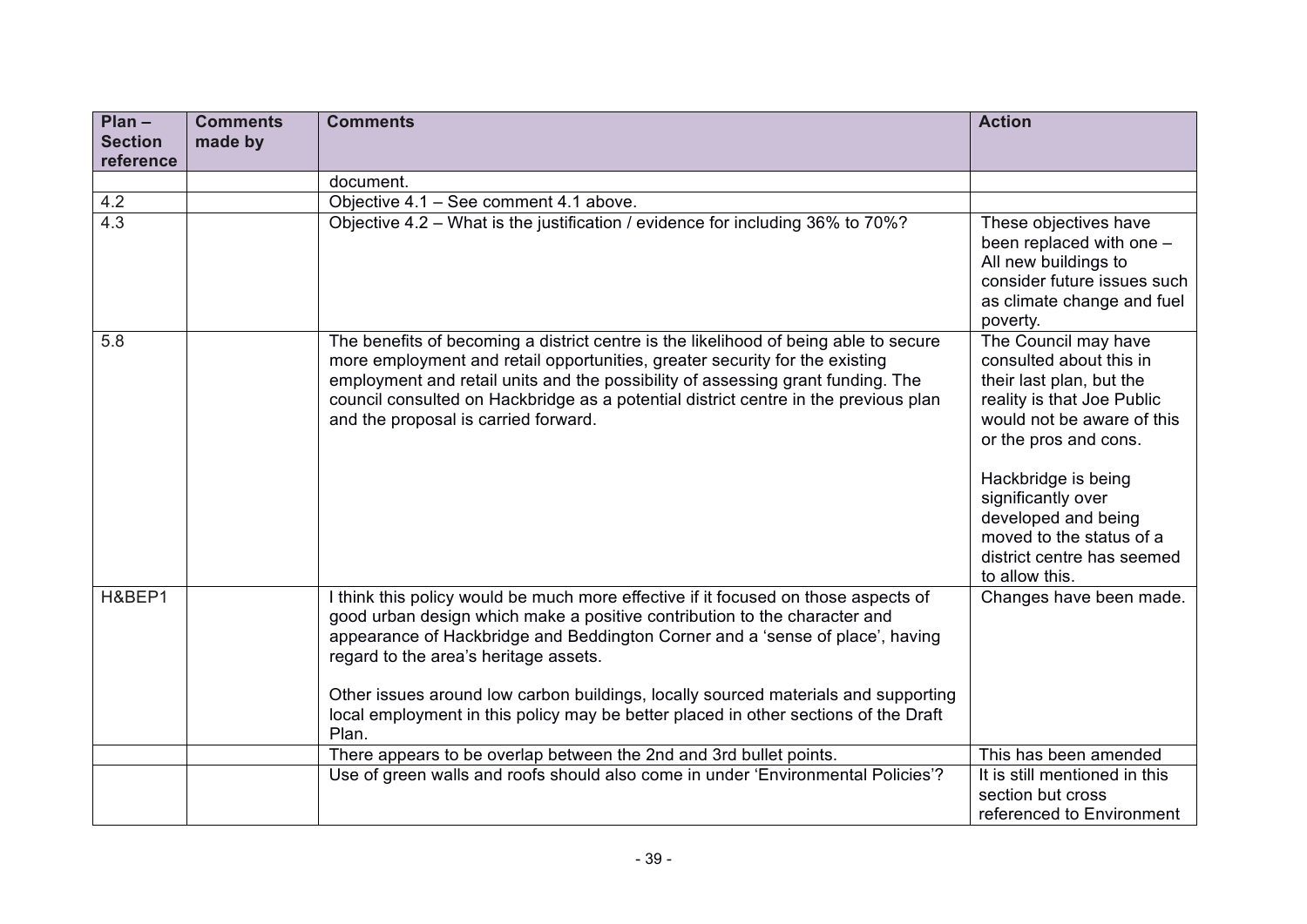| $Plan -$<br><b>Section</b> | <b>Comments</b><br>made by | <b>Comments</b>                                                                                                                                                                                                                                                                                                                                                                                                                                                                                                                                                                                                                                                                                                                                                                                                                                                                                                                                                                                                                                                                                                                                                                                                                                                                                              | <b>Action</b>                                                                                                                                                                                                      |
|----------------------------|----------------------------|--------------------------------------------------------------------------------------------------------------------------------------------------------------------------------------------------------------------------------------------------------------------------------------------------------------------------------------------------------------------------------------------------------------------------------------------------------------------------------------------------------------------------------------------------------------------------------------------------------------------------------------------------------------------------------------------------------------------------------------------------------------------------------------------------------------------------------------------------------------------------------------------------------------------------------------------------------------------------------------------------------------------------------------------------------------------------------------------------------------------------------------------------------------------------------------------------------------------------------------------------------------------------------------------------------------|--------------------------------------------------------------------------------------------------------------------------------------------------------------------------------------------------------------------|
| reference                  |                            |                                                                                                                                                                                                                                                                                                                                                                                                                                                                                                                                                                                                                                                                                                                                                                                                                                                                                                                                                                                                                                                                                                                                                                                                                                                                                                              |                                                                                                                                                                                                                    |
|                            |                            |                                                                                                                                                                                                                                                                                                                                                                                                                                                                                                                                                                                                                                                                                                                                                                                                                                                                                                                                                                                                                                                                                                                                                                                                                                                                                                              | Policy EP7.                                                                                                                                                                                                        |
|                            |                            | This statement is presumably intended to apply to all policies within the Plan and<br>not only H&BEP1. More work is needed throughout all parts of the Plan to clarify the<br>following:<br>the information which must already be submitted by developers in support of<br>planning applications by reference to the Council's existing planning policies e.g.<br>Design and Access Statement; Sustainable Design and Construction Statement;<br>Energy Statement (and associated SAP outputs etc), Ecological Assessments,<br>Archaeological Reports, Transport Statements, Travel Plans etc<br>what information should each of the above documents contain and at what<br>stage of the planning process should they be submitted;<br>precisely what performance criteria or environmental standards must be<br>demonstrated in order to meet (a) the council's existing planning policies, and<br>(b) any additional requirements arising from the policies set out in the<br>Neighbourhood Plan<br>any additional types of information or report which should be provided beyond<br>the scope of the council's existing LDF policies e.g. provision of One Planet<br>living Action Plan as suggested in Policy H&BEP2 (what is this exactly, is this<br>some kind of an environmental management system?) | Amendments have been<br>made.                                                                                                                                                                                      |
|                            |                            | the role of pre-application discussions as were carried out for the Wandle<br>Trading estate – in fact this is probably the best opportunity for the local<br>community to influence the design and layout of new developments in<br>Hackbridge in accordance with the aspirations of the Neighbourhood Plan                                                                                                                                                                                                                                                                                                                                                                                                                                                                                                                                                                                                                                                                                                                                                                                                                                                                                                                                                                                                 |                                                                                                                                                                                                                    |
|                            |                            | Urban Design Criteria<br>While these are all commendable criteria and useful to steer discussion the<br>HBCNDG have had with developers at a pre-application stage, these are too open<br>ended / insufficiently precise to be of any practical use in determining planning<br>applications. Most if not all of these issues are already covered in the council's<br>development management policies set out the adopted Site Development Policies<br>DPD. They are also not referred to in either Policy H&BEP1 or H&BEP2.                                                                                                                                                                                                                                                                                                                                                                                                                                                                                                                                                                                                                                                                                                                                                                                  | The Urban Design<br>Performance Criteria is not<br>part of the policy, hence<br>highlighted in a different<br>colour, but creates a list of<br>questions which have been<br>useful when speaking to<br>developers. |
| H&BEP2                     |                            | As previous discussed the policy requirements on Sustainable design and one<br>planet living may be better in a more appropriate section of the Plan.                                                                                                                                                                                                                                                                                                                                                                                                                                                                                                                                                                                                                                                                                                                                                                                                                                                                                                                                                                                                                                                                                                                                                        | Reference to One Planet<br>Living Action Plan has                                                                                                                                                                  |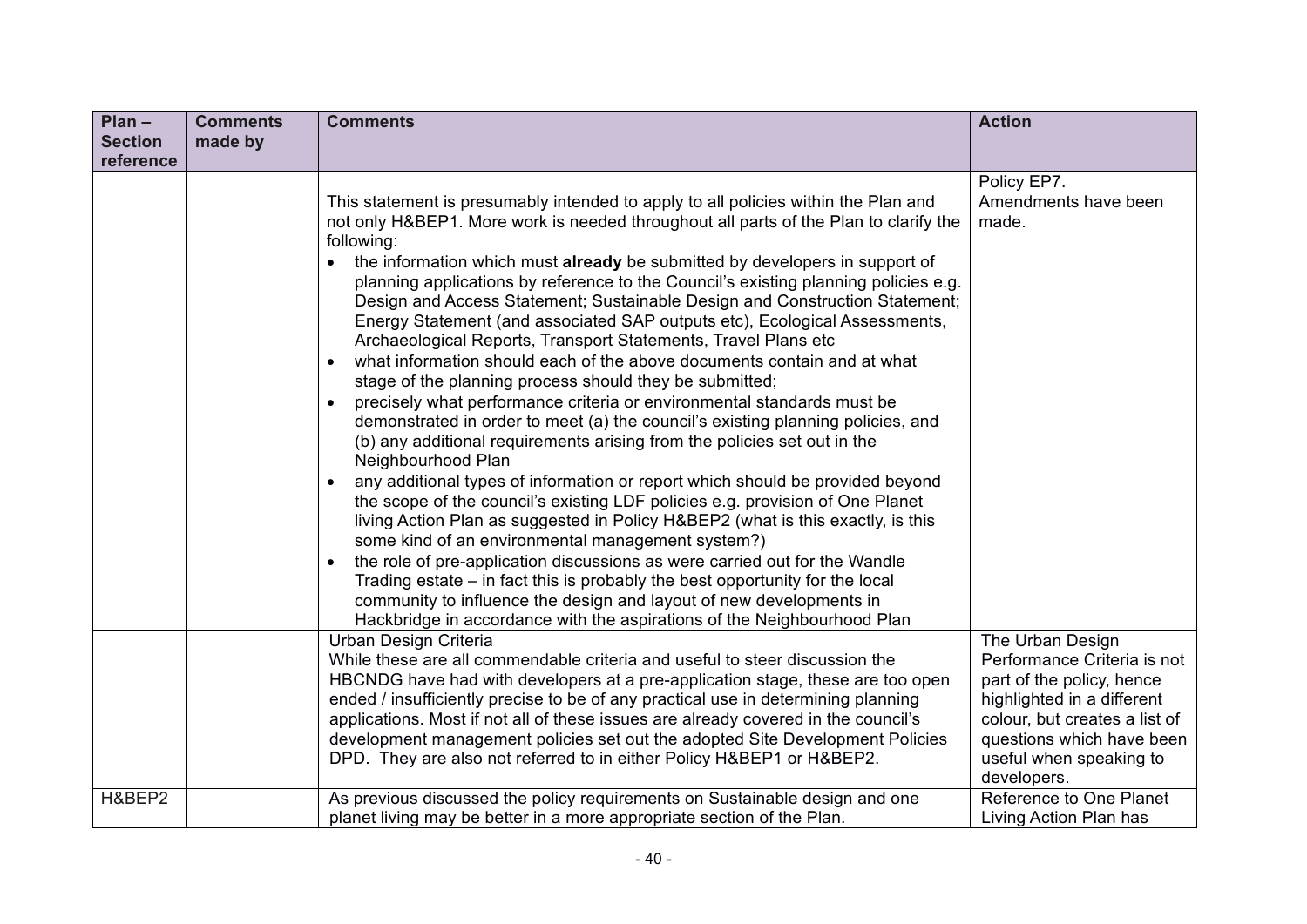| $Plan -$<br><b>Section</b><br>reference | <b>Comments</b><br>made by | <b>Comments</b>                                                                                                                                                                                                                                                                                                                                                                                                                                                                                                                                                                                                                                                                                                                                                                                                                                                                                                                                                                                | <b>Action</b>                                                                                                                                                                                    |
|-----------------------------------------|----------------------------|------------------------------------------------------------------------------------------------------------------------------------------------------------------------------------------------------------------------------------------------------------------------------------------------------------------------------------------------------------------------------------------------------------------------------------------------------------------------------------------------------------------------------------------------------------------------------------------------------------------------------------------------------------------------------------------------------------------------------------------------------------------------------------------------------------------------------------------------------------------------------------------------------------------------------------------------------------------------------------------------|--------------------------------------------------------------------------------------------------------------------------------------------------------------------------------------------------|
|                                         |                            | Encouraging developers to implement a 'One Planet Living Action Plan' (i.e.<br>presumably this is a type of Environmental Management Plan designed to<br>managing the environmental impacts of a development) may well be of some value,<br>the most important thing will be for the submitted Design and Access Statement,<br>Sustainable Design and Construction Statement and Energy Statements etc to<br>demonstrate that the proposed development incorporates the principles of One<br>Planet Living as defined in the Neighbourhood Plan and the council's existing<br>planning policies in the Core Strategy (CS) and Site Development Policies DPD<br>(Sites DPD). It would be beneficial to refer to nationally recognised environmental<br>standards for new buildings e.g. BREEAM.                                                                                                                                                                                                 | been removed from this<br>policy                                                                                                                                                                 |
|                                         |                            | As previously commented the requirements for 'cycle storage' are far too<br>prescriptive and would lead to cycle storage dominating design. In addition the<br>policy currently has no flexibility in terms of rear cycle storage provided in gardens,<br>as it is not always possible to have direct access to the front and would dictate the<br>form of development (would not allow for terraced properties). It is also isn't clear<br>how far developers are expected to exceed the current standards (i.e. one<br>additional cycle place would satisfy the requirement of the draft policy).<br>The cycle storage standards do not make clear what type of policy it is applicable<br>to. For example, it wouldn't be possible for conversion of a house into two flats.<br>Requiring wormeries for all new dwellings is not enforceable nor providing screened<br>areas for outdoor drying. If individual homeowners decide to remove these there<br>isn't anything the council can do | We disagree it is too<br>prescriptive. Cycle storage<br>needs to be easily<br>accessible, especially in<br>terraced houses.<br>Innovative design can<br>easily include this<br>requirement.      |
|                                         |                            | Requirements for allotments are very prescriptive and may not be deliverable on all<br>residential development schemes.                                                                                                                                                                                                                                                                                                                                                                                                                                                                                                                                                                                                                                                                                                                                                                                                                                                                        | Why prescriptive?<br>Allotments allow for quite a<br>bit of flexibility in what is<br>being asked for, while<br>ensuring the provision of<br>green space is paramount<br>in any new development. |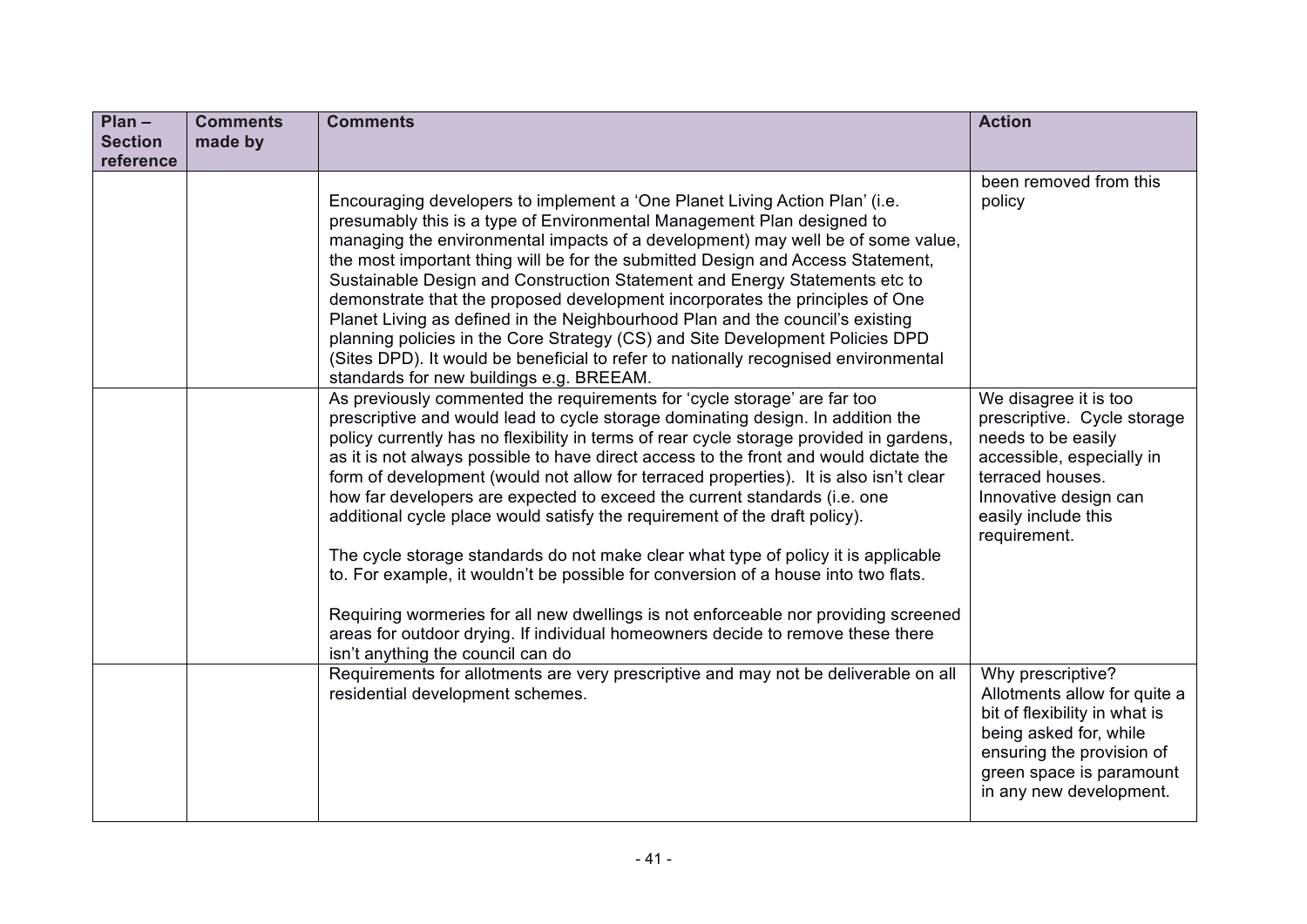| $Plan -$                    | <b>Comments</b> | <b>Comments</b>                                                                                                                                                                                                                                                                                                                                                                                                                                                                                                                                    | <b>Action</b>                                                                                                                                    |
|-----------------------------|-----------------|----------------------------------------------------------------------------------------------------------------------------------------------------------------------------------------------------------------------------------------------------------------------------------------------------------------------------------------------------------------------------------------------------------------------------------------------------------------------------------------------------------------------------------------------------|--------------------------------------------------------------------------------------------------------------------------------------------------|
| <b>Section</b><br>reference | made by         |                                                                                                                                                                                                                                                                                                                                                                                                                                                                                                                                                    |                                                                                                                                                  |
|                             |                 |                                                                                                                                                                                                                                                                                                                                                                                                                                                                                                                                                    | This can be delivered.                                                                                                                           |
| H&BEP3                      |                 | This is more about providing the opportunity for community interaction, connectivity<br>and participation in a range of locally accessible activities (not everyone necessarily<br>wants to be sociable). Couldn't designing out crime be addressed here, since many<br>of the design principles involved will be the same?                                                                                                                                                                                                                        | This is about incidental<br>spaces where interaction<br>occurs ie small squared,<br>neighbours. Quality of<br>urban space between<br>everything. |
| H&BEP4                      |                 | The St Ives Neighbourhood Plan, which recently passed referendum, includes a<br>policy to prioritise new homes for local people. The Neighbourhood Plan is now<br>subject to a Judicial Review against this policy. The council awaits the outcome of<br>this JR with interest.                                                                                                                                                                                                                                                                    | Noted. The Judicial<br>Review was dismissed.                                                                                                     |
| LEP1                        |                 | The council would like to discuss this policy further in light of the Local Plan Issues<br>and Preferred Options and the current planning permissions. The policy as it stands<br>weakens the adopted position and could lead to the loss of employment areas with<br>little or no return. However, permitted planning applications (Felnex and the Wandle<br>Valley Trading Estate) permit losses above the adopted position. This needs to be<br>considered.<br>The policy isn't clear about which employment land refers to (I presume you mean | The policy has been<br>reworded to make it clearer<br>the NDG does not want to<br>lose employment land.                                          |
|                             |                 | the former industrial areas that have been allocated for mixed use, and not other<br>employment areas such as Restmor Way where we would not support a loss), what<br>is meant by 'significant'.                                                                                                                                                                                                                                                                                                                                                   |                                                                                                                                                  |
| LEP <sub>2</sub>            |                 | It is unclear what integration within the public realm means? Why? Happy to<br>discuss further.                                                                                                                                                                                                                                                                                                                                                                                                                                                    | Noted - removed.                                                                                                                                 |
|                             |                 | Bullet three is rather meaningless - Are there jobs that weaken the local economy?                                                                                                                                                                                                                                                                                                                                                                                                                                                                 | Noted – removed.                                                                                                                                 |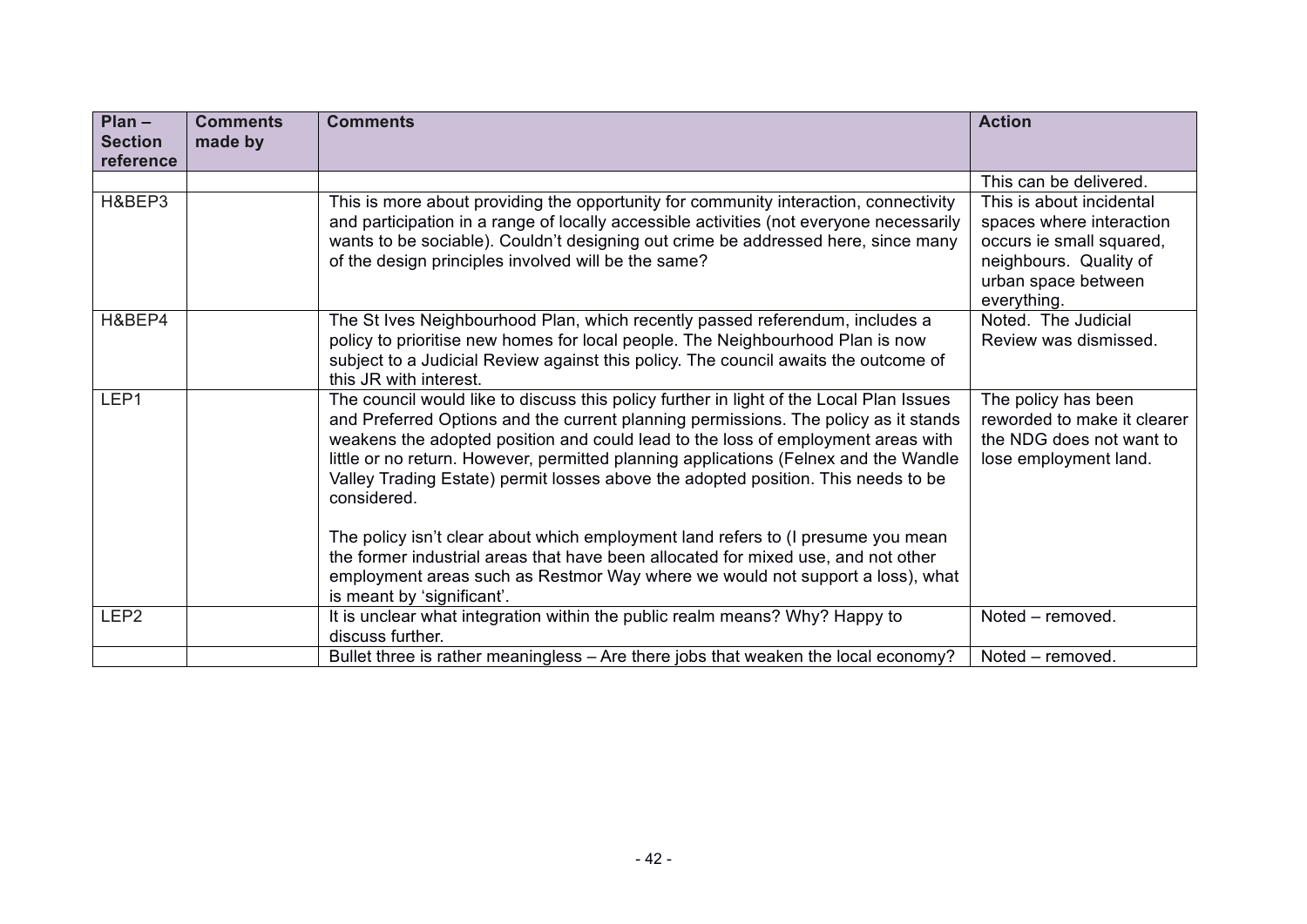| $Plan -$                    | <b>Comments</b> | <b>Comments</b>                                                                                                                                                                                                                                                                                                                                                                                                                                                     | <b>Action</b>                                                                                                                                                                                                                                                                                                 |
|-----------------------------|-----------------|---------------------------------------------------------------------------------------------------------------------------------------------------------------------------------------------------------------------------------------------------------------------------------------------------------------------------------------------------------------------------------------------------------------------------------------------------------------------|---------------------------------------------------------------------------------------------------------------------------------------------------------------------------------------------------------------------------------------------------------------------------------------------------------------|
| <b>Section</b><br>reference | made by         |                                                                                                                                                                                                                                                                                                                                                                                                                                                                     |                                                                                                                                                                                                                                                                                                               |
|                             |                 | The policy is currently too broad and does not define what is meant by "adequate<br>space"?<br>What evidence is there to demonstrate a demand for business opportunities<br>relating to cycling, walking, exercise and leisure? If retail opportunities are to be<br>required in this vicinity the council does not consider it the role of planning policy to<br>prescribe the exact type of retail, to the level in the draft policy, that would be<br>supported. | Policies in this section<br>have been reworded. We<br>note the Council does not<br>see itself to be prescriptive<br>on the types of retail.<br>Local surveys produced a<br>list of retail services<br>residents would like to see,<br>along with the aspiration of<br>building on the success of<br>the WVRP. |
| EP1                         |                 | How should developers "consider" the requirements of the first bullet point of Policy<br>EP1? Any developments would need to be compliant with the relevant Equalities<br>requirements.                                                                                                                                                                                                                                                                             | Agree but obviously<br>concern regarding the<br>fallout from Heart of<br>Hackbridge scheme still<br>resonates. Important to<br>flag this up so that<br>developers pay attention to<br>access issues.                                                                                                          |
|                             |                 | How does the HBCNDG consider that development can contribute towards the<br>retention of the railway bridges?                                                                                                                                                                                                                                                                                                                                                       | The bridges are now<br>mentioned in the<br>justification and not the<br>actual policy.                                                                                                                                                                                                                        |
|                             |                 | How does the HBCNDG consider that new development proposals can maximise<br>employment opportunities for local residents? The council's revised Planning<br>Obligations SPD sets out our approach:<br>https://www.sutton.gov.uk/CHttpHandler.ashx?id=23416&p=0 (see page 24).                                                                                                                                                                                       | The link appears to be out<br>of date. Policy has been<br>reworded.                                                                                                                                                                                                                                           |
|                             |                 | The Beddington Farmlands around 90 ha not 182 ha                                                                                                                                                                                                                                                                                                                                                                                                                    | 182 ha the whole site of<br>which 90 ha leased to<br>Viridor.                                                                                                                                                                                                                                                 |
|                             |                 | No mechanism exists through s106 to secure financial contributions from<br>developers to support improved access to the Wandle Valley Regional Park unless<br>this is required to mitigate the direct impacts the proposed development.                                                                                                                                                                                                                             | Reference to S106 has<br>been removed.                                                                                                                                                                                                                                                                        |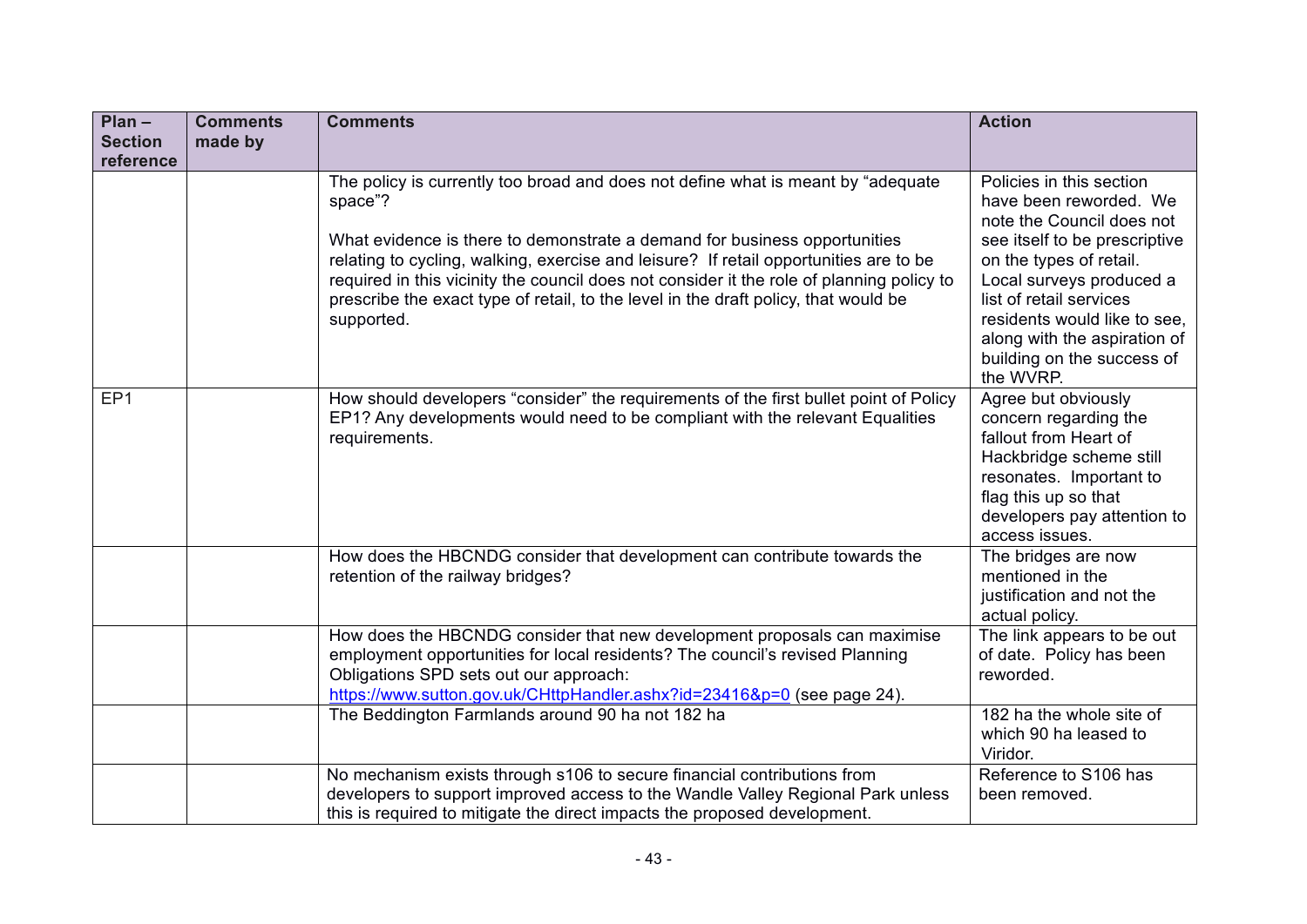| $Plan -$                    | <b>Comments</b> | <b>Comments</b>                                                                                                                                                                                                                                                                                                                                                                                                                                                                                                                                                                                                                                                                                                                                                                                                                                                                                                                                                                                                                                                                                                                                                                                                                                                                                                                                                                                                                                                                                                                  | <b>Action</b>                                                            |
|-----------------------------|-----------------|----------------------------------------------------------------------------------------------------------------------------------------------------------------------------------------------------------------------------------------------------------------------------------------------------------------------------------------------------------------------------------------------------------------------------------------------------------------------------------------------------------------------------------------------------------------------------------------------------------------------------------------------------------------------------------------------------------------------------------------------------------------------------------------------------------------------------------------------------------------------------------------------------------------------------------------------------------------------------------------------------------------------------------------------------------------------------------------------------------------------------------------------------------------------------------------------------------------------------------------------------------------------------------------------------------------------------------------------------------------------------------------------------------------------------------------------------------------------------------------------------------------------------------|--------------------------------------------------------------------------|
| <b>Section</b><br>reference | made by         |                                                                                                                                                                                                                                                                                                                                                                                                                                                                                                                                                                                                                                                                                                                                                                                                                                                                                                                                                                                                                                                                                                                                                                                                                                                                                                                                                                                                                                                                                                                                  |                                                                          |
|                             |                 | In terms of financial contributions the council can collect monies through CIL or<br>through s106, when directly related to onsite mitigation. Sutton adopted its CIL Levy<br>in March 2014 (in addition to the Mayoral CIL) and is chargeable for new build<br>development (However, any new build, new building or an extension, is only liable<br>for the levy if it has 100 square metres or more of gross internal floorspace, or<br>creates at least one dwelling. There are also deductions for demolition of period of<br>continuous use). The rate of CIL is £100 sq m for residential development and £120<br>sqm for convenience retail (the CIL rate is non-negotiable), a charge is not levied<br>against any other uses. The council's Regulation 123 List is a priority list of items<br>that the council wishes to fund through the CIL. This list, published on the council<br>website (www.sutton.gov.uk/cil) already includes open space and the Wandle Valley<br>Regional Park as infrastructure projects.<br>As the Sutton CIL has now been adopted s106 agreements will now be used to<br>secure direct onsite measure to mitigate the impact of a development this includes:<br>affordable housing, private residential amenity space (where site mitigation is<br>involved), public realm improvements (where they are directly related to the<br>development), town centre management/employment initiatives; sustainable<br>transport improvements (where site mitigation is involved), sustainability |                                                                          |
|                             |                 | improvements (e.g. car clubs), heritage assets, and a carbon offset fund.                                                                                                                                                                                                                                                                                                                                                                                                                                                                                                                                                                                                                                                                                                                                                                                                                                                                                                                                                                                                                                                                                                                                                                                                                                                                                                                                                                                                                                                        |                                                                          |
|                             |                 | The fact that this forms part of the mayor's London-wide 'green grid' should be<br>mentioned (or perhaps I have missed this).                                                                                                                                                                                                                                                                                                                                                                                                                                                                                                                                                                                                                                                                                                                                                                                                                                                                                                                                                                                                                                                                                                                                                                                                                                                                                                                                                                                                    | Comments noted.<br>Changes reflected in this<br>policy and referenced in |
|                             |                 | The multifunctional benefits of strategic green infrastructure for climate change<br>adaptation objectives should be covered here.                                                                                                                                                                                                                                                                                                                                                                                                                                                                                                                                                                                                                                                                                                                                                                                                                                                                                                                                                                                                                                                                                                                                                                                                                                                                                                                                                                                               | Policy EP7 justification.                                                |
|                             |                 | I strongly recommend referring to the Hackbridge Climate Change Adaptation Action<br>Plan (Aug 2011) arising from the GRaBS project                                                                                                                                                                                                                                                                                                                                                                                                                                                                                                                                                                                                                                                                                                                                                                                                                                                                                                                                                                                                                                                                                                                                                                                                                                                                                                                                                                                              |                                                                          |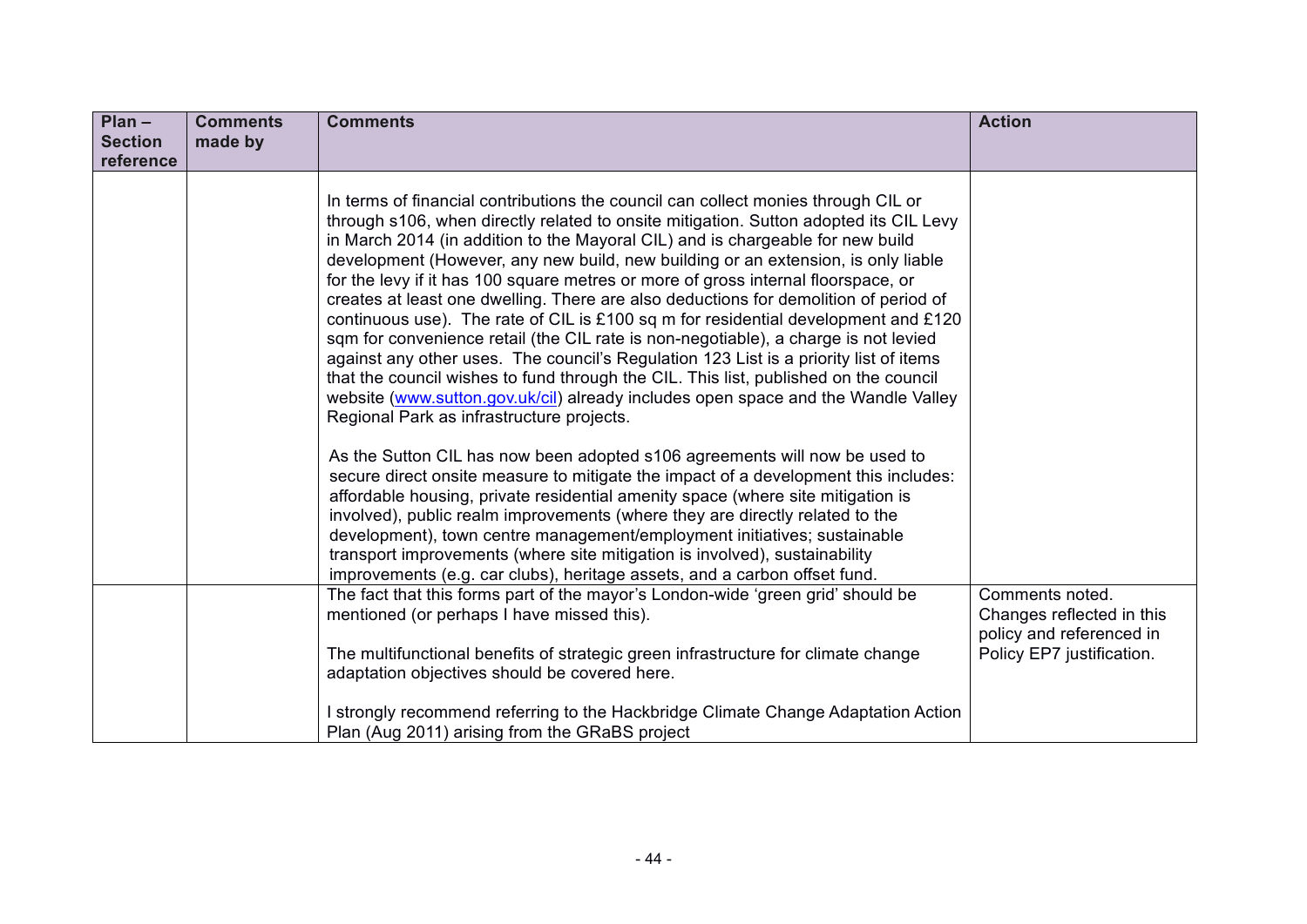| $Plan -$<br><b>Section</b> | <b>Comments</b><br>made by | <b>Comments</b>                                                                                                                                                                                                                                                                                                                                                                                                                                                                                                                                                                   | <b>Action</b>                                                                                                                                                                                             |
|----------------------------|----------------------------|-----------------------------------------------------------------------------------------------------------------------------------------------------------------------------------------------------------------------------------------------------------------------------------------------------------------------------------------------------------------------------------------------------------------------------------------------------------------------------------------------------------------------------------------------------------------------------------|-----------------------------------------------------------------------------------------------------------------------------------------------------------------------------------------------------------|
| reference                  |                            |                                                                                                                                                                                                                                                                                                                                                                                                                                                                                                                                                                                   |                                                                                                                                                                                                           |
| EP <sub>2</sub>            |                            | Mill Green, Watercress Park, Spencer Road Wetlands, Field within BedZED and the<br>Land North of BedZED are all covered by open space designations such as<br>Metropolitan Open Land, Wandle Valley Regional Park, Public Open Space, Urban<br>Green Space and SINC. It is unclear what benefit there would be in adding an<br>additional green space designation that does not offer any additional protection<br>above the existing designations.                                                                                                                               | The Field within BedZED<br>remains in the plan since it<br>recently had a site<br>allocation against it and<br>needs protecting as a local<br>green space.                                                |
|                            |                            | The Hackbridge Green is the exception to the above the council supports this space<br>being designated in accordance with the draft policy.                                                                                                                                                                                                                                                                                                                                                                                                                                       | The Land North of BedZED<br>also remains since its size<br>is dwindling due to building<br>a school. The Basic<br><b>Conditions Statement also</b><br>asks how we are protecting<br>MOL.                  |
| EP4                        |                            | The policy considers the ongoing management of public green space. As such the<br>council does not consider this to be a planning policy and should be moved to the<br>action plan.                                                                                                                                                                                                                                                                                                                                                                                               | Due to allocation of green<br>space management to<br>subcontractors, the NDG<br>aims to work in partnership<br>with the stakeholder to<br>ensure optimum<br>management for people<br>and wildlife.        |
| EP <sub>5</sub>            |                            | The policy largely considers the ongoing management of public green space. As<br>such the council does not consider the majority of this 'draft policy' to be a planning<br>policy and should be moved to the action plan.<br>Other parts of the draft policy are not enforceable. For example a new development<br>could provide "hedges instead of fences" but this does not prevent home owners<br>replacing the hedges with fences at a later date.<br>The council considers a policy requirement on how to mow a lawn is too prescriptive<br>and not enforceable in any way. | EP5 has been reworded to<br>be more specific for<br>developers to consult urban<br>green space for wildlife<br>advice documents provided<br>by National Environmental<br>Non Government<br>Organisations. |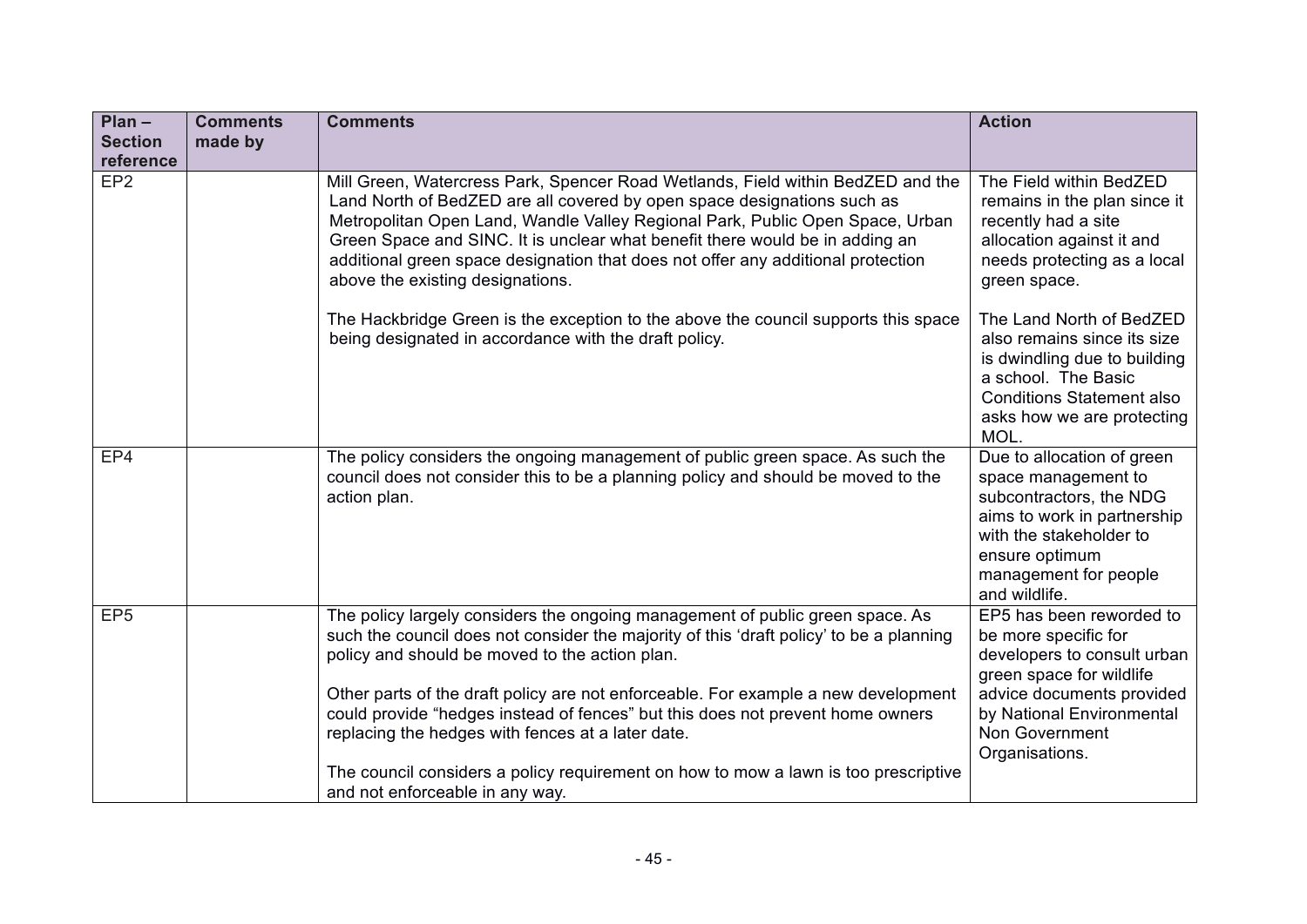| $Plan -$<br><b>Section</b><br>reference | <b>Comments</b><br>made by | <b>Comments</b>                                                                                                                                                                                                                                                                                                                                                                                                                                                                                                                                                                                                                                                                                                                                                                                                                                                                                                                                                                                               | <b>Action</b>                                                                                                                            |
|-----------------------------------------|----------------------------|---------------------------------------------------------------------------------------------------------------------------------------------------------------------------------------------------------------------------------------------------------------------------------------------------------------------------------------------------------------------------------------------------------------------------------------------------------------------------------------------------------------------------------------------------------------------------------------------------------------------------------------------------------------------------------------------------------------------------------------------------------------------------------------------------------------------------------------------------------------------------------------------------------------------------------------------------------------------------------------------------------------|------------------------------------------------------------------------------------------------------------------------------------------|
|                                         |                            | This may not be possible as alternatives may not be available.                                                                                                                                                                                                                                                                                                                                                                                                                                                                                                                                                                                                                                                                                                                                                                                                                                                                                                                                                | This is part of the<br>justification and not policy.<br>It is possible to reprovide<br>onside and increase with<br>green roof/walls etc. |
|                                         |                            | The council is not familiar with RPG3                                                                                                                                                                                                                                                                                                                                                                                                                                                                                                                                                                                                                                                                                                                                                                                                                                                                                                                                                                         | Old reference deleted.                                                                                                                   |
| EP7                                     |                            | This policy seems to repeat the requirements of EP5, some of which is not<br>enforceable (see comments for EP5).<br>Existing permitted development rights mean that driveways do not need planning<br>permission if a new or replacement driveway of any size uses permeable (or<br>porous) surfacing which allows water to drain through, such as gravel, permeable<br>concrete block paving or porous asphalt, or if the rainwater is directed to a lawn or<br>border to drain naturally. If the surface to be covered is more than five square<br>metres planning permission will be needed for laying traditional. As such it is<br>difficult to see how the requirement of the draft policy goes beyond this position.                                                                                                                                                                                                                                                                                   | Policy has been reworded<br>to reflect comments.                                                                                         |
| EW&WP1                                  |                            | This policy as written cannot be applied and needs to be discussed with the council<br>in more detail.<br>The outcome of the Government's Housing Standards Review, the introduction of<br>the Infrastructure Act and Deregulation Act in February and March 2015 respectively<br>and the subsequent publication of the Government's policy statement 'Fixing the<br>Foundations' in July 2015 have a number of important implications which are likely<br>to constrain the ability of planning policy to deliver the targets, including:<br>• the withdrawal of the Code for Sustainable Homes;<br>an amendment to the Planning and Energy Act 2008 to delete the clause<br>which enables local planning authorities to require new dwellings to meet<br>energy efficiency standards (hence CO <sub>2</sub> reduction targets) over and above<br>the Building Regulations. However this amendment has yet to be<br>commenced;<br>the Government's 'expectation' that, until such time as the above amendment | This section has been<br>reworked.                                                                                                       |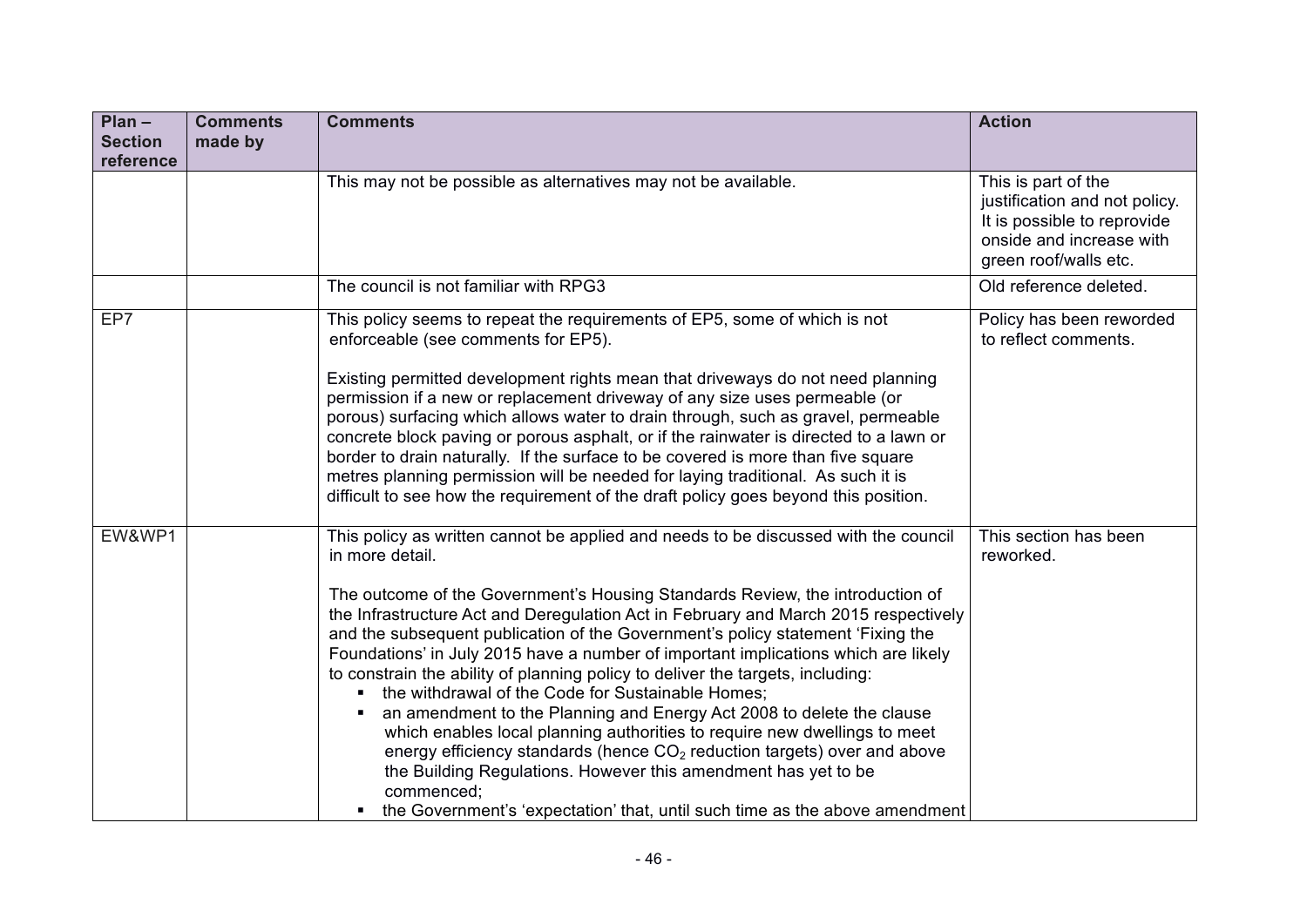| $Plan -$       | <b>Comments</b> | <b>Comments</b>                                                                                                                                                                                                                                                                                                                                                                                                                                                                                                                                                                                                                                                                                                                                                                                                                                                                                                            | <b>Action</b>                                                                                                                                                                                       |
|----------------|-----------------|----------------------------------------------------------------------------------------------------------------------------------------------------------------------------------------------------------------------------------------------------------------------------------------------------------------------------------------------------------------------------------------------------------------------------------------------------------------------------------------------------------------------------------------------------------------------------------------------------------------------------------------------------------------------------------------------------------------------------------------------------------------------------------------------------------------------------------------------------------------------------------------------------------------------------|-----------------------------------------------------------------------------------------------------------------------------------------------------------------------------------------------------|
| <b>Section</b> | made by         |                                                                                                                                                                                                                                                                                                                                                                                                                                                                                                                                                                                                                                                                                                                                                                                                                                                                                                                            |                                                                                                                                                                                                     |
| reference      |                 | is commenced, local planning authorities will not require new dwellings to<br>achieve CO <sub>2</sub> reductions over and above the Code Level 4 equivalent of a<br>25% reduction compared to the 2010 Building Regulations;<br>the Government's stated intention not to proceed with the zero carbon target,<br>٠<br>minimum on-site energy efficiency standards or the proposed 'allowable<br>solutions' offsetting scheme as previously planned in 2016;<br>the introduction of new 'national technical standards' relating to water<br>٠<br>efficiency (see Issue 33), access and waste through changes to the Building<br>Regulations introduced on 1 October 2015; and<br>a Government direction that local planning authorities should not set out any<br>٠<br>additional local technical standards relating to the construction, internal<br>layout or performance of new dwellings in their emerging Local Plans. |                                                                                                                                                                                                     |
|                |                 | What is the justification from moving to 70% recycling? What is the rationale for<br>choosing this figure?                                                                                                                                                                                                                                                                                                                                                                                                                                                                                                                                                                                                                                                                                                                                                                                                                 | This section has been<br>reworked.                                                                                                                                                                  |
| EW&WP2         |                 | Construction waste is covered in WP6 of the South London Waste Plan DPD. In<br>some instances construction waste can be used to 'cap' landfill sites coming to the<br>end of its life.                                                                                                                                                                                                                                                                                                                                                                                                                                                                                                                                                                                                                                                                                                                                     | This section has been<br>reworked.                                                                                                                                                                  |
| EW&WP3         |                 | This is below the proposed requirement in the emerging Local Plan policy on<br>Climate Change Adaptation. These higher standards in the Local Plan seem to be<br>consistent with the intention of the draft Neighbourhood Plan policy so the<br>HBCNDG should give consideration to using this figure.                                                                                                                                                                                                                                                                                                                                                                                                                                                                                                                                                                                                                     | This section has been<br>reworked.                                                                                                                                                                  |
| MP1            |                 | What is the source for the statement "Sutton is rated the second worst borough in<br>London for cycle routes? Is this the quality or lack cycle routes?                                                                                                                                                                                                                                                                                                                                                                                                                                                                                                                                                                                                                                                                                                                                                                    | Reworded to say Sutton<br>has the highest household<br>car ownership of all the<br>London Boroughs.<br>Source: -<br>http://content.tfl.gov.uk/tec<br>hnical-note-12-how-many-<br>cars-are-there-in- |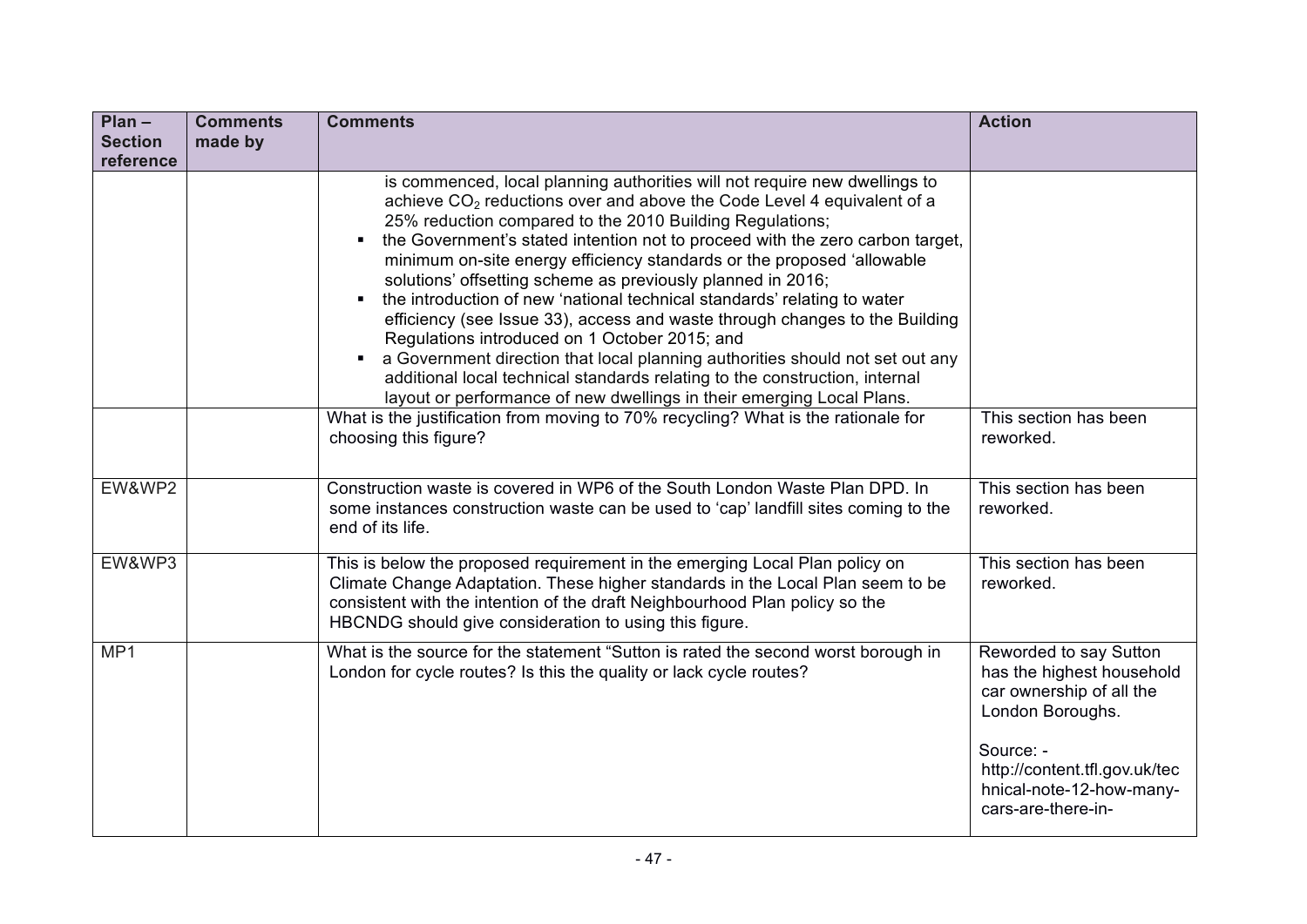| $Plan -$<br><b>Section</b><br>reference | <b>Comments</b><br>made by | <b>Comments</b>                                                                                                                                                                                                                                             | <b>Action</b>                                                                                                                                                                                                                                                      |
|-----------------------------------------|----------------------------|-------------------------------------------------------------------------------------------------------------------------------------------------------------------------------------------------------------------------------------------------------------|--------------------------------------------------------------------------------------------------------------------------------------------------------------------------------------------------------------------------------------------------------------------|
|                                         |                            |                                                                                                                                                                                                                                                             | london.pdf                                                                                                                                                                                                                                                         |
|                                         |                            | The pedestrian and cycle paths discussed under the justification for this draft policy<br>are not really planning policy and would be better under the projects section. The<br>redevelopment of Felnex will include new pedestrian paths through the site. | Noted but disagree.<br>Developers are doing bare<br>minimum to achieve<br>satisfactory pedestrian and<br>cycle paths. This is an<br>important policy that clearly<br>links to much of what we<br>see as poor at present in<br>Hackbridge.                          |
| MP2                                     |                            | This policy just repeats the intention of adopted policy DM20 'Assessing the<br>Transport Impact of New Development' but without the same level of detail.                                                                                                  | Whilst noting Policy DM20<br>gives an overarching view,<br>we feel our policy is<br>addressing the huge<br>regeneration project that is<br>happening across<br>Hackbridge and concerned<br>the current policy does not<br>adequately address<br>increased demands. |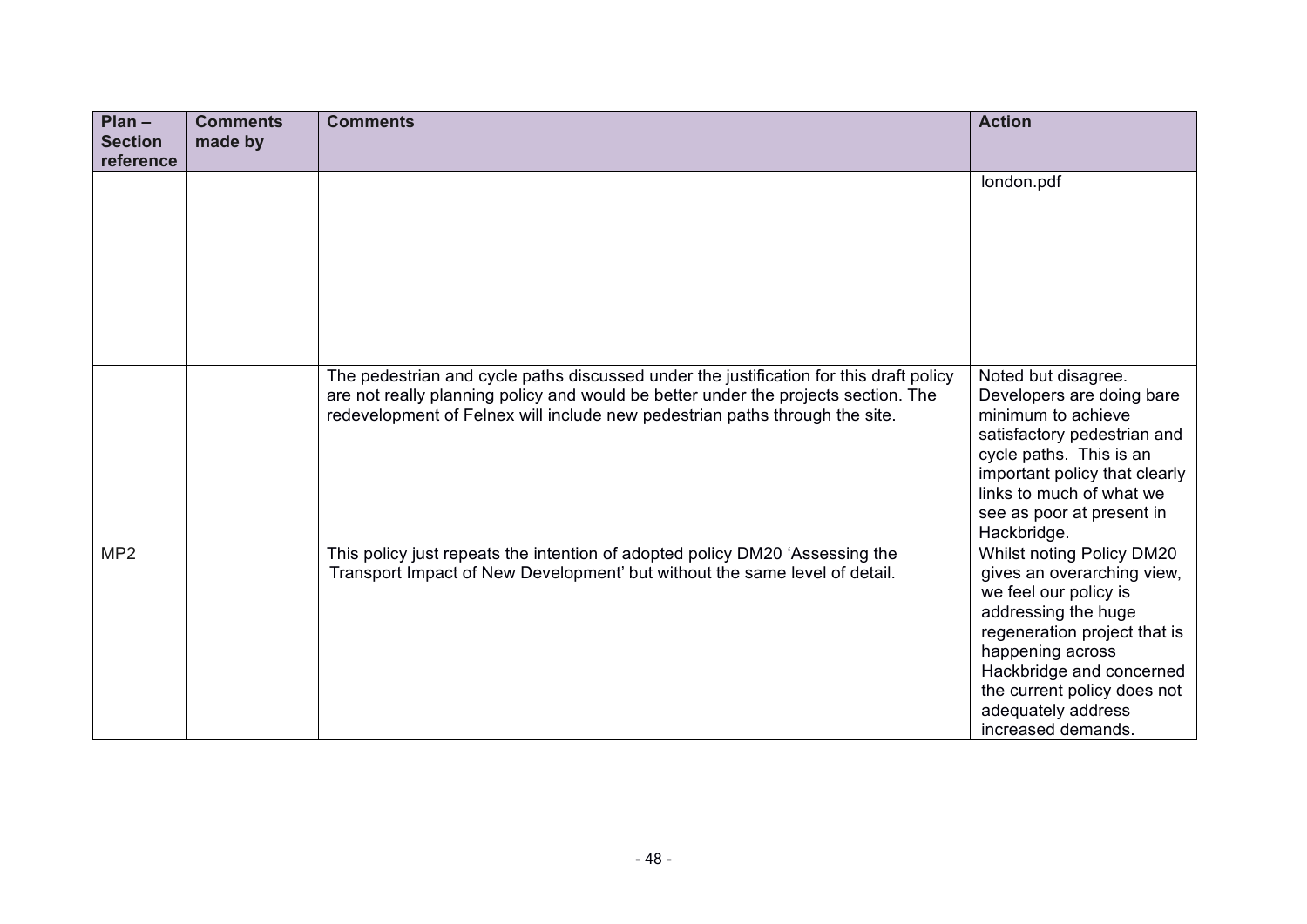| $Plan -$<br><b>Section</b> | <b>Comments</b><br>made by | <b>Comments</b>                                                                                                                                                                                                                                                                                                                                                                                                                                                                                                                                                                                                                                                                                                          | <b>Action</b>                                                                                                                                                                                                                                                                                                                                                                                                                                                                                                                                                                                                    |
|----------------------------|----------------------------|--------------------------------------------------------------------------------------------------------------------------------------------------------------------------------------------------------------------------------------------------------------------------------------------------------------------------------------------------------------------------------------------------------------------------------------------------------------------------------------------------------------------------------------------------------------------------------------------------------------------------------------------------------------------------------------------------------------------------|------------------------------------------------------------------------------------------------------------------------------------------------------------------------------------------------------------------------------------------------------------------------------------------------------------------------------------------------------------------------------------------------------------------------------------------------------------------------------------------------------------------------------------------------------------------------------------------------------------------|
| reference                  |                            |                                                                                                                                                                                                                                                                                                                                                                                                                                                                                                                                                                                                                                                                                                                          |                                                                                                                                                                                                                                                                                                                                                                                                                                                                                                                                                                                                                  |
| MP3                        |                            | The draft policy in the neighbourhood plan is unclear on how this would be<br>measured, what the standards are considered to be and what the benchmark figure<br>is. In any event air quality and noise impact assessments are already requirements<br>under the LDF.<br>The ERF in Beddington will be closely monitored by the Environment Agency to<br>ensure that it meets the strict emissions criteria set out in the European Union's<br>Industrial Emissions Directive. In the case of NO2 (nitrogen dioxide), the limits at<br>Beddington will be stricter than the European Industrial Emissions Directive limits.<br>Viridor's compliance will be regulated by the Environment Agency on a continual<br>basis. | London Borough of Sutton<br>is in an Air Quality<br>Management Area as of<br>2013, however LBS's Air<br>Quality Action Plan 2013 is<br>not clear about how<br>Hackbridge with its 'A' road<br>is monitored and action<br>taken.<br>As well as monitoring air<br>quality on the busy roads, it<br>also needs to be monitored<br>in respect of an incinerator<br>soon to come into<br>operation and the<br>additional traffic associated<br>with this. The NDG is<br>endeavoring to have some<br>form of monitoring put in<br>place before the incinerator<br>is commissioned. (Section<br>6 of this plan seeks to |
| MP4                        |                            | The HBCNDG should consider the councils Car Clubs SPD that recognises that it is                                                                                                                                                                                                                                                                                                                                                                                                                                                                                                                                                                                                                                         | apply for funding.)<br>This policy has been                                                                                                                                                                                                                                                                                                                                                                                                                                                                                                                                                                      |
|                            |                            | not viable on schemes below a certain size. As drafted the neighbourhood plan<br>policy in regards of this matter is a bit draconian.                                                                                                                                                                                                                                                                                                                                                                                                                                                                                                                                                                                    | amended to say<br>developments of more than<br>10 dwellings will be<br>required to provide a<br>designated space for a car                                                                                                                                                                                                                                                                                                                                                                                                                                                                                       |
|                            |                            |                                                                                                                                                                                                                                                                                                                                                                                                                                                                                                                                                                                                                                                                                                                          | club car.                                                                                                                                                                                                                                                                                                                                                                                                                                                                                                                                                                                                        |